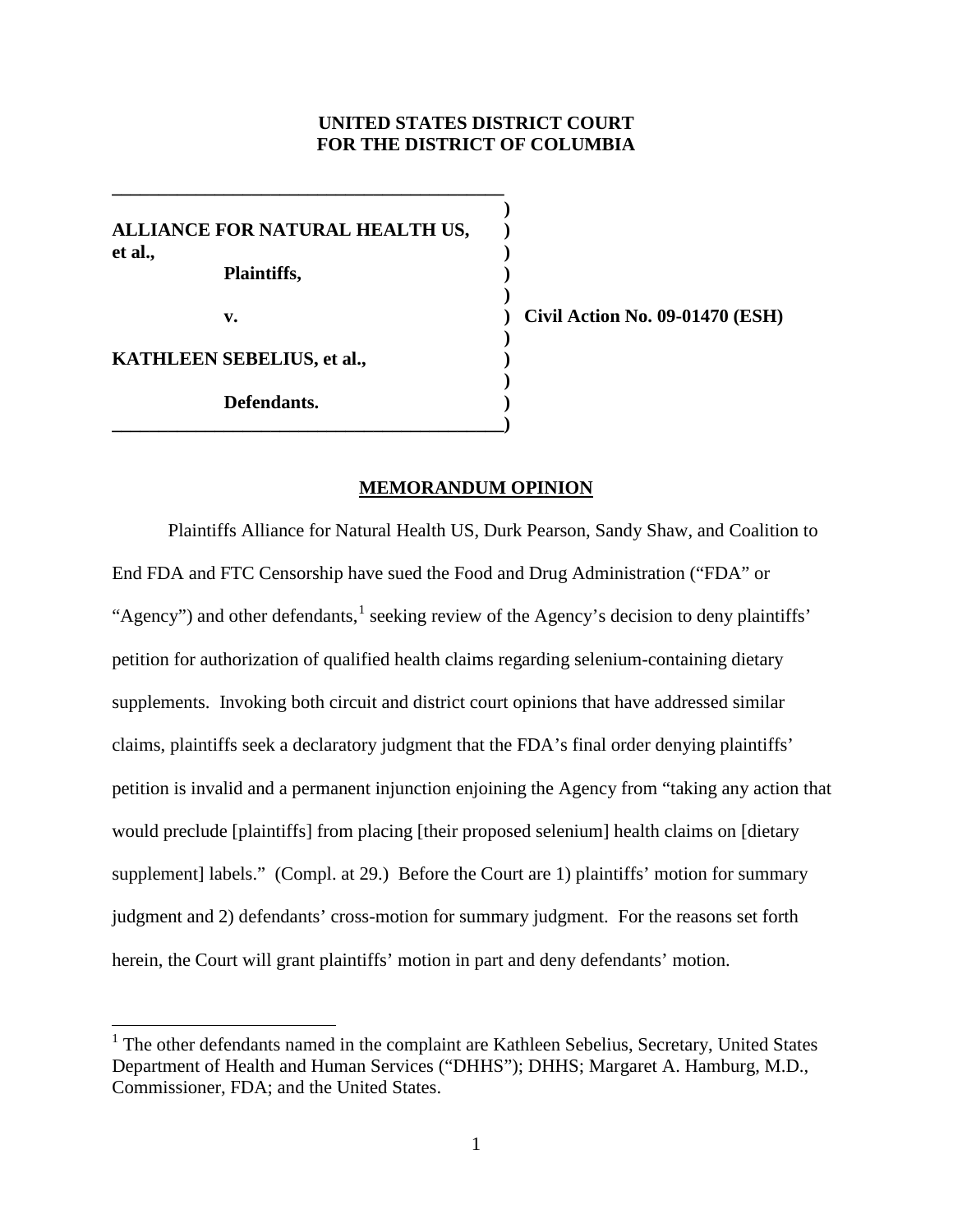#### **BACKGROUND**

# **I. STATUTORY AND REGULATORY FRAMEWORK**

A "dietary supplement" is a "product (other than tobacco) intended to supplement the diet that bears or contains" one or more of certain dietary ingredients, including vitamins, minerals, herbs or botanicals, amino acids, concentrates, metabolites, constituents, or extracts. 21 U.S.C. § 321(ff)(1)(A)-(F). A dietary supplement is deemed to be "food," *id.* § 321(ff), which is defined in part as "articles used for food or drink for man or other animals," *id.* § 321(f)(1), except when it meets the definition of a "drug," which is defined in part as "articles intended for use in the diagnosis, cure, mitigation, treatment, or prevention of disease in man or other animals." *Id.* § 321(g)(1)(B). (*See also* Defs.' Cross-Mot. for Summ. J. & Opp'n to Pls.' Mot. for Summ. J. ["Defs.' Mot."] at 3 n.2). A "health claim" is "any claim made on the label or in labeling of a food, including a dietary supplement, that expressly or by implication . . . characterizes the relationship of any substance to a disease or health-related condition." 21 C.F.R. § 101.14(a)(1); *see also* 21 U.S.C. § 343(r)(1)(A)-(B).

Under the Federal Food, Drug, and Cosmetic Act ("FFDCA"), manufacturers wishing to market a new drug must undergo a "strict and demanding" process designed to ensure consumer safety and product efficacy in order to obtain FDA approval before introducing the product into interstate commerce. *Weinberger v. Hynson, Westcott & Dunning, Inc.*, 412 U.S. 609, 618-19 (1973); *see also* 21 U.S.C. § 355(a); *Pearson v. Shalala*, 164 F.3d 650, 652 (D.C. Cir. 1999) ("*Pearson I*"). "Prior to 1984, the FDA took the position that a statement that consumption of a *food* could prevent a particular disease was 'tantamount to a claim that the food was a drug . . . and therefore that its sale was prohibited until a new drug application had been approved.'" *Pearson I*, 164 F.3d at 653 (quoting H.R. Rep. No. 101-538, at 9 (1990), *reprinted in* 1990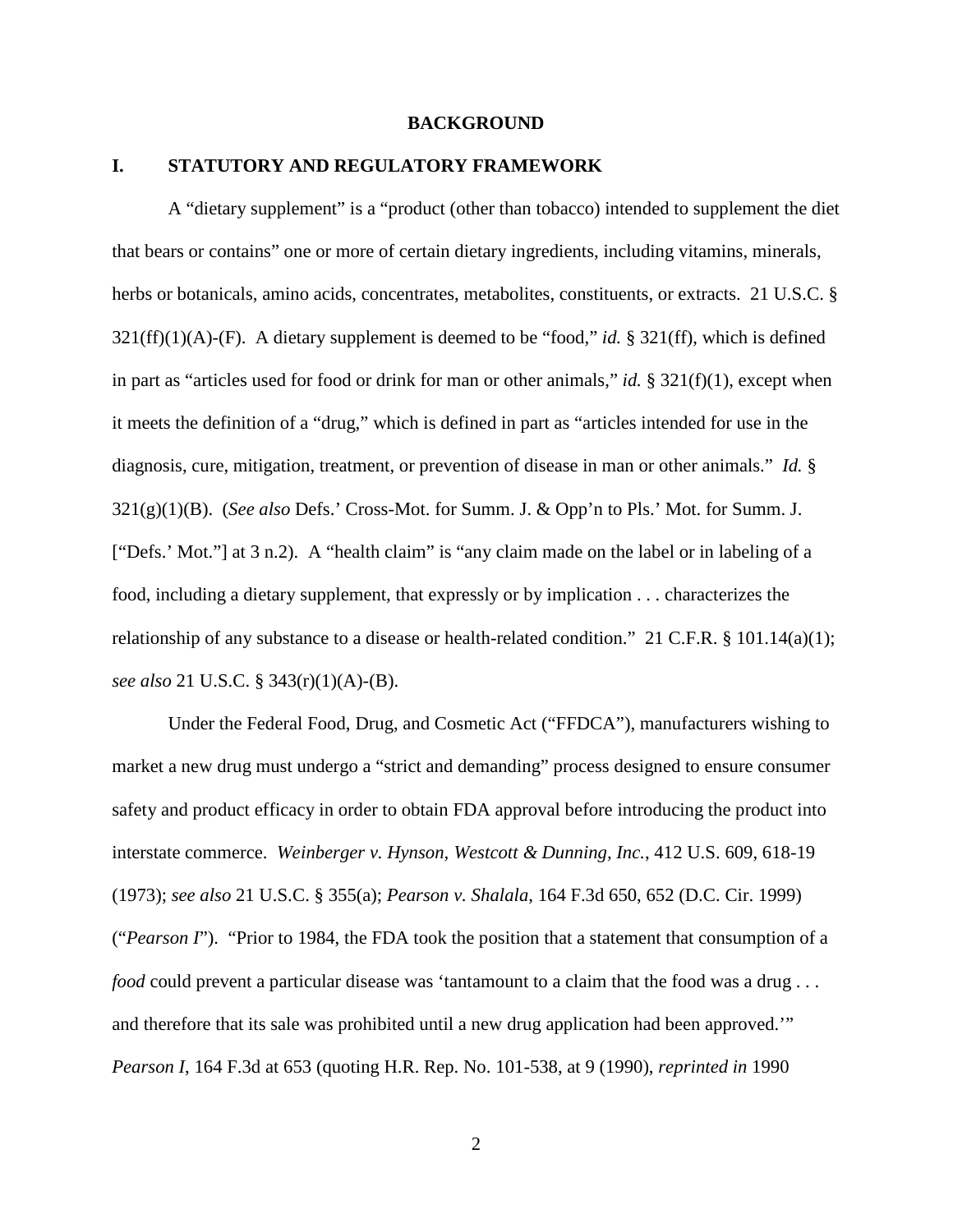U.S.C.C.A.N. 3336, 3338). But in the mid-1980s, companies began making health claims on foods without seeking new drug approval, a practice the FDA supported. *Id.* Congress subsequently enacted the Nutrition Labeling and Education Act of 1990 ("NLEA"), Pub. L. No. 101-535, 104 Stat. 2353 (1990) (codified as amended at 21 USC §§ 301, 321, 337, 343, 343-1, 345, 371), amending the FFDCA to provide the FDA with authority to regulate health claims on food. *Pearson I*, 164 F.3d at 653.

The NLEA created a "safe harbor" from the "drug" designation for foods and dietary supplements labeled with health claims. *Pearson v. Shalala*, 130 F. Supp. 2d 105, 107 (D.D.C. 2001) (*"Pearson II*"); *see also* 21 U.S.C. § 343(r)(1). Under the Act, a manufacturer may make a health claim on a *food* without FDA new drug approval if the FDA determines that "significant scientific agreement," based on the "totality of publicly available scientific evidence," supports the claim. 21 U.S.C. §  $343(r)(3)(B)(i)$ . For dietary supplement health claims, however, Congress declined to establish an authorization process and instead left the creation of an approval "procedure and standard" to the FDA. *Id.*  $\S 343(r)(5)(D)$ . The FDA subsequently promulgated a regulation adopting the NLEA's standard for food health claims (*i.e.*, "significant scientific agreement") for dietary supplement health claims. 21 C.F.R. § 101.14(c) ("FDA will promulgate regulations authorizing a health claim only when it determines, based on the totality of publicly available scientific evidence . . . that there is significant scientific agreement . . . that the claim is supported by such evidence."). The FDA may consider a dietary supplement labeled with an unauthorized health claim to be a misbranded food, 21 U.S.C. § 343(r)(1)(B); a misbranded drug, *id.* § 352(f); and/or an unapproved new drug. *Id.* § 355(a). A dietary supplement labeled with such a claim, or a claim that is false or misleading, is subject to seizure,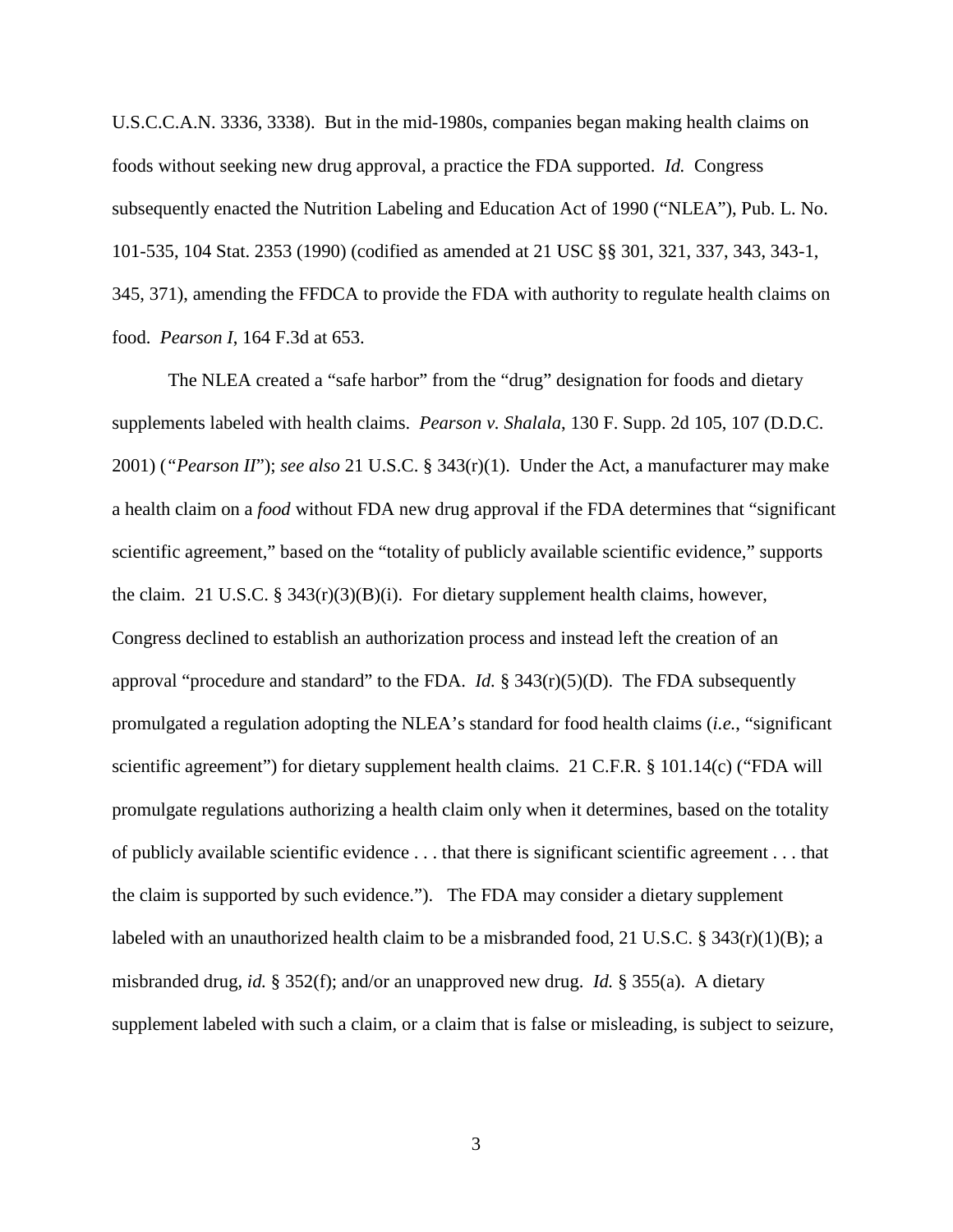and the Agency may enjoin the product's distribution or seek criminal penalties against its manufacturer. *Id.* §§ 331(a), 332, 334, 352(a); *see also* Def.'s Mot. at 3.

# **II.** *PEARSON V. SHALALA* **AND SUBSEQUENT CASE LAW**

### **A. Introduction**

Plaintiffs' lawsuit is the latest in a series of disputes between dietary supplement designers and the FDA regarding the Agency's regulation of health claims regarding dietary supplements after the passage of the NLEA. Pearson, Shaw, and other individuals and groups affiliated with the production, sale, and use of dietary supplements have, since 1995, sought judicial review of FDA decisions denying a variety of proposed health claims. The first of these lawsuits, challenging the FDA's rejection of the plaintiffs' proposed claims on First Amendment grounds, resulted in an invalidation of the Agency's regulations regarding health claim review by the D.C. Circuit. *Pearson I*, 164 F.3d at 661. Since then, the FDA has struggled to balance its concerns for consumer protection and dietary supplement manufacturers' First Amendment commercial speech rights as defined by *Pearson I*. An abbreviated summary of these cases follows.

#### **B.** *Pearson I*

In 1995, a group of dietary supplement manufacturers<sup>[2](#page-3-0)</sup> filed suit against the FDA and other defendants under the First Amendment, challenging the FDA's rejection of four health claims<sup>[3](#page-3-1)</sup> that the manufacturers sought to include on certain dietary supplements. *Pearson v*.

<span id="page-3-0"></span> $2$  Two of these plaintiffs, Pearson and Shaw, are plaintiffs in the instant case.

<span id="page-3-1"></span><sup>&</sup>lt;sup>3</sup> Pearson I concerned the FDA's rejection of the following health claims: (1) "Consumption of antioxidant vitamins may reduce the risk of certain kinds of cancers"; (2) "Consumption of fiber may reduce the risk of colorectal cancer"; (3) "Consumption of omega-3 fatty acids may reduce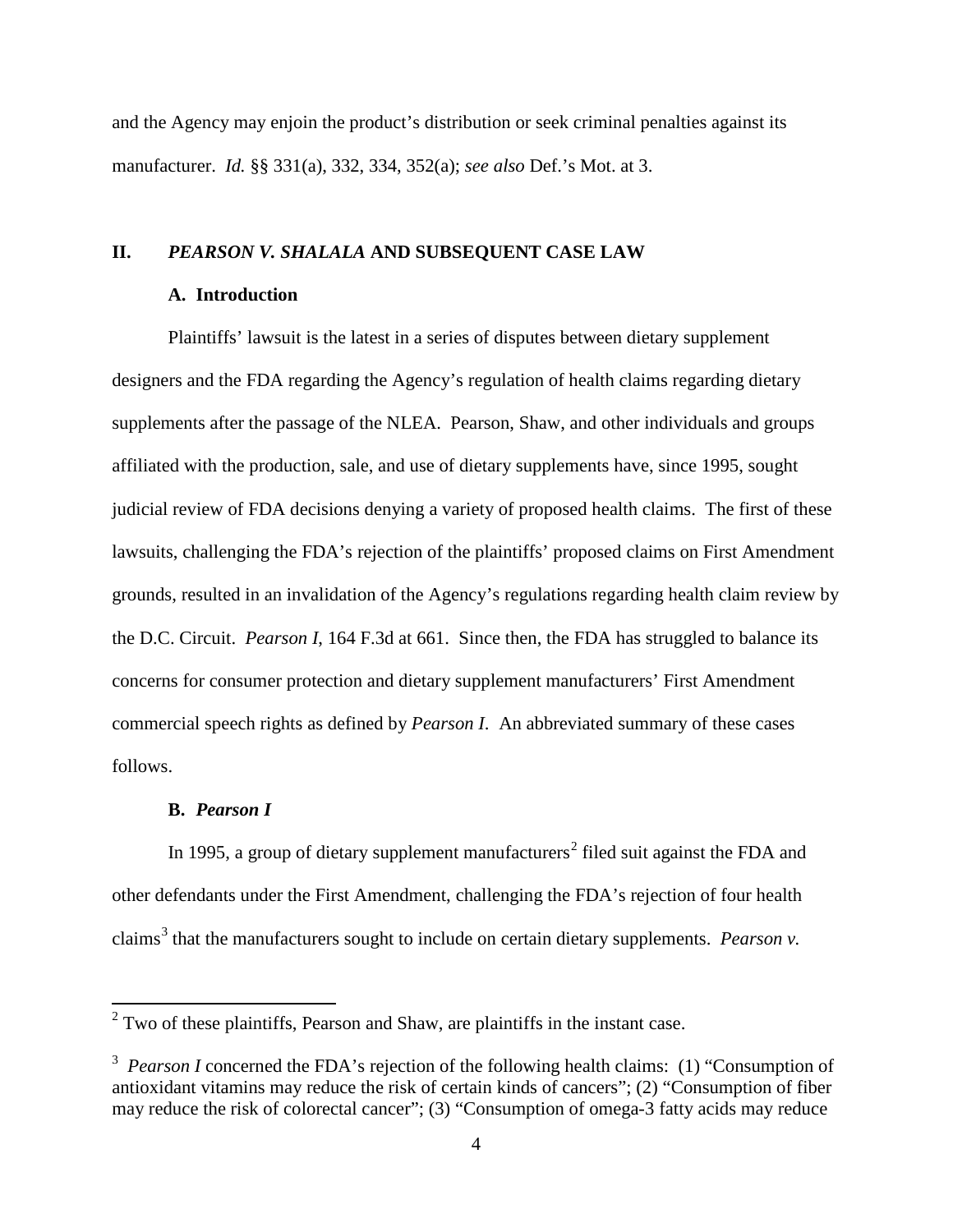*Shalala*, 14 F. Supp. 2d 10, 14 (D.D.C. 1998). The claims characterized a relationship between dietary supplements and the risk of particular diseases. *Id.* The Agency, applying the "significant scientific agreement" standard set forth in 21 C.F.R. § 101.14, determined that the evidence concerning the supplements "was inconclusive . . . and thus failed to give rise to 'significant scientific agreement.'" *Pearson I*, 164 F.3d at 653. The Agency therefore declined to authorize the claims, finding them to be "*inherently* misleading and thus entirely outside the protection of the First Amendment" as commercial speech. *Id.* at 655 (emphasis in original). The FDA also declined to consider the proposed alternative of "permitting the claim[s] while requiring . . . corrective disclaimer[s]," arguing that even if the proposed claims were only "potentially misleading," it had no obligation under the First Amendment to consider a "disclaimer approach," as opposed to suppression, where the claims at issue lacked significant scientific agreement. *Id.* at 654, 655, 657. The manufacturers sued, arguing that the FDA's "significant scientific agreement" standard was unconstitutionally vague and was tantamount to a blanket ban on commercial speech in violation of the manufacturers' First Amendment rights.<sup>[4](#page-4-0)</sup> *Pearson*, 14 F. Supp. 2d at 14.

After the district court denied the manufacturers' motion for summary judgment, the D.C. Circuit reversed. The Court, applying the commercial speech test set forth in *Central Hudson* 

the risk of coronary heart disease"; and (4) ".8 mg of folic acid in a dietary supplement is more effective in reducing the risk of neural tube defects than a lower amount in foods in common form." *Pearson I*, 164 F.3d at 652.

 $\overline{a}$ 

<span id="page-4-0"></span> $4$  The manufacturers also argued that the "significant scientific agreement" standard for dietary supplement health claims generally and as applied to the four claims proposed by plaintiffs violated the NLEA and the Administrative Procedure Act ("APA"). *Pearson*, 14 F. Supp. 2d at 14.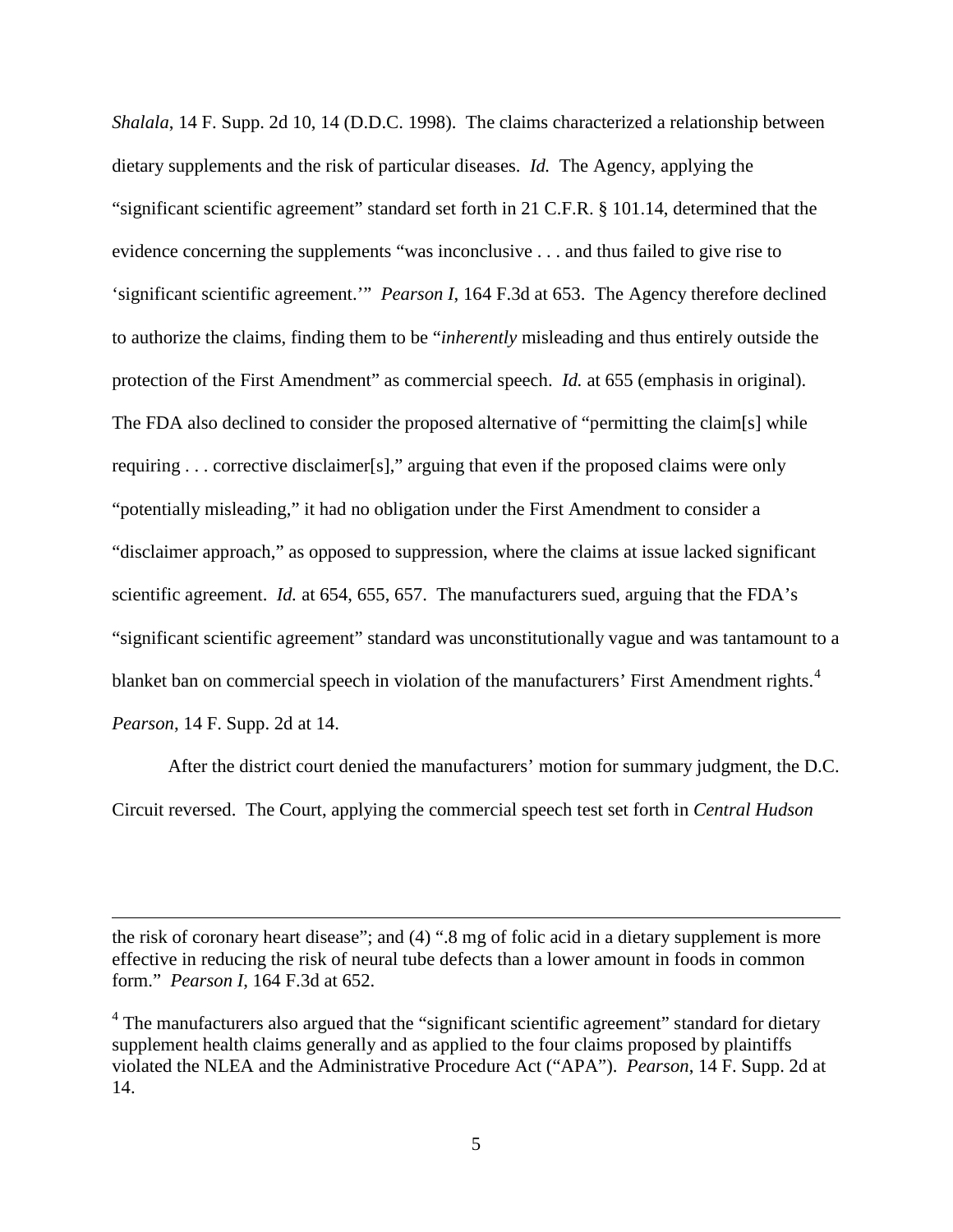*Gas & Electric Corporation v. Public Service Commission of New York, 447 U.S. [5](#page-5-0)57 (1980),*<sup>5</sup> held that there was not a "reasonable fit between the government's goals" of protecting public health and preventing consumer fraud and "the means chosen to advance those goals," namely, the rejection of plaintiffs' proposed health claims without consideration of disclaimers. *Pearson I*, 164 F.3d at 656-58. Specifically, the Court held that under the First Amendment commercial speech doctrine, there is a "preference for disclosure over outright suppression" and for "less restrictive and more precise means" of regulating commercial speech. *Id.* at 657-58. The Agency's rejection of disclaimers without a showing that they were insufficient to meet the government's goal of avoiding consumer confusion demonstrated a disregard for "less restrictive" means of speech regulation that violated the First Amendment. The Court remanded the case to the district court with instructions to remand it to the Agency to consider whether disclaimers could sufficiently prevent consumer confusion and, if so, the content of those disclaimers. *Id.* at 659. The Court also held that the APA requires the FDA to "giv[e] some definitional content to the phrase 'significant scientific agreement,'" because to "declare-without explanation-that a proposed course of private action is not approved" is arbitrary and capricious. *Id.* at 660-61.

In requiring the Agency to consider the adequacy of possible disclaimers accompanying the manufacturers' proposed health claims, the Court recognized that "where evidence in support of a claim is outweighed by evidence against the claim, the FDA could deem it incurable by a

<span id="page-5-0"></span> <sup>5</sup> The *Central Hudson* analysis, as clarified by the Supreme Court in *Thompson v. Western States Medical Center*, 535 U.S. 357 (2002), consists of four parts: 1) "whether 'the speech concerns lawful activity and is not misleading;'" 2) if the speech is protected, "whether the asserted government interest [in regulation] is substantial;" 3) "whether the regulation *directly* advances the governmental interest asserted;" and 4) "whether [the regulation] is not more extensive than is necessary to serve that interest." *Whitaker v. Thompson*, 248 F. Supp. 2d 1, 8-9 (D.D.C. 2002) (quoting *Western States*, 535 U.S. at 367; *Pearson I*, 164 F.3d at 657).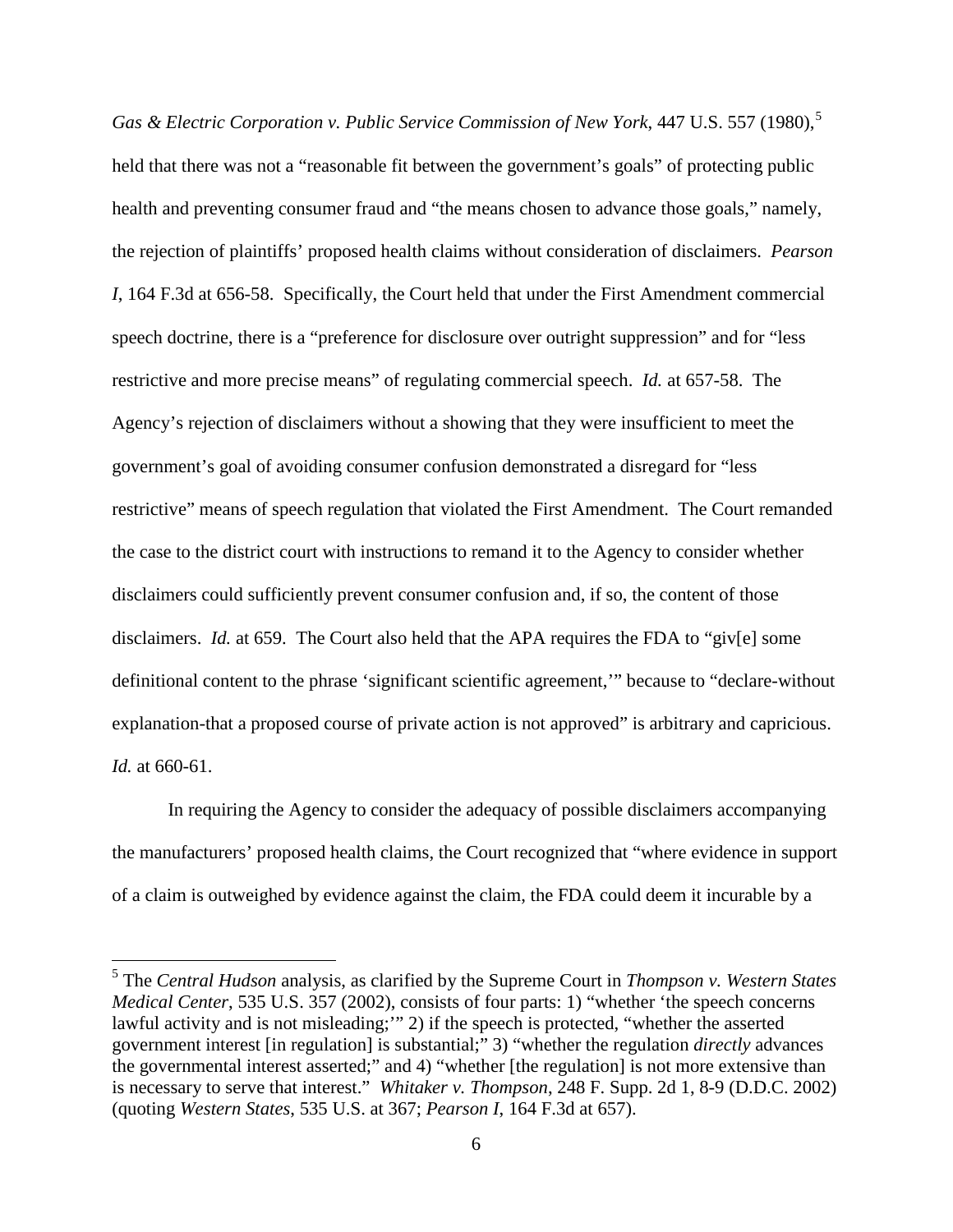disclaimer and ban it outright." *Id.* at 659. Similarly, the Court "s[aw] no problem with the FDA imposing an outright ban on a claim where evidence in support of the claim is *qualitatively* weaker than evidence against the claim." *Id.* at 659 n.10. However, the Court stated that the Agency "must still meet its burden of justifying a restriction on speech," and a "conclusory assertion" as to misleadingness is inadequate. *Id.* (citing *Ibanez v. Fla. Dep't of Bus. & Prof'l Regulation*, 512 U.S. 136, 146 (1994) ("If the protections afforded commercial speech are to retain their force, we cannot allow rote invocation of the words 'potentially misleading' to supplant the [government's] burden to demonstrate that the harms it recites are real and that its restriction will in fact alleviate them to a material degree.") (citations and internal quotation marks omitted).

### **C.** *Pearson II*

In late 2000, several of the plaintiffs from *Pearson I* and other dietary supplement designers, sellers, and manufacturers<sup>[6](#page-6-0)</sup> filed a second lawsuit to challenge the Agency's decision prohibiting plaintiffs from including on their dietary supplements' labels a health claim concerning folic acid.[7](#page-6-1) *Pearson v. Shalala*, 130 F. Supp. 2d 105, 107 (D.D.C. 2001) ("*Pearson* 

<span id="page-6-0"></span> <sup>6</sup> The plaintiffs in *Pearson II* were Durk Pearson; Sandy Shaw; American Preventive Medical Association; Julian M. Whitaker, M.D.; Pure Encapsulations, Inc.; and XCEL Medical Pharmacy, Ltd. *Pearson II*, 130 F. Supp. 2d at 107 n.1.

<span id="page-6-1"></span><sup>7</sup> The folic acid health claim at issue in *Pearson II* was the same folic acid claim at issue in *Pearson I*, which stated that ".8 mg of folic acid in a dietary supplement is more effective in reducing the risk of neural tube defects than a lower amount in foods in common form." *Pearson I*, 164 F.3d at 652.With respect to this claim, the Court of Appeals in *Pearson I*  "strongly suggested, without declaring so explicitly" that the claim "was only 'potentially misleading,' not 'inherently misleading,' and therefore the FDA's refusal to authorize [the claim] (or to propose a disclaimer to accompany the [c]laim) violated the First Amendment." *Pearson II*, 130 F. Supp. 2d at 110; *see also Pearson I*, 164 F.3d at 659 ("[I]t appears that credible evidence did support [the folic acid claim], and we suspect that a clarifying disclaimer could be added to the effect that 'The evidence in support of this claim is inconclusive.'" (citation omitted)).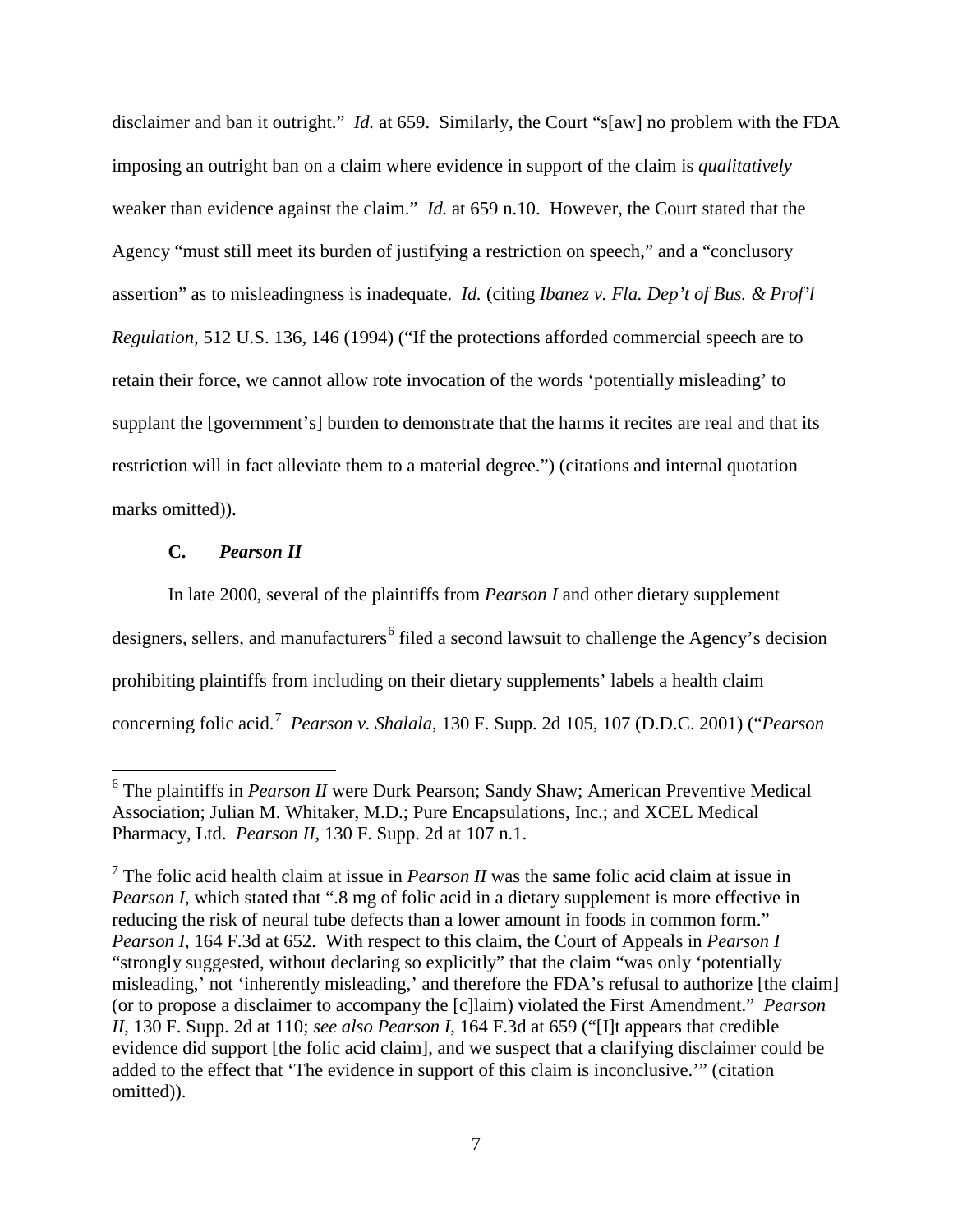*II*"). After the decision in *Pearson I*, the FDA published a notice requesting submission of scientific data concerning the four health claims at issue in that case, including the folic acid claim. *Id.* at 110. The Agency also issued "Guidance for the Industry: Significant Scientific Agreement in the Review of Health Claims for Conventional Foods and Dietary Supplements."<sup>[8](#page-7-0)</sup> *Id.* at 111. After reviewing the newly submitted scientific data and applying the "significant" scientific agreement standard" described in its guidance document and modified by an October 6, 2000 rule,<sup>[9](#page-7-1)</sup> the Agency issued a decision stating that it would not authorize the manufacturers' folic acid claim, even with clarifying disclaimers, because it found the claim to be inherently misleading. *Id.* The plaintiffs argued that the Agency's decision "fundamentally misread and misapplied the legal standard articulated" in *Pearson I* and violated the First Amendment, the FFDCA, and the APA. *Id.* at 107, 112. They sought a preliminary injunction "enjoining the FDA from taking any action which would prevent Plaintiffs from using their desired folic acid health claim." *Id.* at 107.

The district court agreed with the plaintiffs, finding that the FDA "failed to comply with the constitutional guidelines outlined in *Pearson [I]*" when it concluded, without explanation,

<span id="page-7-0"></span><sup>&</sup>lt;sup>8</sup> The current FDA guidance regarding evaluation of health claims, issued in 2009, is entitled "Guidance for Industry: Evidence-Based Review System for the Scientific Evaluation of Health Claims" [hereinafter "Guidance Document"]. (Administrative Record ["AR"] 003508.)

<span id="page-7-1"></span> $9$  On October 6, 2000, the FDA published a notice stating that "[r]ather than denying all petitions that do not meet the significant scientific agreement standard pending completion of the general rulemaking," it would instead "exercise enforcement discretion in appropriate circumstances," such as when "the scientific evidence in support of [a] claim outweighs the scientific evidence against the claim, the claim is appropriately qualified, and all statements in the claim are consistent with the weight of the evidence . . . ." 65 Fed. Reg. 59855, 59856 (Oct. 6, 2000).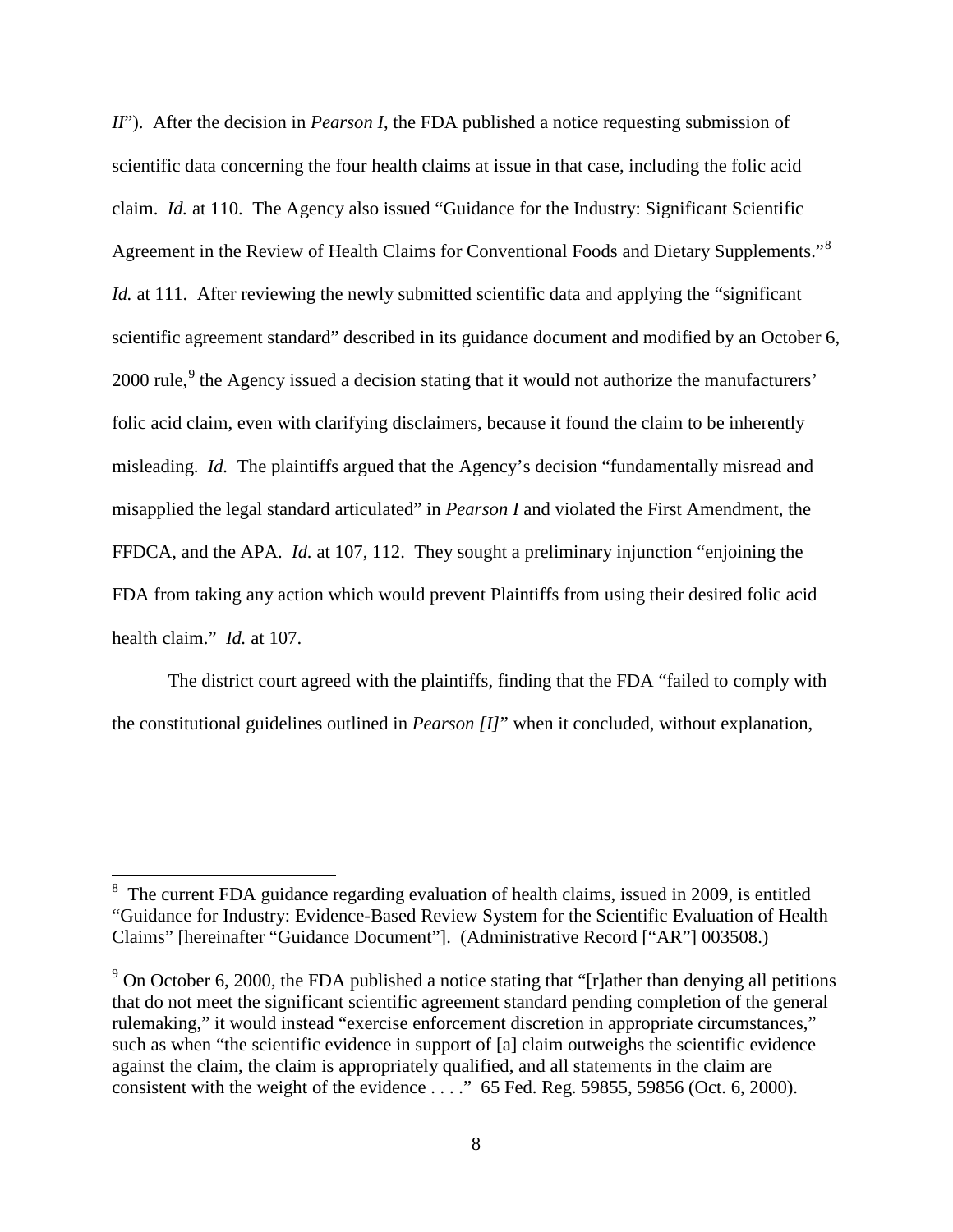that the "weight of the evidence is *against* both aspects<sup>[10](#page-8-0)</sup> of the proposed [folic acid] claim" and that the claim was therefore "inherently misleading" and not susceptible to correction by disclaimer. *Id.* at 112, 114. Although the court deferred to the Agency's "method of dissecting" and reading the folic acid claim per the APA, *id.* at 114 n.24, it disagreed with the FDA's weighing of the scientific data and found "as a matter of law that [the folic acid claim] is not 'inherently misleading.'" *Id.* In coming to this conclusion, the court analyzed the scientific data regarding folic acid and concluded that "[t]he mere absence of significant affirmative evidence in support of a particular claim . . . does not translate into negative evidence 'against' it." *Id.* at 115. Moreover, the court held that the "question which must be answered under *Pearson* [*I*] is whether there is any 'credible evidence'" in support of the claim. *Id.* at 114, 118 (quoting *Pearson I*, 164 F.3d at 658). If so, unless that evidence is "outweighed by evidence against the claim" or is "qualitatively weaker" than evidence against the claim, the claim "may not be absolutely prohibited." *Id.* at 114-15.

Because the court found that there was credible evidence to support the folic acid claim, it held that the FDA's determination that the folic acid claim was "inherently misleading" and could not be cured by disclaimers was "arbitrary and capricious" under the APA and that the FDA had not "undertake[n] the necessary analysis required by *Pearson* [*I*]." *Id.* at 119. The court granted the plaintiffs' motion for a preliminary injunction and remanded the case to the FDA to "draft one or more appropriately short, succinct, and accurate disclaimers." *Id.* at 120.

<span id="page-8-0"></span><sup>&</sup>lt;sup>10</sup> The court considered whether  $\alpha$ .8 mg of folic acid is superior to  $\alpha$  mg and whether folic acid is superior to folate found in foods in common form in preventing neural tube defects. *Pearson II*, 130 F. Supp. 2d at 115, 117.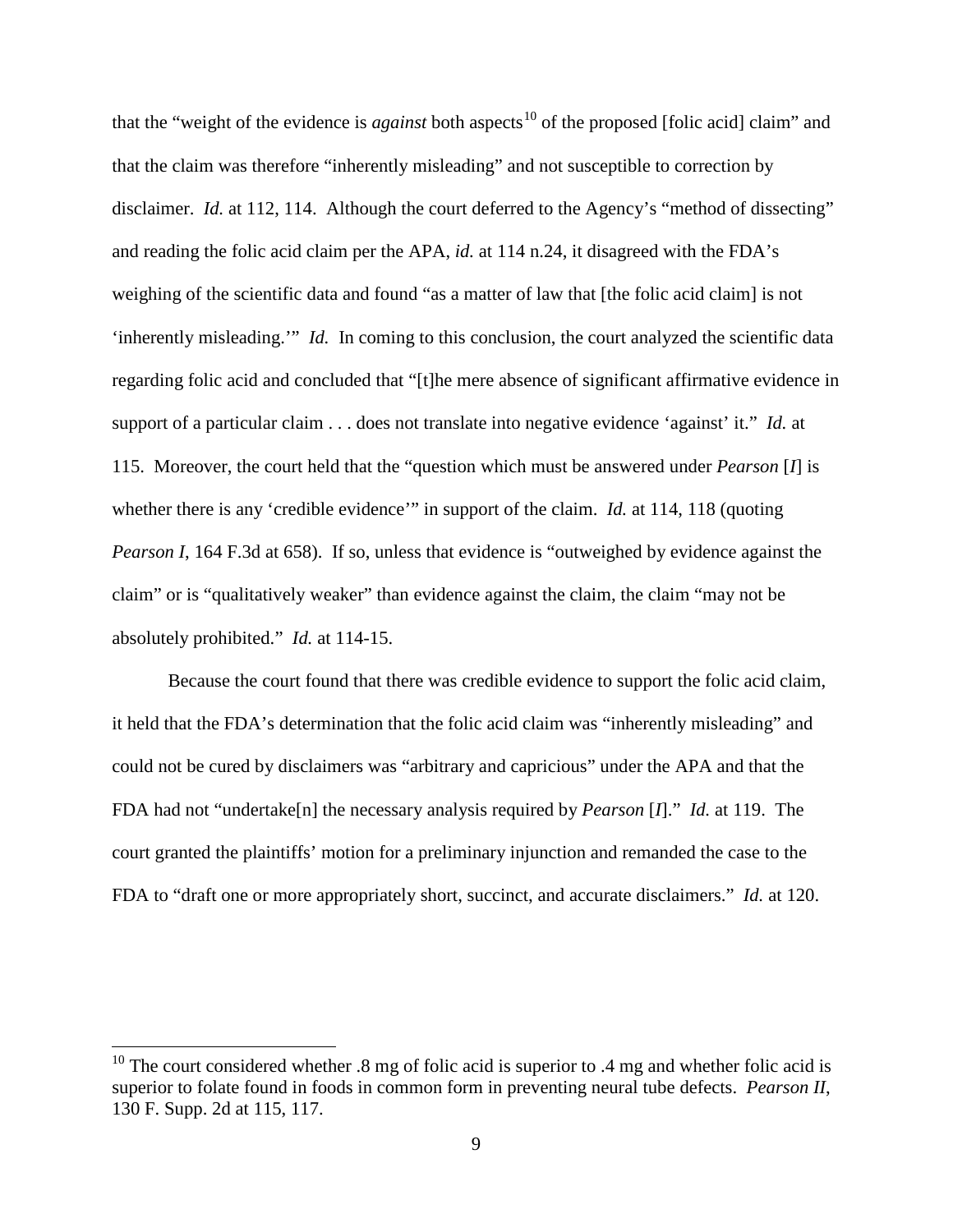### **D.** *Pearson III*

After the preliminary injunction was entered in *Pearson II*, the FDA filed a motion for reconsideration, arguing that the district court had "assign[ed] undue weight to a particular clinical study and fail[ed] to consider the relevant scientific evidence in totality" and "creat[ed] a legal standard which is inconsistent with [*Pearson I*]." *Pearson v. Thompson*, 141 F. Supp. 2d 105, 108 (D.D.C. 2001) ("*Pearson III*"). The district denied the motion, pointing to the FDA's "fail[ure] to fully and accurately describe the record evidence" and "speculative" arguments. *Id.* at 109. The district court also restated the holdings in *Pearson I*, which included 1) the obligation of the Agency to "demonstrate with empirical evidence that disclaimers . . . would bewilder consumers and fail to correct for deceptiveness," *id.* at 112 (quoting *Pearson I*, 164 F.3d at 659-60, and 2) the establishment of "a very heavy burden which Defendants must satisfy if they wish to totally suppress a particular health claim." *Id.*

#### **E.** *Whitaker v. Thompson*

In June 2001, the plaintiffs  $11$  filed another lawsuit to challenge the Agency's decision not to authorize the antioxidant claim at issue in *Pearson I*. [12](#page-9-1) *Whitaker*, 248 F. Supp. 2d at 2, 7. The Agency, after reviewing the antioxidant-cancer relationship studies submitted at its request subsequent to *Pearson I*, "found a lack of significant scientific agreement as to the relationship between antioxidant vitamin intake and reduction in the risk of developing cancer." *Id.* at 7. The FDA concluded "that the weight of the scientific evidence against the relationship [between cancer and antioxidant vitamins] was greater than the weight of evidence in favor of the

<span id="page-9-0"></span><sup>&</sup>lt;sup>11</sup> The plaintiffs in *Whitaker* were Julian M. Whitaker, M.D.; Durk Pearson; Sandy Shaw; American Association for Health Freedom; Wellness Lifestyles, Inc.; and Pure Encapsulations, Inc. *Whitaker v. Thompson*, 248 F. Supp. 2d 1, 2 n.1 (D.D.C. 2002).

<span id="page-9-1"></span> $12$  The claim at issue was that "Consumption of antioxidant vitamins may reduce the risk of certain kinds of cancers." *Whitaker*, 248 F. Supp. 2d at 2; *see also Pearson I*, 164 F.3d at 652.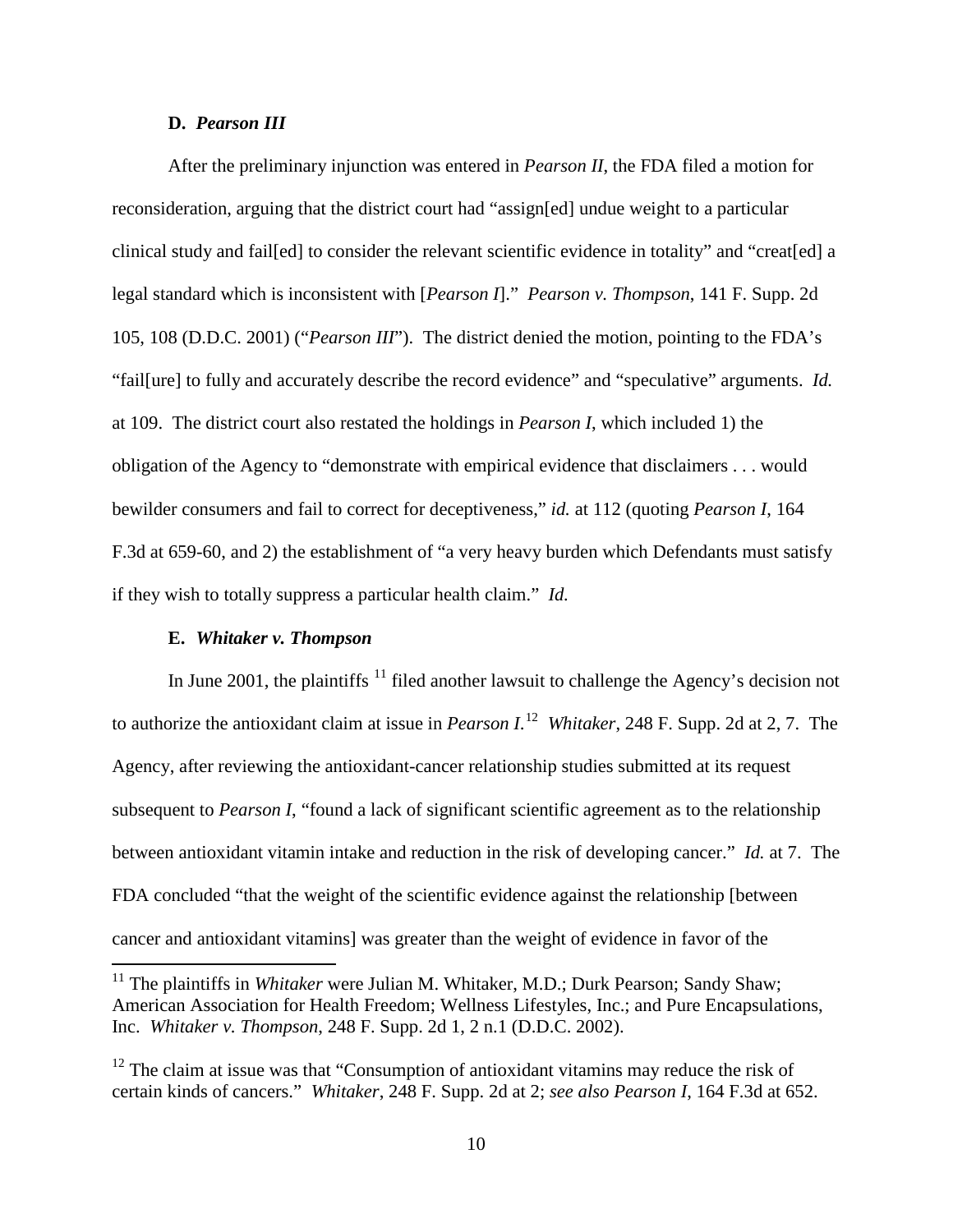relationship" and, similar to its analysis of the folic acid claim in *Pearson I* and *II*, it determined that the plaintiffs' antioxidant claim was therefore "inherently misleading and c[ould not] be made non-misleading with a disclaimer or other qualifying language." *Id.*; *see also Pearson II*, 130 F. Supp. 2d at 111-12. Plaintiffs argued that the Agency had again misapplied the standard articulated in *Pearson I* in violation of the First Amendment, and the district court agreed. *Id.* at 7-8.

Citing the Supreme Court's then-recent decision in *Western States*, the court held that the Agency had not met its "burden . . . to prove that its method of regulating speech [wa]s the least restrictive means of achieving its goals." *Id.* at 9 (citing *Western States*, 535 U.S. at 371-73). Specifically, the court held that the FDA had failed to present evidence that the proposed antioxidant claim, "if accompanied by a disclaimer, would be deceptive or unlawful." *Id.* In coming to its conclusion, the court reviewed the Agency's analysis of the claim in light of *Pearson I*, noting that "[t]he deference due to an agency's expert evaluation of scientific data does not negate 'the duty of the court to ensure that an agency . . . conduct a process of *reasoned* decision-making." *Id.* at 11 (quoting *K N Energy, Inc. v. F.E.R.C.*, 968 F.2d 1295, 1303 (D.C. Cir. 1992)). As such, the court reviewed over 150 intervention and observational studies regarding the relationship between antioxidant vitamins and cancer relied upon by the FDA in reaching its conclusions and found that nearly one-third of the studies "supported" the antioxidant/cancer relationship. *Id.* The court determined that the FDA had "failed to follow its own [Guidance] Report and give appropriate weight" to these studies. *Id.* at 12. Furthermore, the court held that the FDA had improperly emphasized and de-emphasized the import of certain studies, directly contrary to the protocol it established in the Guidance Report. *Id.* In short, the court concluded that the "basic finding" on which the FDA rested its denial of the proposed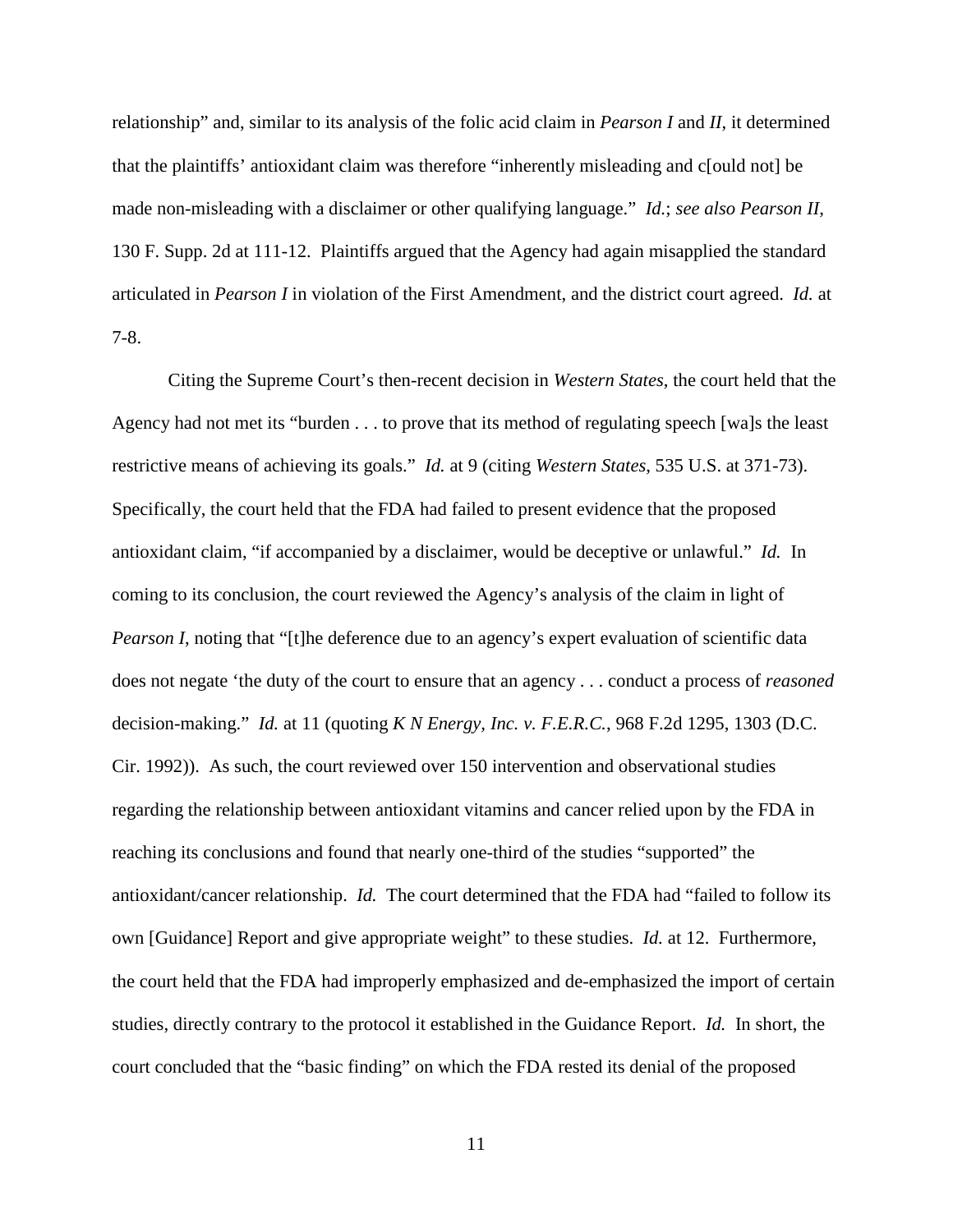claim was "unreasonable because it [wa]s not supported by an overall review of the available evidence or the FDA's own Guidance Report." *Id.* at 13. The court then found that the circumstances under which the Agency might ban a claim as misleading, described in *Pearson I*, were not present because 1) one-third of the evidence examined supported the claim; and 2) the FDA failed to provide "empirical evidence that an appropriate disclaimer would confuse customers and fail to correct for deceptiveness." *Id.* As a result, the court granted a preliminary injunction after concluding that the Agency's decision to suppress the claim did not "comport with the First Amendment's clear preference for disclosure over suppression of commercial speech." *Id.* at 15, 17 (remanding case to FDA to draft "short, succinct, and accurate alternative disclaimers").

### **III. FACTUAL AND PROCEDURAL HISTORY**

In July 2002, Wellness Lifestyles, Inc., one of the plaintiffs in *Whitaker*, submitted to the FDA two proposed health claims regarding the relationship between selenium and cancer risk. On February 21, 2003, the FDA exercised enforcement discretion with respect to two "qualified"<sup>[13](#page-11-0)</sup> versions of the health claims.<sup>[14](#page-11-1)</sup> (Pls.' Statement of Uncontested Material Facts

<span id="page-11-0"></span><sup>&</sup>lt;sup>13</sup> "Qualified health claims" are health claims that include one or more disclaimers designed to eliminate potentially misleading assertions. They were created in response to the D.C. Circuit's holding in *Pearson I*.(*See* FDA, Guidance for Industry: Evidence-Based Review System for the Scientific Evaluation of Health Claims ["2009 Guidance Document"], at FDA 003510.)

<span id="page-11-1"></span> $14$  The original proposed health claims were 1) "Selenium may reduce the risk of certain cancers;" and 2) "Selenium may produce anticarcinogenic effects in the body." (Petition for Health Claims: Selenium and Reduction in the Risk of Certain Cancers; Selenium and Anticarcinogenic Effects (July 10, 2002), *available at* 

http://www.fda.gov/ohrms/dockets/dailys/02/Oct02/101802/800330ab.pdf (last visited May 25, 2010). The FDA concluded that the petition "d[id] not meet the 'significant scientific agreement standard'" but ultimately exercised enforcement discretion with respect to qualified versions of the claims that stated as follows: 1) "Selenium may reduce the risk of certain cancers. Some scientific evidence suggests that consumption of selenium may reduce the risk of certain forms of cancer. However, FDA has determined that this evidence is limited and not conclusive;" and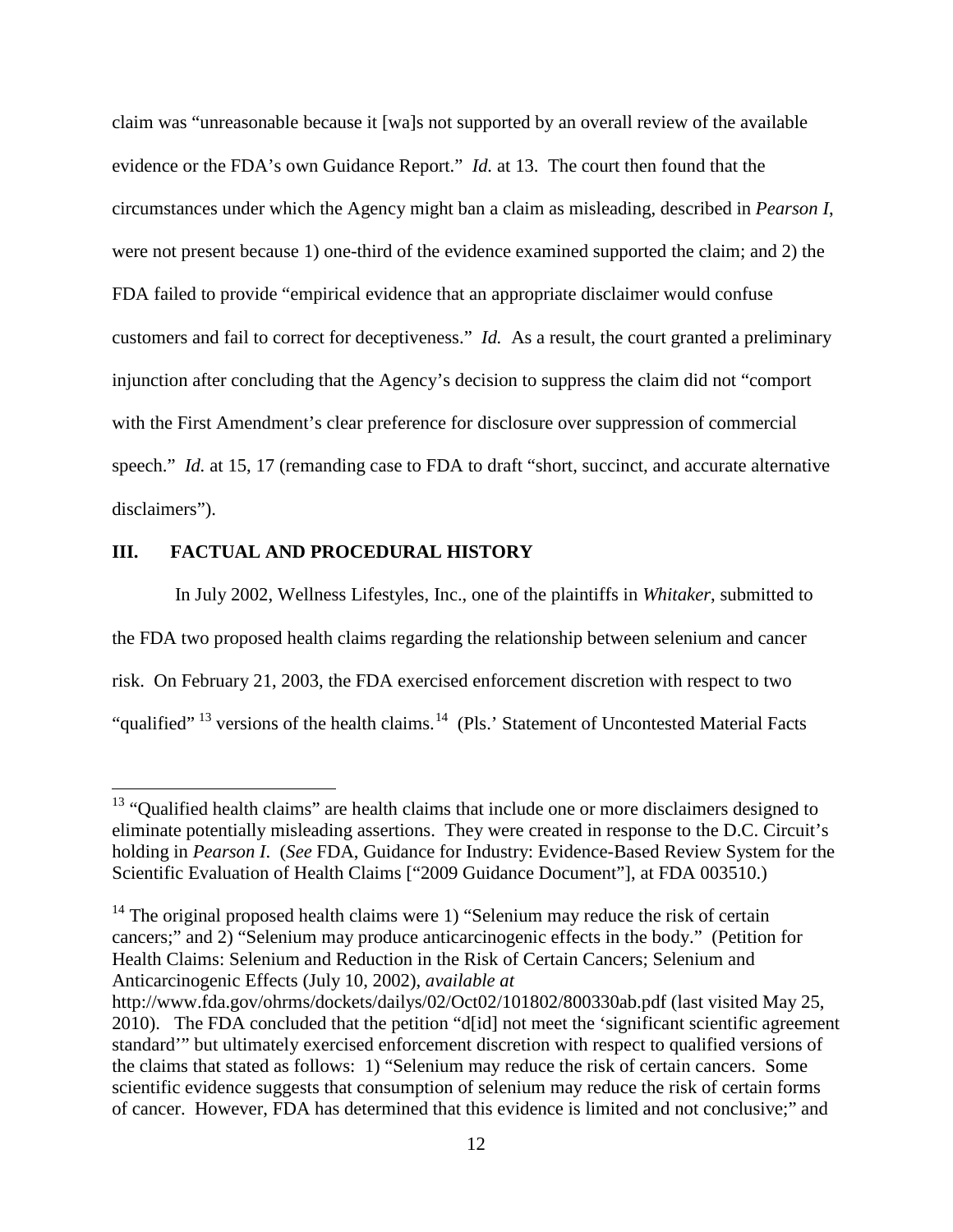["Pls.' SMF"] ¶ 10.) In December 2007, the FDA, in response to an Agency for Healthcare Research and Quality ("AHRQ") study, announced its intention to "reevaluate the scientific evidence on these two qualified health claims and determine if the scientific evidence continues to support the qualified health claim, and if so, whether the qualified health claim language should be modified to reflect a stronger or weaker relationship." 72 Fed. Reg. 72738, 72739 (Dec. 21, 2007). The Agency commenced a public comment period on this issue, and plaintiffs filed extensive comments in opposition to the FDA's proposed re-evaluation of the two selenium

claims. (Pls.' SMF  $\P$  14.)<sup>[15](#page-12-0)</sup>

 $\overline{a}$ 

In addition to opposing the FDA's planned re-evaluation of the qualified selenium health

claims, plaintiffs submitted a health claim petition seeking authorization of ten new qualified

health claims (collectively, "qualified selenium health claims")<sup>[16](#page-12-1)</sup> concerning the purported

<span id="page-12-0"></span><sup>15</sup> Plaintiffs' opposition was not addressed by the Agency in its response to plaintiffs' petition (Letter from Barbara O. Schneeman, Director, Office of Nutrition, Labeling and Dietary Supplements, Center for Food Safety and Applied Nutrition, FDA to Jonathan W. Emord (June 19, 2009) ["FDA Resp."] at AR 001959), nor is it a subject of plaintiffs' complaint.

<span id="page-12-1"></span> $16$  Plaintiffs proposed the following claims:

- 1. Selenium may reduce the risk of certain cancers. Scientific evidence supporting this claim is convincing but not yet conclusive.
- 2. Selenium may produce anticarcinogenic effects in the body. Scientific evidence supporting this claim is convincing but not yet conclusive.
- 3. Selenium may reduce the risk of prostate cancer. Scientific evidence supporting this claim is convincing but not yet conclusive.

<sup>2) &</sup>quot;Selenium may produce anticarcinogenic effects in the body. Some scientific evidence suggests that consumption of selenium may produce anticarcinogenic effects in the body. However, FDA has determined that this evidence is limited and not conclusive." (Pls.' SMF ¶ 10; Selenium and Certain Cancers (Qualified Health Claim: Final Decision Letter) (Docket No. 02P-0457) (Apr. 28, 2003), *available at*

http://www.fda.gov/Food/LabelingNutrition/LabelClaims/QualifiedHealthClaims/ucm072780.ht m (last visited May 25, 2010)).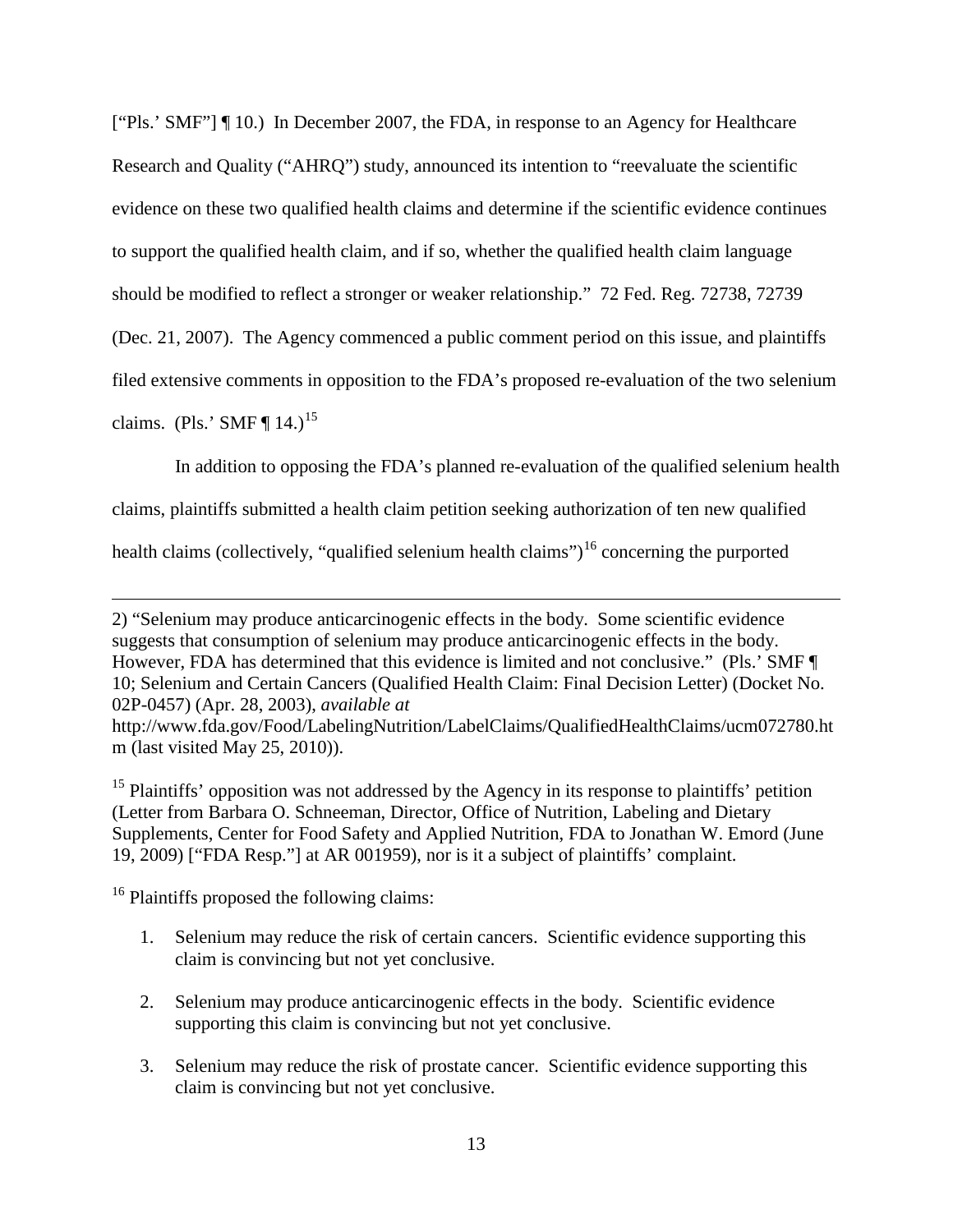relationship between selenium and cancer. (Petition for Qualified Health Claims: Selenium and the Reduction in the Risk of Site-Specific Cancers ["Petition"] at AR 000001, 000022.) Plaintiffs' submission included over 150 scientific articles purporting to examine one or more aspects of the relationship between selenium and cancer, which supplemented the 17 articles previously submitted to the FDA during the public comment period. [17](#page-13-0) (*See* FDA Resp. at AR 001967-001968.)

After conducting a comprehensive review of the petition and posting it on the FDA website for a 60-day comment period, the Agency responded in June 2009. (FDA Resp. at AR 001957-002012.) The FDA concluded that while scientific evidence supports qualified health claims concerning the relationship between selenium intake and a reduced risk of bladder,

- 4. Selenium may reduce the risk of bladder and urinary tract cancers. Scientific evidence supporting this claim is convincing but not yet conclusive.
- 5. Selenium may reduce the risk of lung and respiratory tract cancers. Scientific evidence supporting this claim is convincing but not yet conclusive.
- 6. Selenium may reduce the risk of colon and digestive tract cancers. Scientific evidence supporting this claim is convincing but not yet conclusive.
- 7. Selenium may reduce the risk of thyroid cancer. Scientific evidence supporting this claim is convincing but not yet conclusive.
- 8. Selenium may reduce the risk of brain cancer. Scientific evidence supporting this claim is convincing but not yet conclusive.
- 9. Selenium may reduce the risk of liver cancer. Scientific evidence supporting this claim is limited and applies only to hepatitis B virus-induced forms of the disease.
- 10. Selenium may reduce the risk of breast cancer. Scientific evidence supporting this claim is convincing but not yet conclusive.

(Petition at AR 000045.)

 $\overline{a}$ 

<span id="page-13-0"></span> $17$  Plaintiffs also submitted three supplements to their petition including "recent publications on selenium and cancer chemoprevention" and "an analysis and opinion of a recent publication of the National Cancer Institute (NCI) Selenium and Vitamin E Prevention Trial." (FDA Resp. at AR 001958.)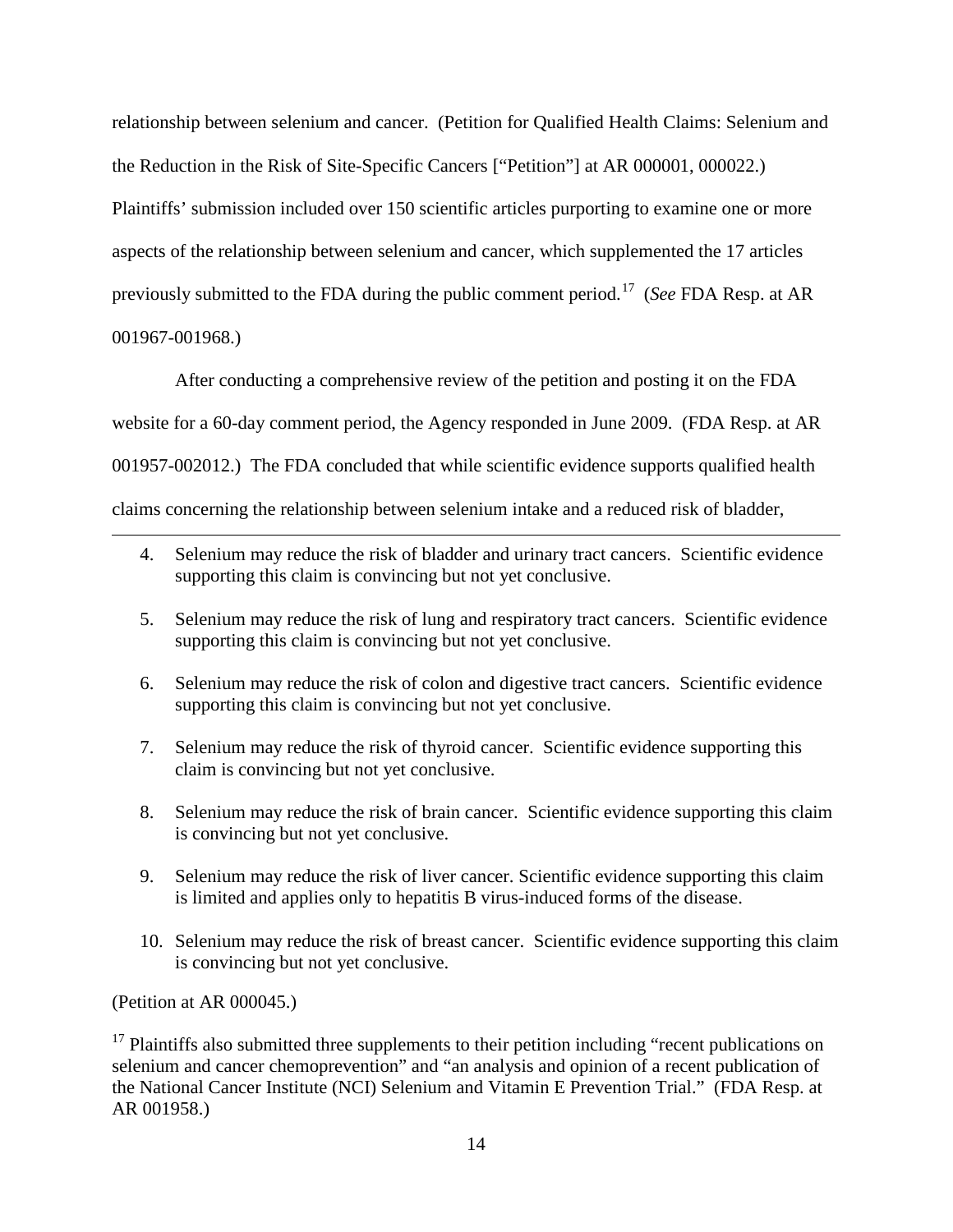prostate, and thyroid cancer, no such evidence exists to support a relationship between selenium intake and a reduced risk of urinary tract (other than bladder), lung and other respiratory tract, colon and other digestive tract, brain, liver, and breast cancers. (*Id.* at AR 001959.) The Agency also concluded that proposed Claims 1 and 2, regarding selenium intake and certain cancers and anticarcinogenic effects, "are misleading because they are overbroad, fail to disclose material information, and are not supported by the scientific evidence the agency reviewed . . . ."[18](#page-14-0) (*Id.*) Accordingly, the FDA denied Claims 1, 2, 5, 6, 8, 9, and 10 and stated that it would exercise enforcement discretion with respect to modified versions of Claims 3, 4, and 7.<sup>[19](#page-14-1)</sup> (*Id.* at AR 001992-001993.)

Plaintiffs filed the instant lawsuit on August 4, 2009, claiming a violation of the First

Amendment as a result of the FDA's denial of Claims 1 ("certain cancers claim"); 2

("anticarcinogenic effects claim"); 5 ("lung/respiratory tract claim"); and 6 ("colon/digestive

<span id="page-14-0"></span> $18$  In its response letter, the Agency also summarized the process by which it reviewed plaintiffs' petition (*id.* at AR 001959-001960); the weight it accords certain types of scientific studies (*id.* at AR 001960-001962); its definition of the term "cancer" and its application to Claims 1 and 2 (*id.* at AR 001962-001965); its safety review of selenium (*id.* at AR 001965-001976); its assessment of the various studies submitted in support of the various claims in the petition (*id.* at AR 001968-001987); the strength of the scientific evidence (*id.* at AR 001987-001990); other enforcement discretion factors (*id.* at AR 001990-001992); its consideration of disclaimers or qualifying language (*id.* at AR 001992); and its conclusions (*id.* at AR 001992-001994).

<span id="page-14-1"></span><sup>&</sup>lt;sup>19</sup> The Agency stated that it would consider the exercise of its enforcement discretion for the following qualified health claims: 1) "One study suggests that selenium intake may reduce the risk of bladder cancer in women. However, one smaller study showed no reduction in risk. Based on these studies, FDA concludes that it highly uncertain that selenium supplements reduce the risk of bladder cancer in women;" 2) "Two weak studies suggest that selenium intake may reduce the risk of prostate cancer. However, four stronger studies and three weak studies showed no reduction in risk. Based on these studies, FDA concludes that it is highly unlikely that selenium supplements reduce the risk of prostate cancer;" and 3) "One weak, small study suggests that selenium intake may reduce the risk of thyroid cancer. Based on this study, FDA concludes that it is highly uncertain that selenium supplements reduce the risk of thyroid cancer." (FDA Resp. at AR 001993.)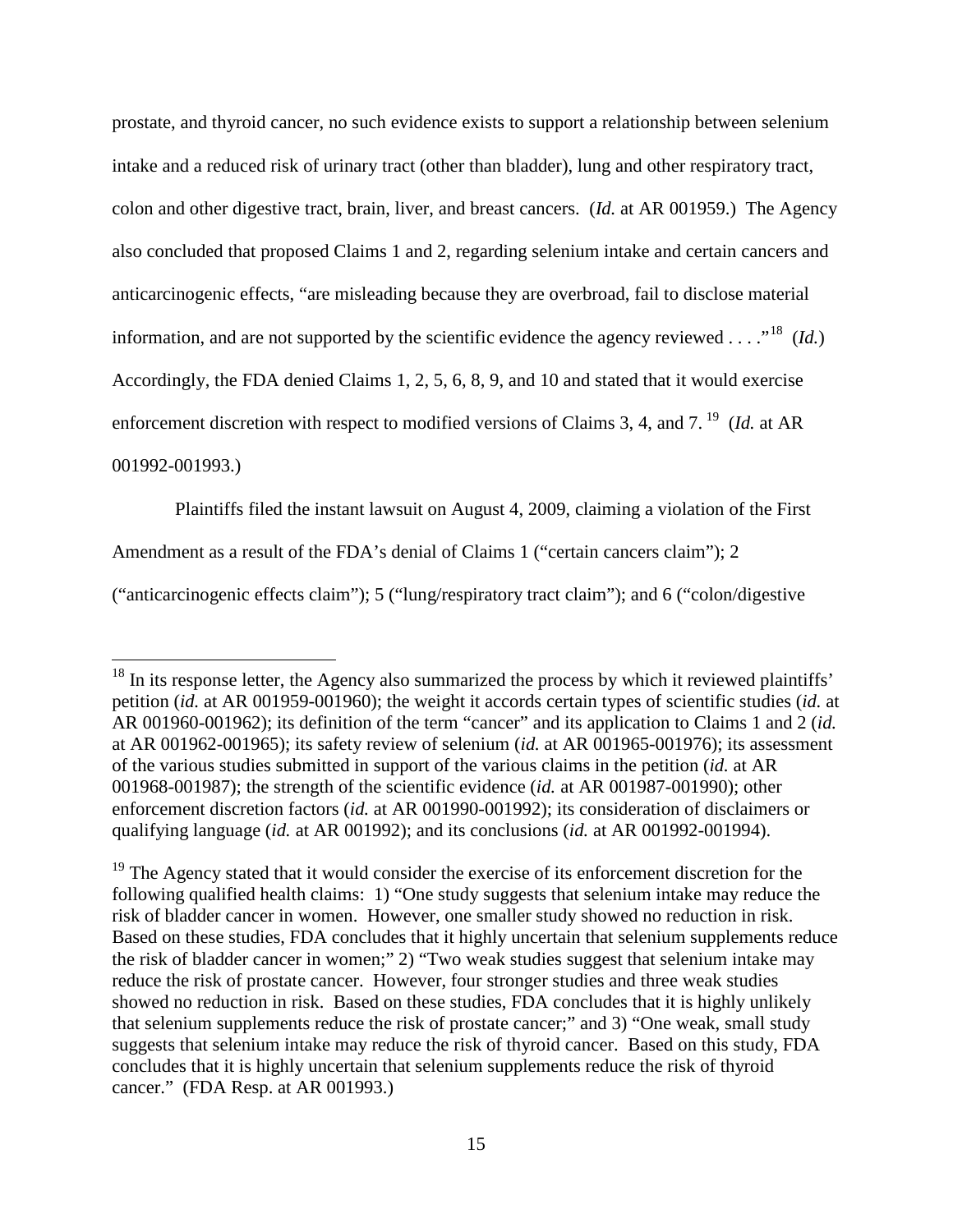tract claim"). (Compl. ¶¶ 56-63). Plaintiffs also maintain that the FDA's modification of Claim 3 ("prostate claim") violates their First Amendment rights because it "constructively suppress[es] [this] claim with the imposition of an onerous, value laden set of qualifications that only allow Plaintiffs to propound a false, negatively value-laden, and inaccurate claim to the public." (*Id.* ¶ 67.) Plaintiffs also oppose the FDA's proposed qualifications of Claim 3 as being "unreasonably long and burdensome for Plaintiffs and other industry members to include on their dietary supplement labels," thereby violating *Central Hudson*'s requirement that the governments means of accomplishing its goals be reasonable. (*Id.* ¶ 67.) They seek: 1) a declaratory judgment that the FDA's June 19, 2009 final order denying plaintiffs' petition is invalid; 2) an order that the FDA "refrain from taking any action" precluding plaintiffs from placing Claims 1, 2, 3, 4, and 5 on selenium dietary supplement labels; and 3) a permanent injunction, enjoining the FDA from taking any action precluding plaintiffs from placing Claims 1, 2, 3, 4, and 5 on selenium dietary supplement labels. (*Id.* at 28-29.)

### **ANALYSIS**

# **I. LEGAL STANDARD**

#### **A. Scope of Review**

Plaintiffs raise their claims under the First Amendment to the United States Constitution.<sup>[20](#page-15-0)</sup> (Compl.  $\P$  56-67). "[A] Court's review of 'constitutional challenges to agency

<span id="page-15-0"></span> $20$  The Court "has the authority to examine and rule on any actions of a federal agency that allegedly violate the Constitution," apart from the power of review granted by the Administrative Procedure Act ("APA"). *Rydeen v. Quigg*, 748 F. Supp. 900, 905 (D.D.C. 1990), *aff'd mem.*, 937 F.2d 623 (Fed. Cir. 1991) (citing *Porter v. Califano*, 592 F. 2d 770, 780 (5th Cir. 1979)). However, the APA "also provides for the Courts to make an independent assessment of constitutional issues," and the role of the Court is the same "whether the plaintiff sues directly under the Constitution or under [the APA]." *Id.* at 905 n.8 (citing 5 U.S.C. § 706(2)(b)).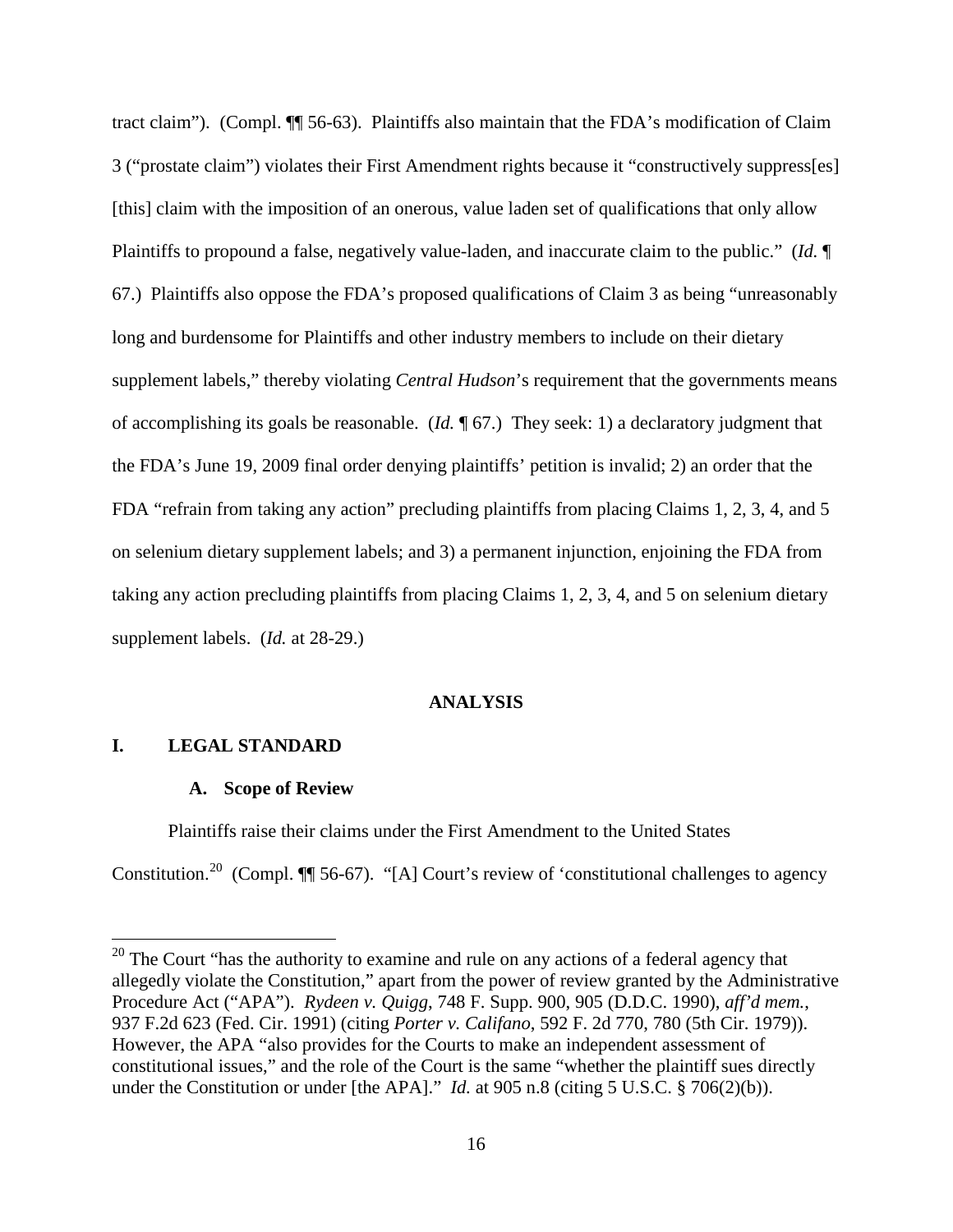actions . . . is *de novo*.'" *Poett v. United States*, 657 F. Supp. 2d 230, 241 (D.D.C. 2009) (quoting *Cullman Reg'l Med. Ctr. v. Shalala*, 945 F. Supp. 287, 293 (D.D.C. 1996)). The Court shall make "an independent assessment of [the plaintiffs'] claim of constitutional right when reviewing agency decision-making," *Porter*, 592 F.2d at 780*,* and it need not accord deference to the agency's "pronouncement on a *constitutional* question." *J.J. Cassone Bakery, Inc. v. NLRB*, 554 F.3d 1041, 1044 (D.C. Cir. 2009) (quoting *Lead Indus. Ass'n Inc. v. EPA*, 647 F.2d 1130, 1173-74 (D.C. Cir. 1980) (emphasis added)).

The parties disagree as to which standard the Court should apply in reviewing the Agency's decision to deny the majority of plaintiffs' qualified selenium health claims. Plaintiffs maintain that "[r]eview of an agency action does not default to arbitrary and capricious review when a constitutional issue is raised *even if it is raised under the APA*," (Pls.' Mem. in Reply and Opp'n to Def.'s Opp'n to Pls.' Mot. for Summ. J. and Cross-Mot. for Summ. J. ["Pls.' Reply"] at 13), and therefore a more stringent standard applies, "not the deferential *Chevron U.S.A., Inc. v. Natural Resources Defense Council*, 467 U.S. 837 (1984) or [APA] standards." (Pls.' Mem. in Supp. of Mot. for Summ. J. ["Pls.' Mot."] at 18.) The Agency contends that because "this case does not involve a challenge to a regulation broadly prohibiting an entire category of misleading speech" and instead involves "particularized findings concerning the scientific evidence relating to plaintiffs' specific health claims," the "APA's deferential [arbitrary and capricious] standard applies here." (Defs.' Mot. at 22.) This disagreement has been ongoing since *Pearson I* was decided. *See Pearson II*, 130 F. Supp. 2d at 115 n.25. In *Pearson II*, the district court decided it need not reach this issue because it found that the Agency's decision in that case violated both standards. *Id.* In *Whitaker*, the court did not address the disagreement directly. Instead, it acknowledged the "deference due to an agency's expert evaluation of scientific data" but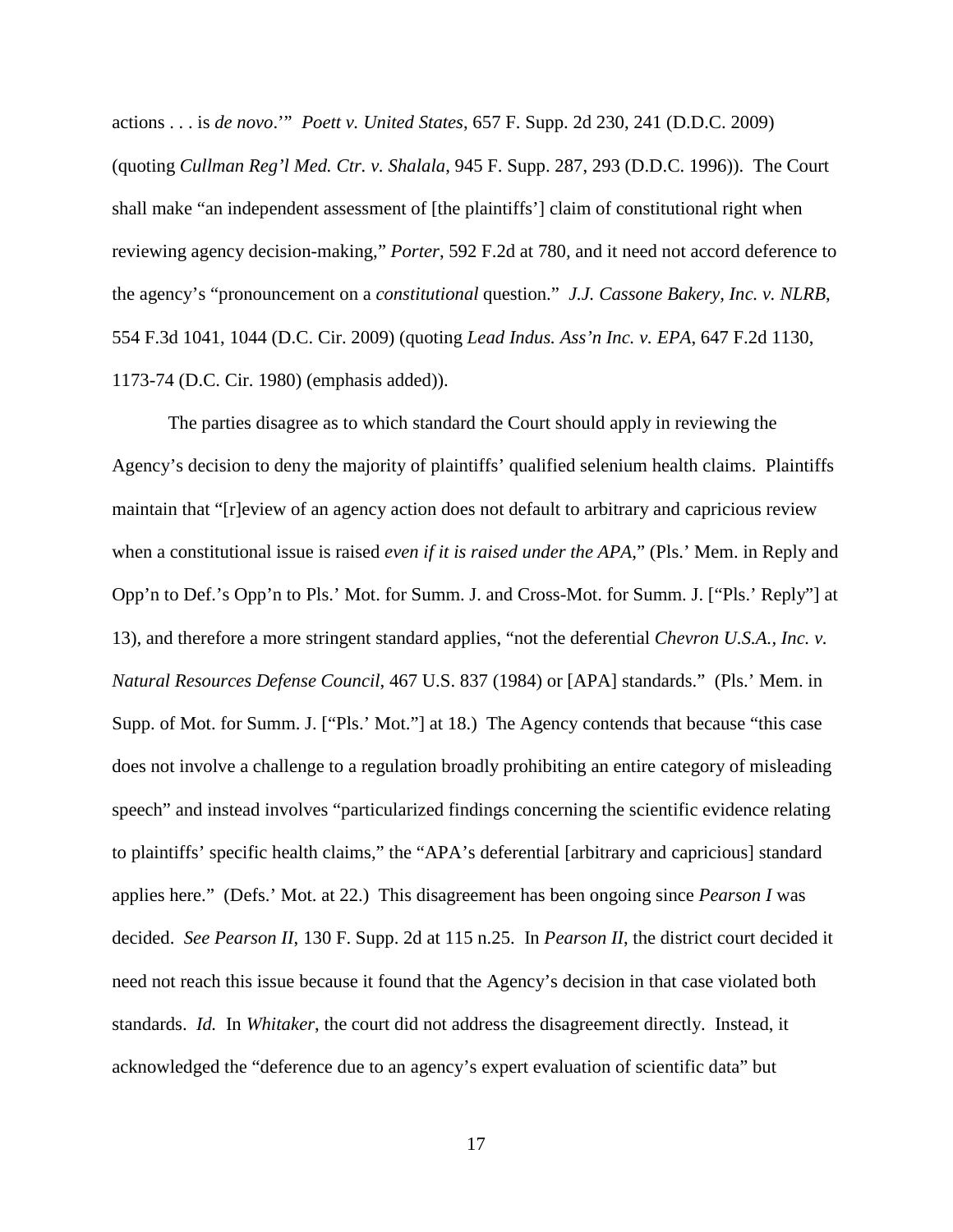concluded that such deference did not negate the court's obligation to ensure that the agency engaged in reasoned decision-making and that its reasoning was not "'arbitrary, capricious, an abuse of discretion, or otherwise not in accordance with law.'" 248 F. Supp. 2d at 11 (quoting 5 U.S.C. § 706(2)(A)). The court went on to review the scientific evidence evaluated by the FDA and concluded that the FDA's finding on which it rested its decision to deny plaintiffs' proposed health claim was "unreasonable" because that finding was "not supported by an overall review of the available evidence or the FDA's own Guidance Report." *Id.* at 13.

The Court concludes that it is obligated to conduct an independent review of the record and must do so without reliance on the Agency's determinations as to constitutional questions. *See J.J. Cassone Bakery, Inc.*, 554 F.3d at 1044 (constitutional challenges to agency actions are "entertain[ed] . . . *de novo*"). But it would be inconsistent with binding precedent and wholly inappropriate to evaluate the voluminous scientific studies at issue in this case without some deference to the FDA's assessment of that technical data. *See*, *e.g.*, *Marsh v. Or. Natural Res. Council*, 490 U.S. 360, 377 (1989) ("Because analysis of the relevant documents requires a high level of technical expertise, we must defer to the informed discretion of the responsible federal agencies.") (internal citation and quotations omitted); *Serono Labs., Inc. v. Shalala*, 158 F.3d 1313, 1320 (D.C. Cir. 1998) (agency "evaluations of scientific data within its area of expertise" are "entitled to a high level of deference") (internal quotations omitted); *A.L. Pharma, Inc. v. Shalala*, 62 F.3d 1484, 1490 (D.C. Cir. 1995) ("[C]ourts give a high level of deference to an agency's evaluations of scientific data within its area of expertise."); *see also J.J. Cassone Bakery, Inc.*, 554 F.3d at 1044 (distinguishing between "other aspects of a[n agency] decision, which we review deferentially" and "a constitutional question," to which "a reviewing court owes no deference"). Moreover, deference to the Agency's interpretation of scientific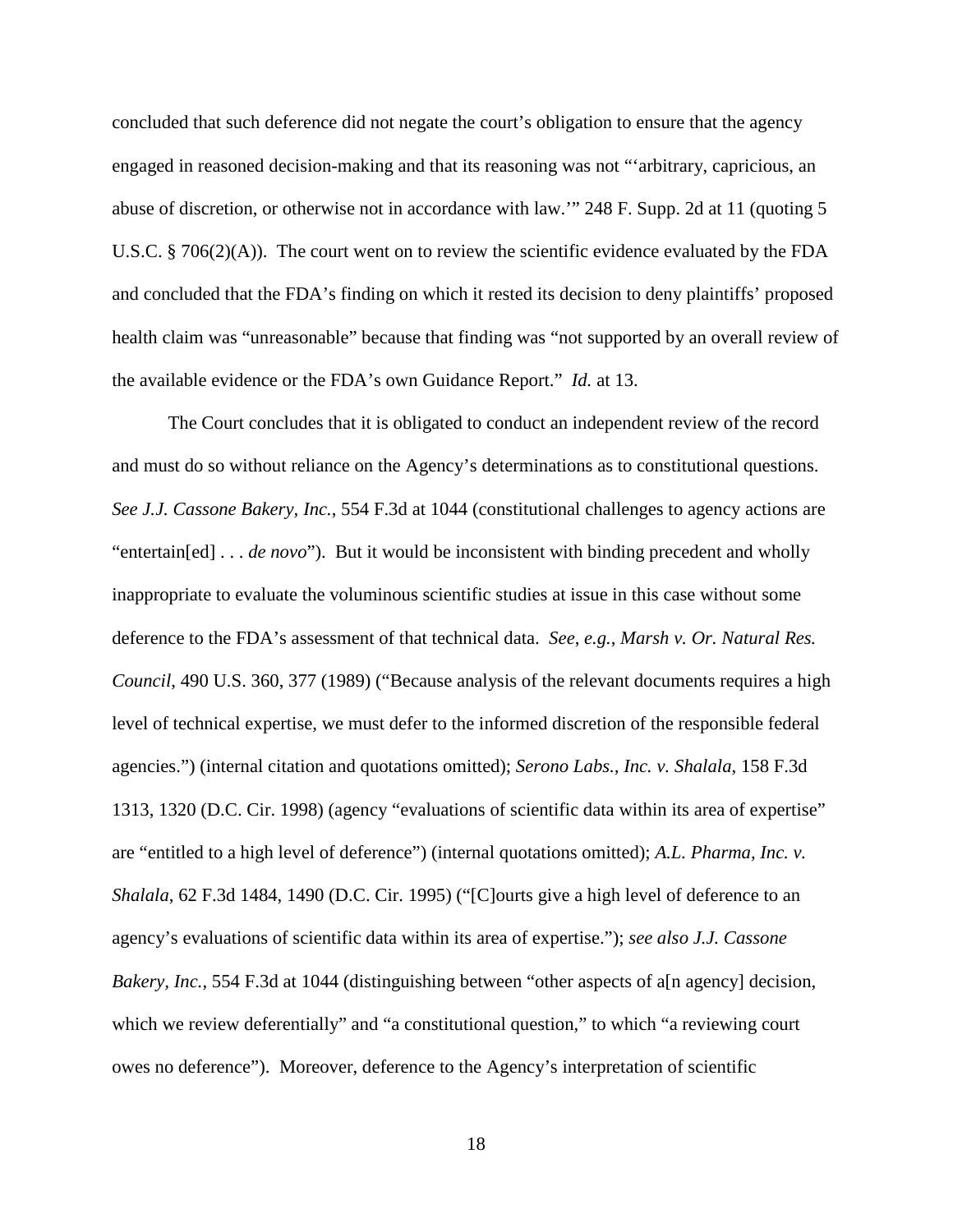information, provided such interpretation is reasoned and not arbitrary or capricious, is consistent with the test set forth in *Pearson I*. By instructing the FDA to employ less restrictive means of regulating speech and to provide greater empirical support for its regulatory decisions, the D.C. Circuit did not purport to tell the Agency how to assess scientific data. Rather, it provided the Agency with guidelines for developing regulations once it had evaluated the evidence before it. *See*, *e.g.*, *Pearson I*, 164 F.3d at 659 ("[W]here evidence in support of a claim is outweighed by evidence against the claim, the FDA could deem it incurable by a disclaimer and ban it outright.").

This is not, however, to say that where the FDA's conclusions are contrary to its purported evaluation standards or are otherwise arbitrary, as the court concluded they were in *Pearson II* and *Whitaker*, a reviewing court should not overturn the Agency. *See*, *e.g.*, *Int'l Fabricare Inst. v. EPA*, 972 F.2d 384, 389 (D.C. Cir. 1992) (agency's decision may be overturned where it has "failed to respond to specific challenges that are sufficiently central to its decision"); *Ethyl Corp. v. EPA*, 541 F.2d 1, 36 (D.C. Cir. 1976) (court has duty to give "close scrutiny" to technical evidence and to "hold[] agencies to certain minimal standards of rationality."). But "[t]he enforced education into the intricacies of the problem before the agency is not designed to enable the court to become a superagency that can supplant the agency's expert decision-maker. To the contrary, the court must give due deference to the agency's ability to rely on its own developed expertise." *Id.*

## **B. Regulation of Commercial Speech**

Because the qualified selenium health claims are commercial speech, the FDA's refusal to authorize them must be evaluated under the analytical framework established in *Central Hudson*, discussed by the D.C. Circuit in *Pearson I*, and elaborated upon by the Supreme Court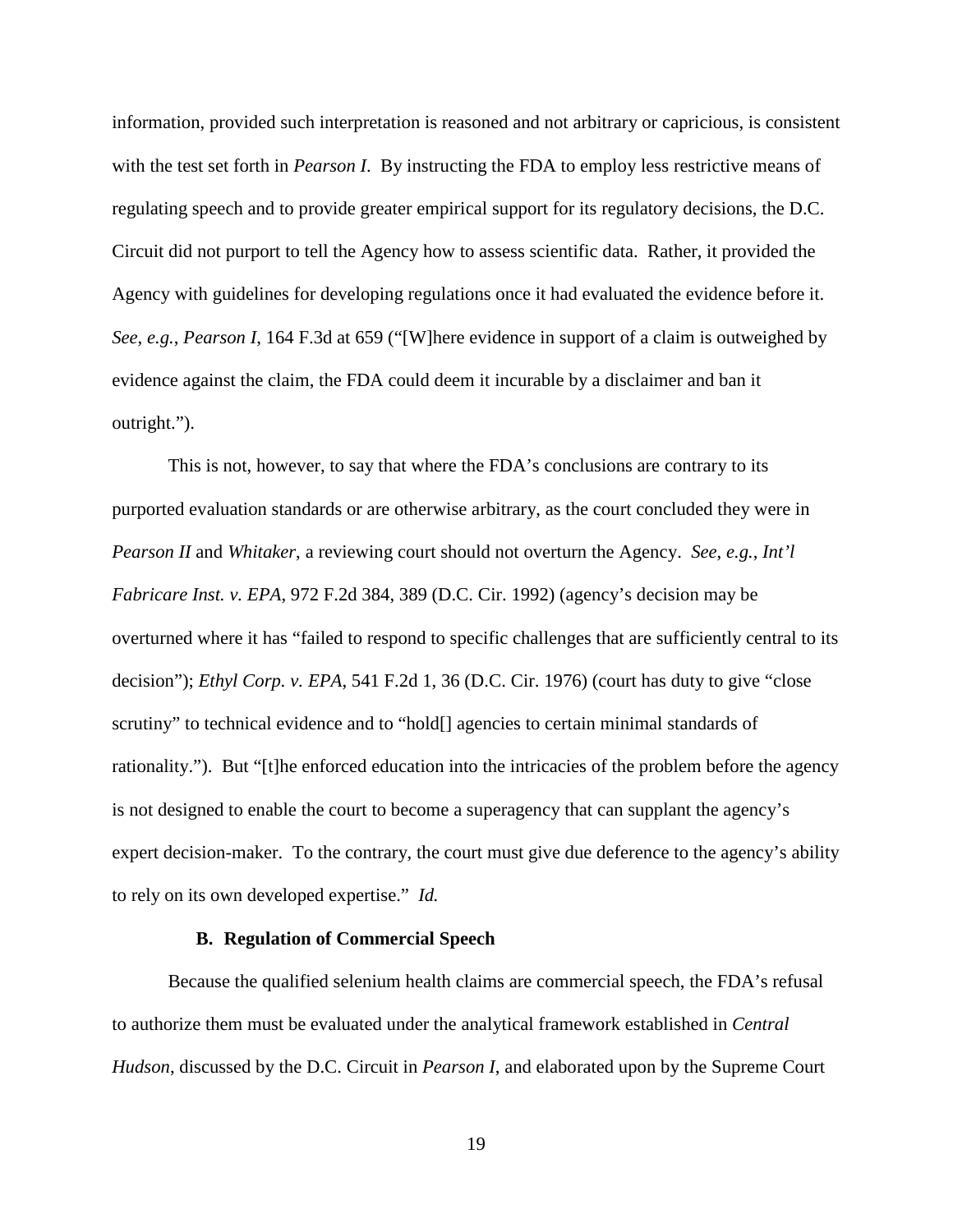in *Western States*. *Whitaker*, 248 F. Supp. 2d. at 8; *see also Pearson I*, 164 F.3d at 655 ("Under *Central Hudson*, we are obliged to evaluate a government scheme to regulate potentially misleading commercial speech by applying a three-part test."). The Supreme Court has "rejected the 'highly paternalistic' view that government has complete power to suppress or regulate commercial speech." *Central Hudson*, 447 U.S. at 562 (quoting *Virginia Pharmacy Bd. v. Virginia Citizens Consumer Council*, 425 U.S. 748, 770 (1976)). Moreover, it has distinguished between "inherently misleading" speech and "potentially misleading" speech. "[Actually or inherently m]isleading advertising may be prohibited entirely." *In re R.M.J.*, 455 U.S. 191, 203 (1982). "But the States may not place an absolute prohibition on certain types of potentially misleading information . . . if the information also may be presented in a way that is not deceptive." *Id.* Moreover, "[t]he First Amendment does not allow the FDA to simply assert that [a plaintiff's c]laim is misleading in order to 'supplant its burden to demonstrate that the harms it recites are real and that its restriction will in fact alleviate them to a material degree.'" *Whitaker*, 248 F. Supp. at 9 (quoting *Ibanez*, 512 U.S. at 146).Indeed, in *Pearson I*, the D.C. Circuit rejected the FDA's contention that health claims lacking "significant scientific agreement" are inherently misleading as "almost frivolous." *Pearson I*, 164 F.3d at 655. Even when it finds "that speech is misleading, the government must consider that 'people will perceive their own best interests if only they are well enough informed, and . . . the best means to that end is to open the channels of communication rather than to close them.'" *Whitaker*, 248 F. Supp. 2d at 9 (quoting *Virginia Pharmacy Bd.*, 425 U.S. at 770).

*Central Hudson* established a multi-step analysis of speech regulation. "As a threshold matter," the Court must determine "whether the commercial speech [being regulated] concerns unlawful activity or is misleading." *Western States*, 535 U.S. at 367. If so, the speech is not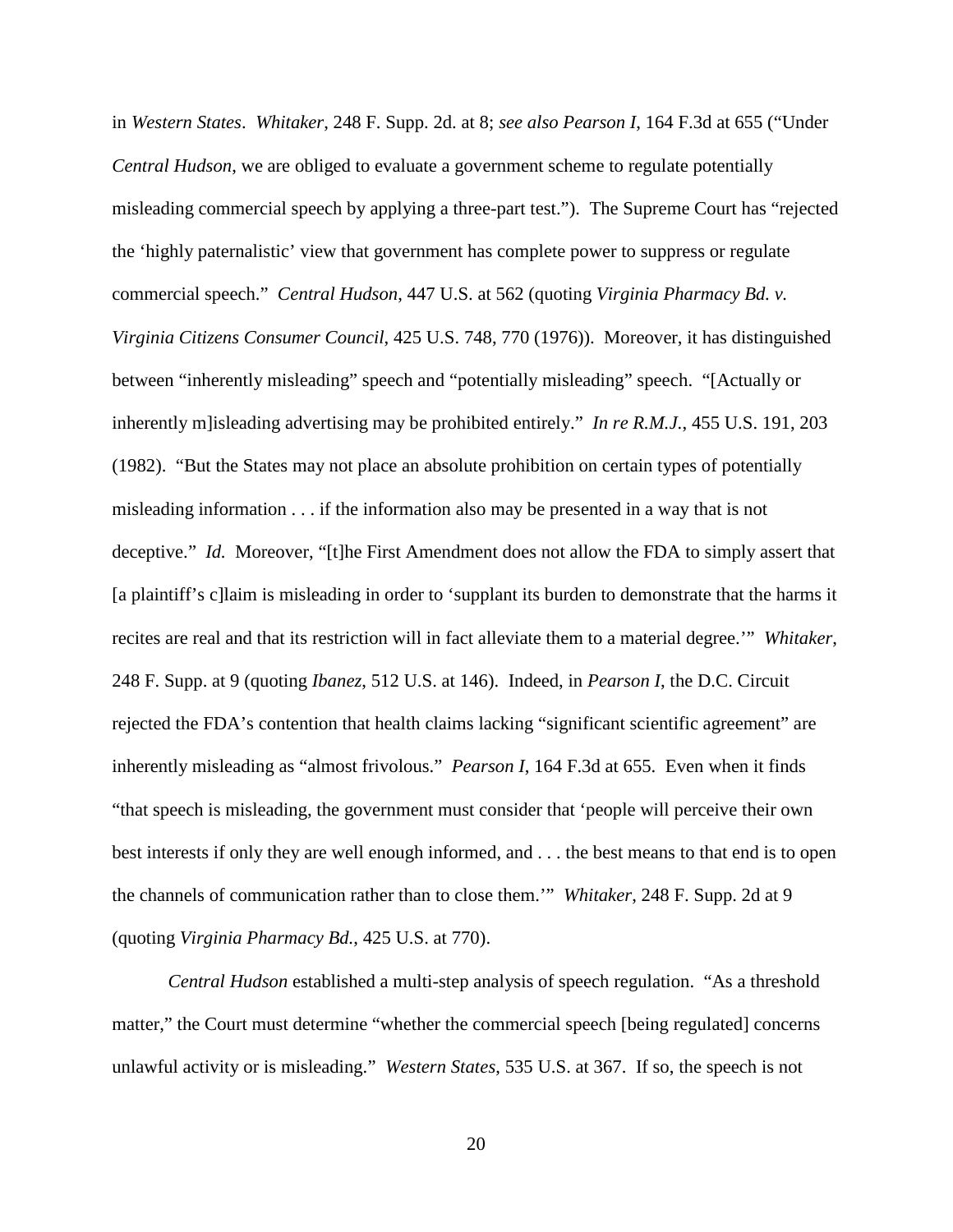protected. *Id.* But if the speech is lawful and not misleading, or is only potentially misleading, the Court must ask "whether the asserted governmental interest in regulating the speech is substantial." *Id.* (quoting *Central Hudson*, 447 U.S. at 566)). If it is, the Court then ascertains "whether the regulation [at issue] directly advances the governmental interest asserted" and "whether [the regulation] is not more extensive than is necessary to serve that interest." *Id.* (quoting *Central Hudson*, 447 U.S. at 566.) This last step requires the Court to evaluate "whether the fit between the government's ends and the means chosen to accomplish those ends is . . . reasonable." *Pearson I*, 164 F.3d at 656 (citation omitted).

The government has the burden of showing that the regulations on speech that it seeks to impose are "not more extensive than is necessary to serve" the interests it attempts to advance. *Western States*, 535 U.S. at 371 (quoting *Central Hudson*, 447 U.S. at 566). "[I]f the Government c[an] achieve its interests in a manner that does not restrict [commercial] speech, or that restricts less speech, the Government must do so." *Id.* Therefore, the Court in *Pearson I* noted that disclaimers are "constitutionally preferable to outright suppression," *Pearson I*, 164 F.3d at 657, and that generally, "the preferred remedy is more disclosure, rather than less." *Id.*  (quoting *Bates v. State Bar of Arizona*, 433 U.S. 350, 376 (1977)); *see also Pearson II*, 130 F. Supp. 2d at 113 ("[M]ore disclosure rather than less is the preferred approach, so long as advertising is not inherently misleading."). For this reason, the Court in *Pearson I* concluded that "when government chooses a policy of suppression over disclosure-at least where there is no showing that disclosure would not suffice to cure misleadingness-the government disregards a far less restrictive means." *Pearson I*, 164 F.3d at 658 (quotations omitted).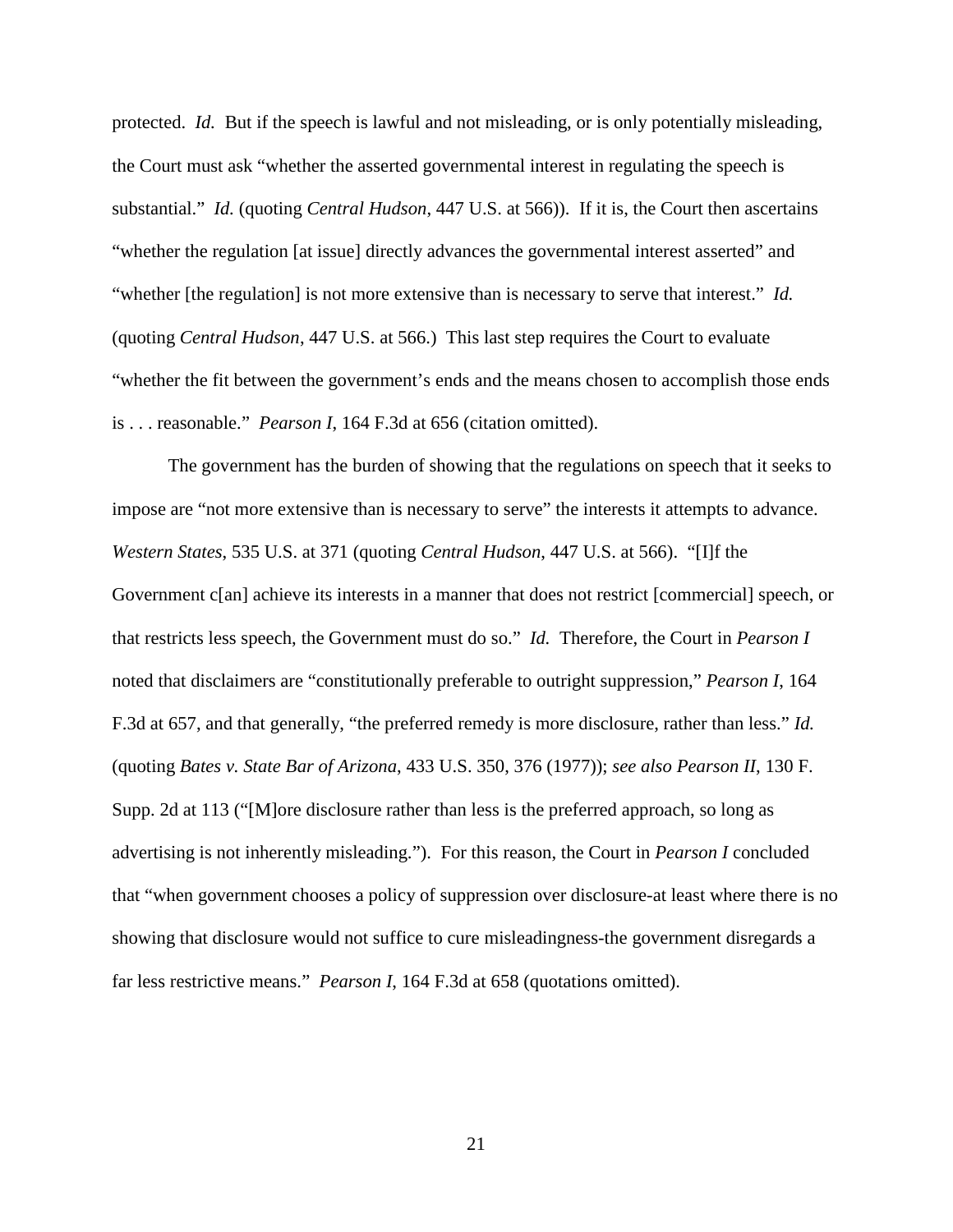# **II. FDA'S COMPLETE BAN OF PLAINTIFFS' CLAIMS**

In its response to plaintiffs' petition, the Agency denied four of the proffered claims outright. (FDA Resp. at AR 001963, 001965, 001992-001993.) Under *Central Hudson* and *Pearson I*, the FDA may refuse to consider disclaimers for health claims (*i.e.*, prohibit their use completely) only if such health claims are inherently misleading, *Whitaker*, 248 F. Supp. at 9, or are potentially misleading but the Agency has deemed the claim "incurable by disclaimer." *Pearson I*, 164 F.3d at 659. The court in *Whitaker* arguably went even further than *Pearson I*, holding that "any complete ban of a claim would be approved only under narrow circumstances, *i.e.*, when there was almost no qualitative evidence in support of the claim *and* where the government provided empirical evidence proving that the public would still be deceived even if the claim was qualified by a disclaimer."<sup>[21](#page-21-0)</sup> Whitaker, 248 F. Supp. 2d at 11 (emphasis added); *see also Pearson I*, 164 F.3d at 659-60 (suggesting that government might completely ban health claim where "evidence in support of a claim is outweighed by evidence against the claim" or where it "demonstrate<sup>[d]</sup> with empirical evidence that disclaimers . . . would bewilder consumers and fail to correct for deceptiveness").The Court considers each of plaintiffs' claims to

<span id="page-21-0"></span><sup>&</sup>lt;sup>21</sup> The FDA argues that *Whitaker* "strayed from *Pearson I* by suggesting that [the Agency] is required, under the First Amendment, to present empirical evidence about the misleading nature of a claim even where there is no evidence supporting the claim or the evidence in support of the claim is qualitatively weaker than the evidence against the claim." (Defs.' Reply in Supp. of Its Cross-Mot. for Summ. J. and In Opp'n to Pls.' Mot. for Summ. J. ["Defs.' Reply"] at 7.). Plaintiffs maintain that "no doctrinal or legal difference of any decisional significance between *Pearson I* and *Whitaker*" exists. (Pls.' Surreply to Defs.' Reply in Supp. of Defs.' Cross-Mot. for Summ. J. and In Opp'n to Pls.' Mot. for Summ. J. at 7.) Despite extensive debate, the Court need not decide whether *Whitaker* has improperly increased the government's burden, because it concludes that the FDA has not shown that there is no credible or only qualitatively weaker evidence in support of plaintiffs' claims or that the claims are "incurable by disclaimer." *See Pearson I*, 164 F.3d at 659.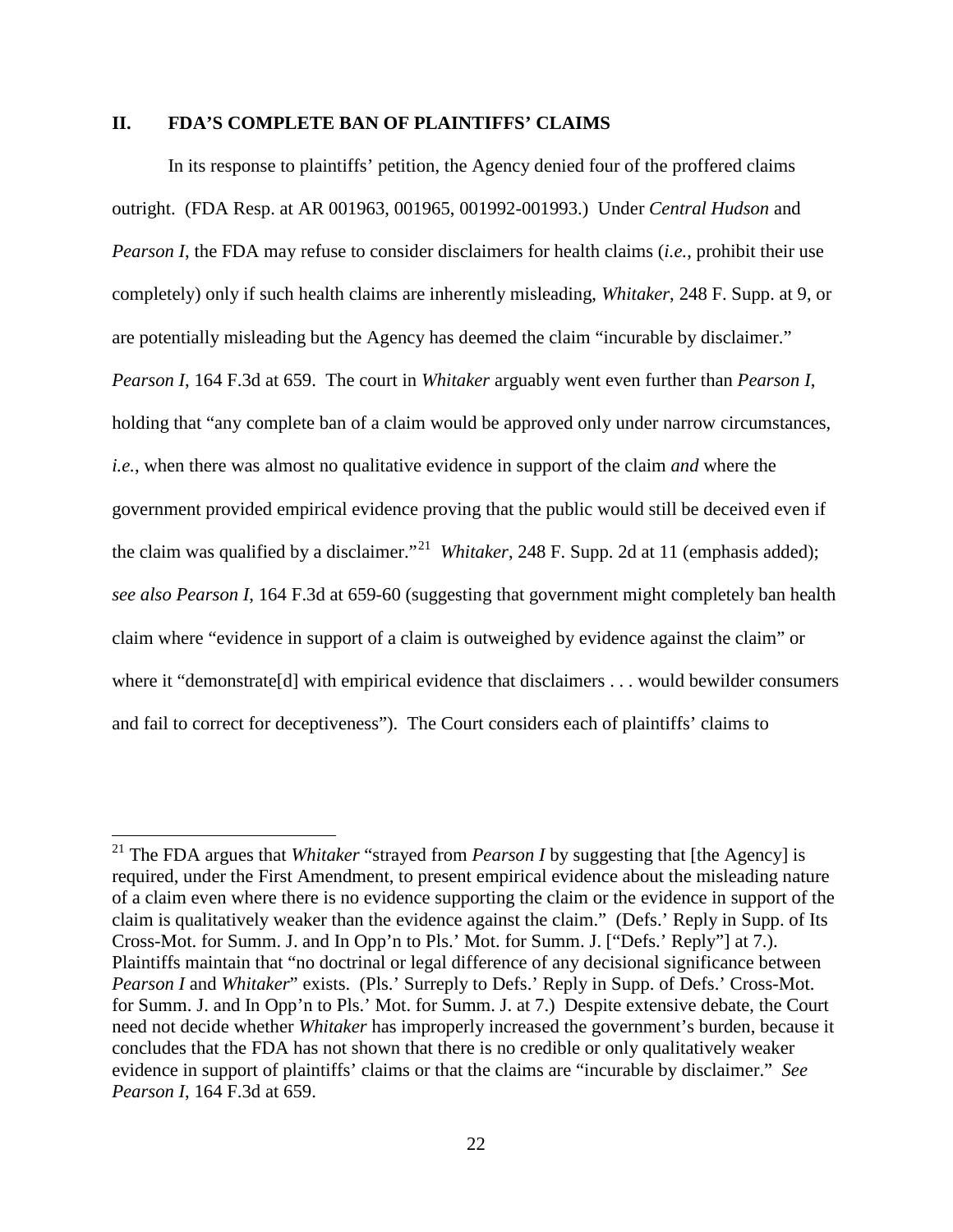determine whether the FDA has met its burden with respect to those claims it has banned outright. [22](#page-22-0)

# **A. Plaintiffs' "Certain Cancers" and "Anticarcinogenic Effects" Claims**

The FDA asserts that claims that selenium may reduce the risk of certain cancers and may produce anticarcinogenic effects are "misleading on their face," "independent of the proffered scientific evidence." (Defs.' Mot. at 23.) Specifically, the Agency concluded that the certain cancers claim "is incomplete and misleading because it fails to reveal the individual cancer(s) that selenium may have an effect on," thus leading a consumer to purchase selenium in hopes of preventing a cancer for which there is no evidence of risk reduction from selenium intake. (FDA Resp. at AR 001963.) The FDA also argues that by "referring in general terms to 'certain cancers,' the requested claim language . . . suggests that cancers at different sites are essentially the same disease and that it is not important to distinguish between them." (*Id.*) Similarly, the anticarcinogenic effects claim "falsely implies that [selenium] can protect against all cancers," when in fact cancer "is not a single disease" but a "collective term for a large number of individual diseases that differ with respect to risk factors, etiology, methods of

<span id="page-22-0"></span><sup>&</sup>lt;sup>22</sup> The Court considers only the first sentence of each of plaintiffs' proposed claims, not the suggested disclaimer in the second sentence (*i.e.*, that the "[s]cientific evidence supporting this claim is convincing but not yet conclusive"). (FDA Resp. at AR 001957-001958.) To the extent the FDA denied these claims outright, it did so on the basis of the claimed relationship between selenium dietary supplements and various cancers, not because of the disclaimer. (*See*, *e.g.*, Defs.' Mot. at 23 (FDA concluded that certain cancers and anticarcinogenic effects claims were misleading "independent of the proffered scientific evidence")). Specifically, where the FDA banned a claim entirely because it found "no credible evidence of a risk reduction relationship" or believed the claim was inherently misleading, it concluded that the proposed disclaimer was "clearly false" without further assessment of its merits. (FDA Resp. at AR 001993.) To the extent the Court overturns the Agency's findings as to the substance of the health claims, it must allow the FDA to consider plaintiffs' proposed disclaimer and/or alternate disclaimers in the first instance. *See*, *e.g.*, *Pearson I*, 164 F.3d at 659 ("We do not presume to draft precise disclaimers for each of appellants'... claims; we leave that task to the agency in the first instance.").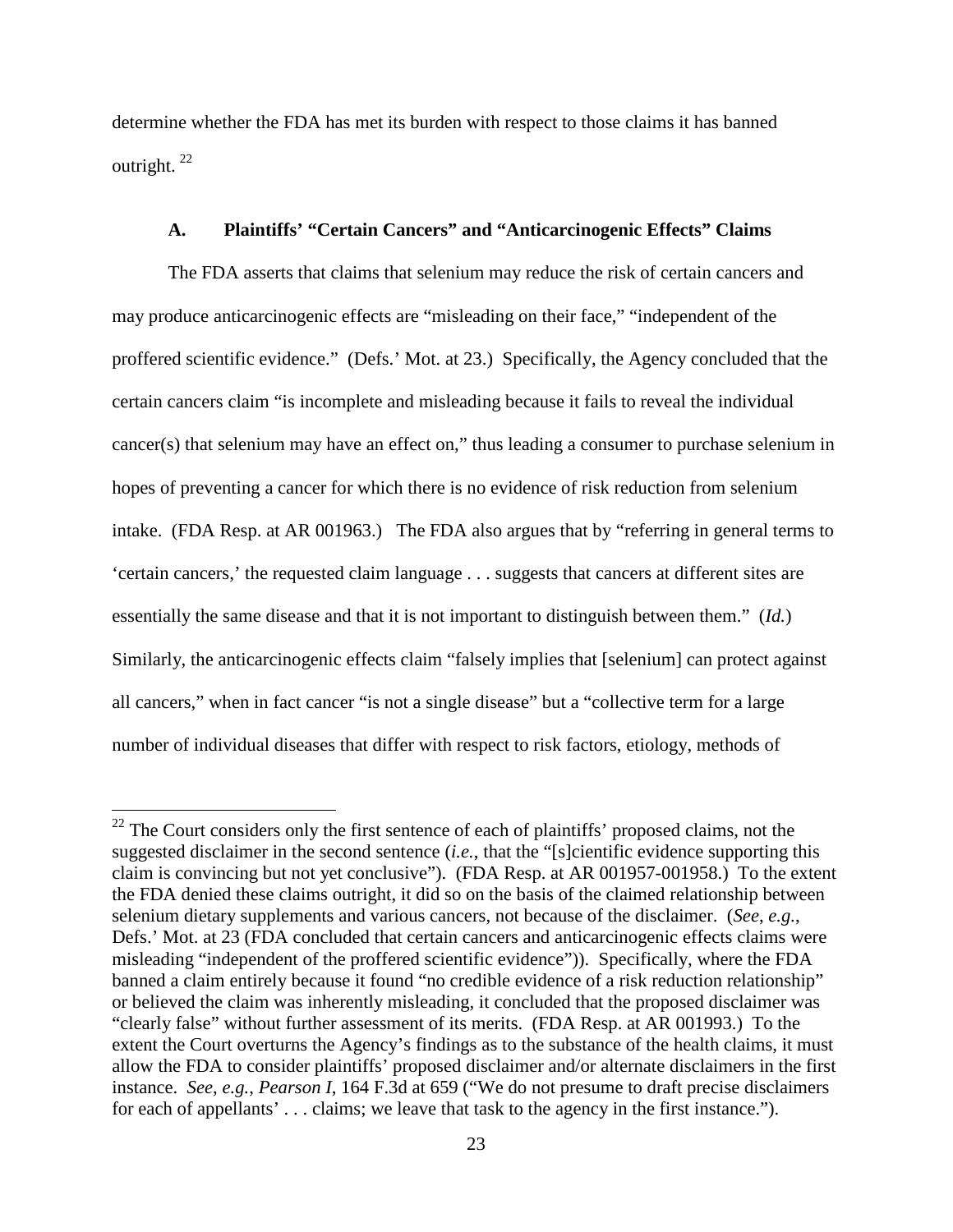diagnosis and treatment, and mortality risk." (*Id.* at AR 001964; *see also* Defs.' Mot. at 23.) Moreover, the Agency argues that the phrase "anticarcinogenic effects" is ambiguous because "anticarcinogenic" might mean both the "treatment and mitigation of existing cancer as well as the reduction of risk of getting cancer in the first place." (Def.'s Mot. at 24.) Since "[c]laims about treatment or mitigation of disease are classified as drug claims, not health claims," the FDA "believes that no qualified claim based on that phrase would be truthful and nonmisleading." (FDA Resp. at AR 001965.)

The Court concludes that the FDA's position fails under *Pearson I*. The Agency has not provided any empirical evidence, such as "studies" or "anecdotal evidence," that consumers would be misled by either of plaintiffs' claims were they accompanied by qualifications. *See Pearson I*, 164 F.3d at 659 (government's "conclusory assertion" of misleadingness insufficient to meet burden); *see also Edenfield v. Fane*, 507 U.S. 761, 771 (1993) (rejecting restriction of commercial speech where government "present[ed] no studies" and "record d[id] not disclose any anecdotal evidence . . . that validates the [government's] suppositions" that unregulated speech would cause "fraud and overreaching"). Moreover, the explanation the FDA offers to demonstrate that plaintiffs' claims are misleading—that the claims leave out pertinent information—is not support for banning the claims entirely, but rather favors the approach of remedying any potential misleadingness by the disclosure of additional information.

The FDA's position is particularly troubling in light of its admission that plaintiffs' certain cancers claim "is literally true . . . in that there is credible evidence that selenium may reduce the risk of at least three cancers" and that the anticarcinogenic effects claim "is true to the extent that it refers to reducing the risk of . . . three cancers[.]" (Defs.' Reply at 10 n.8.) As the Circuit Court in *Pearson I* made clear, "the government's interest in preventing the use of labels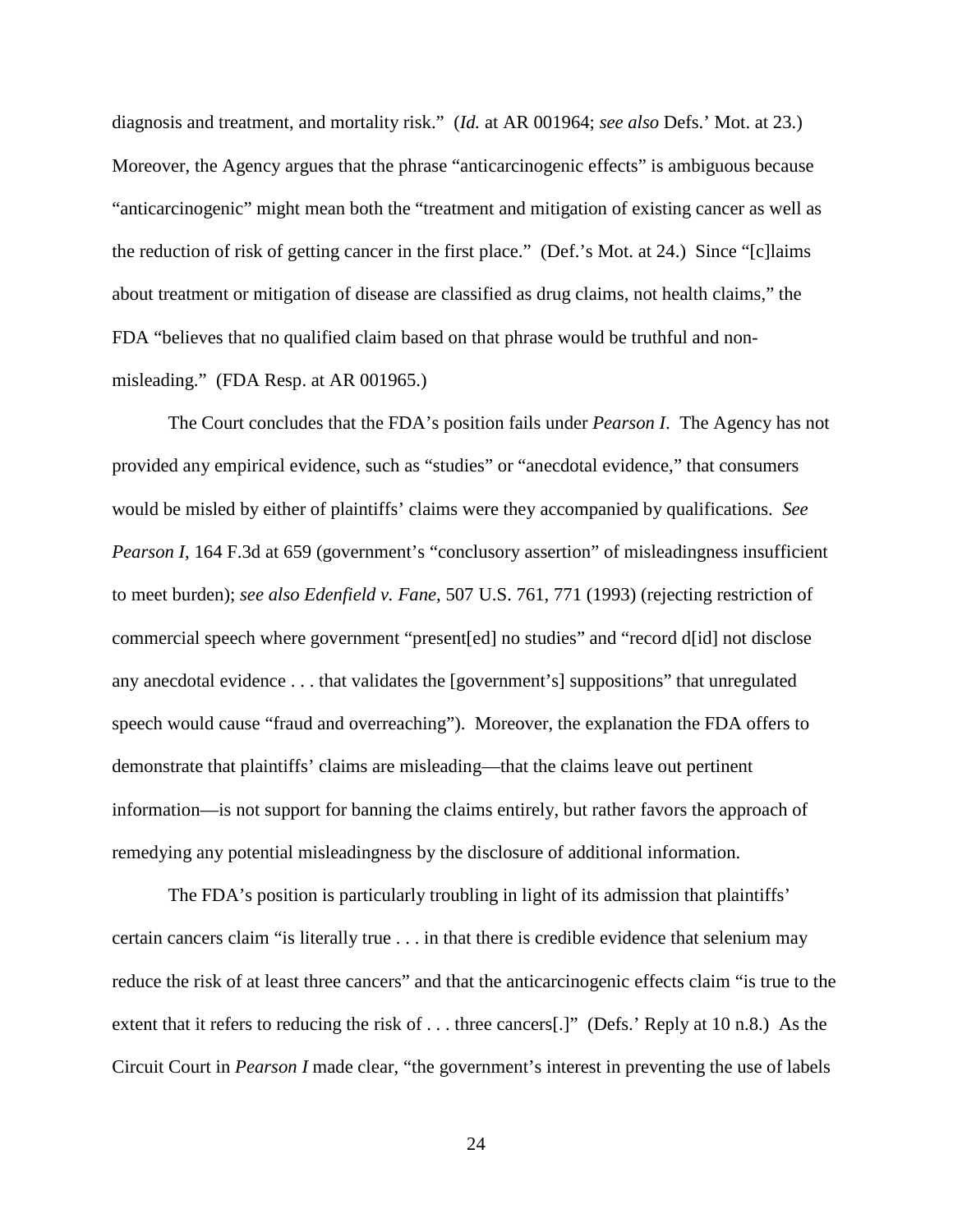*that are true* but do not mention [material information] would seem to be satisfied-at least ordinarily-by inclusion of a prominent disclaimer setting forth [that information]." 164 F.3d at 659 (emphasis added). Here, the FDA has not provided any evidence that completing plaintiffs' certain cancers claim by "reveal[ing] the individual cancer(s) that selenium may have an effect on" and explaining that cancers at different sites are different diseases and respond differently to treatments would not eliminate the consumer confusion it fears. And, the FDA's argument that "disclaimer language defining 'anticarcinogenic' as reducing the risk of, rather than treating or mitigating, cancer would not cure the misleading nature" of the claim because it "would still fail to specify the disease at issue" (Defs.' Mot. at 27) begs the question why an additional disclaimer, specifying the disease[s], would not remedy the purported problem.<sup>[23](#page-24-0)</sup>

appending qualifying language such as 'specifically prostate, bladder, and thyroid cancer' to the 'certain cancers' claim to inform consumers of the cancers for which there is credible evidence of possible risk reduction would not be sufficient to prevent deception because the broader 'certain cancers' language would still incorrectly suggest a possible protective effect against other unnamed cancers, and the inconsistency between the broader language of the claim and the narrower language of the disclaimer would create confusion and uncertainty as to the scope of the claimed benefit.

<span id="page-24-0"></span><sup>&</sup>lt;sup>23</sup> In its reply, the FDA appears to answer this question by arguing that qualifying language would "merely add more information [to the certain cancers and anticarcinogenic effects claims] without solving the problem created by the inherently misleading language of the claim itself." (Defs.' Reply at 11.) Specifically, it maintains that a disclaimer defining the phrase "anticarcinogenic effects" and specifying the cancers at issue would "undercut the claim and create confusion as to why the broad 'anticarcinogenic effects' statement appears on the product if the evidence only supports risk reduction for three cancers." (*Id.* at 11-12.) It then contends that

<sup>(</sup>Defs.' Reply at 12.) But these conclusory contentions are insufficient to meet the Agency's burden under the commercial speech doctrine. *See Edenfield*, 507 U.S. at 770-71 (government's obligation to "demonstrate that the harms it recites are real and that its restriction will in fact alleviate them to a material degree" "is not satisfied by mere speculation or conjecture"). The Agency offers no support for its claim that limiting the type of "protective effect" and "risk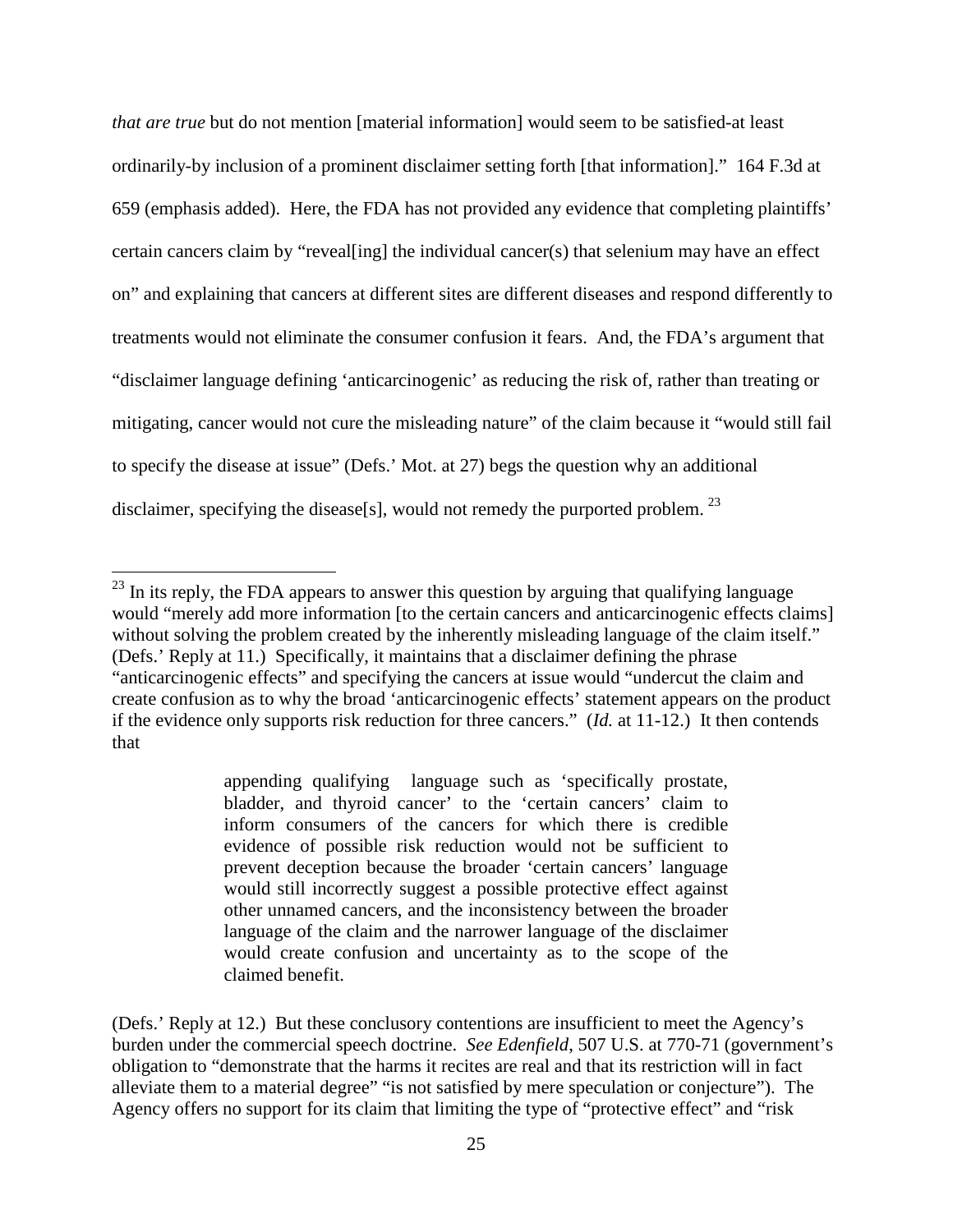Supreme Court precedent and *Pearson I* obligate the FDA to, at a minimum, consider

"less restrictive" means of correcting that misleadingness before it turns to suppression. *Pearson* 

*I*, 164 F.3d at 657-58; *see also Bates*, 433 U.S. at 374-75 (rejecting notion that "the public is

better kept in ignorance than trusted with correct but incomplete information"). Because the

Agency has not done so here, the Court will remand the claims relating to certain cancers and

anticarcinogenic effects to the FDA for the purpose of drafting one or more disclaimers or,

alternatively, setting forth empirical evidence that any disclaimer would fail to correct the

claims' purported misleadingness.

 $\overline{a}$ 

reduction" claimed would insufficiently prevent consumers from assuming that selenium may also lower the risk of other cancers. It also fails to explain what "confusing contradiction" would result from such disclaimers. On the contrary, it acknowledges that the claims are true because of, not in spite of, evidence that selenium may reduce the risk of particular cancers. (Defs.' Reply at 10 n.8.)

The FDA's reliance on *International Dairy Foods Association v. Boggs*, No. 08-628, 2009 WL 937045, at \*5 (S.D. Ohio Apr. 2, 2009), which involved a state regulation that prevented sellers of dairy products made from cows not treated with rbGH from advertising their products as "rbGH free," is unavailing. There, the court held that the phrase "rbGH free" was inherently misleading because it implied that there was a "compositional difference between those products that are produced with rbGH and those that are not," when in fact no such difference exists. *Id.* at \*6. The restricted claims in *Boggs* are different from plaintiffs' claims. The "rbGH free" claim, while literally true, sent a message—that rbGH free milk is different from milk produced by cows given rbGH—that was completely false. Here, by contrast, the FDA concedes that plaintiffs' anticarcinogenic and certain cancers claims "contain a kernel of truth," but are overly broad. (Defs.' Reply at 10 n.8.) Yet, the FDA rejects disclaimers explicitly limiting the scope of plaintiffs' proposed claim to those circumstances supported by credible evidence, arguing that such disclaimers would "defeat the purpose of making the claim[s] in the first place." (*Id.* at 12 (quoting *Boggs*, 2009 WL 937045, at \*7).) The Court fails to see how limiting a claim so that it accurately reflects the evidence in support of the claim defeats the purpose of making the claim at all. Nor is this situation analogous to *United States v. Kasz Enterprises, Inc.*, 855 F. Supp. 534, 542-43 (D.R.I. 1994), where the disclaimers at issue were clearly inconsistent with the message defendants sought to convey and therefore effectively served to undo the original claims. *See Pearson I*, 164 F.3d at 659 (where evidence in support of claim is outweighed by evidence against it, disclaimer that "no evidence supports this claim" would not cure claim's misleadingness). Absent evidence that consumers are unable to read qualified versions of plaintiffs' claims without assuming that selenium prevents diseases not stated by the claims, the FDA has not demonstrated that disclaimers would be ineffective and that suppression of these claims is thus warranted.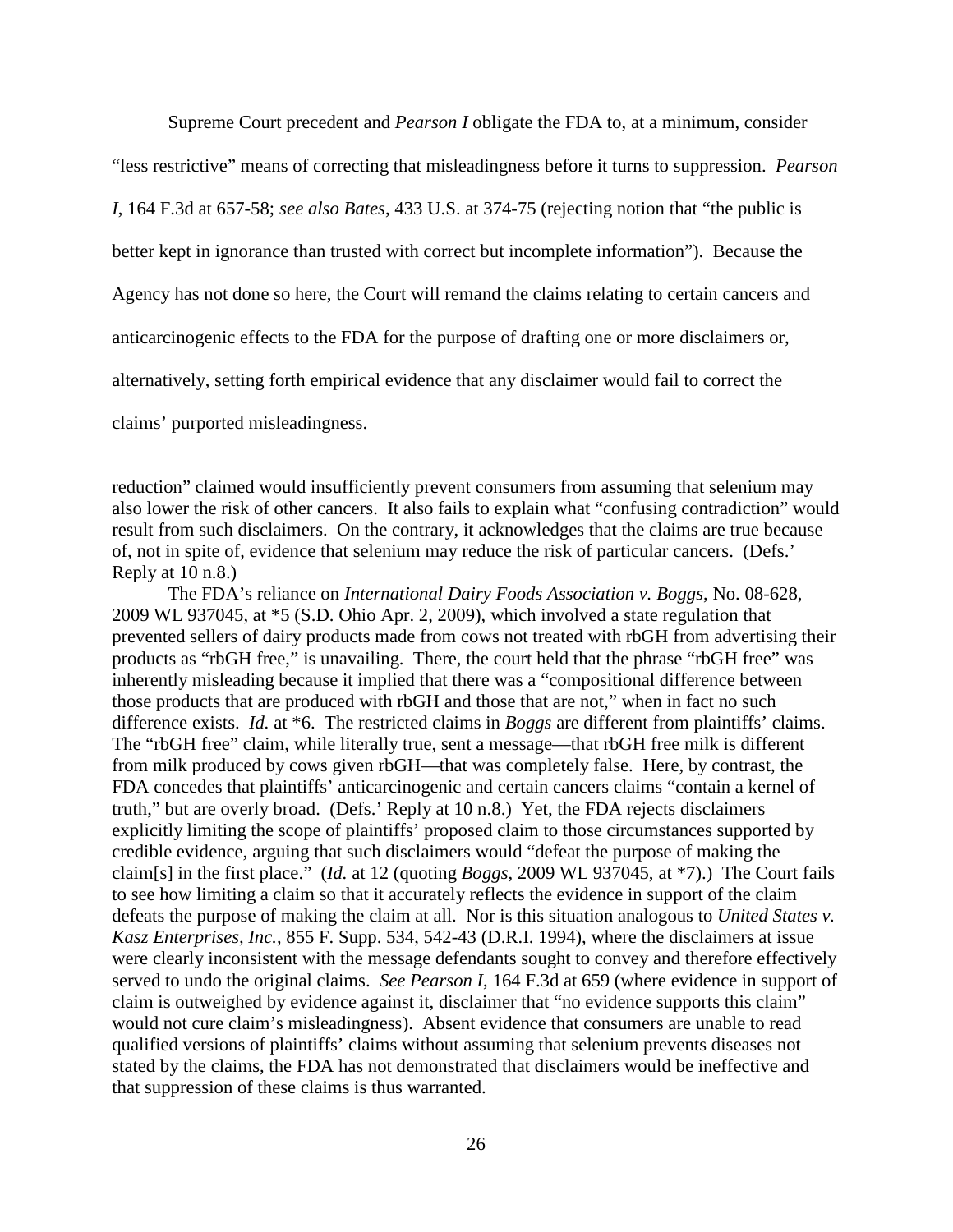### **B. Plaintiffs' Lung and Respiratory Tract Claim**

In contrast to the certain cancers and anticarcinogenic effects claims, the FDA considered the scientific evidence proffered by plaintiffs and concluded that it could draw scientific conclusions from only four of those studies concerning plaintiffs' lung/respiratory tract claim.<sup>[24](#page-26-0)</sup> (FDA Resp. at AR 001985.) Because all of those studies reported "no significant difference in mean serum levels" between control cases and lung cancer cases, the Agency concluded that "there is no credible evidence for a claim about selenium supplements and reduced risk of lung cancer or other respiratory tract cancers." (*Id.* at AR 001985, 001989.) Plaintiffs contend that a number of the studies discounted by the FDA provide sufficient credible evidence of a positive relationship between selenium intake and a lowered risk of lung and respiratory tract cancers. (Pls.' Mot. at 34-36; Pls.' SMF ¶¶ 37-39.)

As an initial matter, the FDA's determination regarding the lung and respiratory tract claim is not inconsistent with *Pearson I*, in which the Court allowed for the possibility that "where evidence in support of a claim is outweighed by evidence against the claim, the FDA could deem it incurable by a disclaimer and ban it outright." 164 F.3d at 659. Here, the Agency claims that there is no evidence in support of the proposed claim and cites studies suggesting that there is no relationship between selenium intake and reduced lung cancer risk. However, the Court in *Pearson I* also suggested that when "'credible evidence' supports a claim, that claim may not be absolutely prohibited." *Whitaker*, 248 F. Supp. 2d at 10; *see also Pearson I*, 164 F.3d at 658-59 (where "credible evidence" supported a proposed claim, "a clarifying disclaimer

<span id="page-26-0"></span> $24$  The only studies relied upon by the FDA for this claim concerned the relationship between selenium and lung cancer, as opposed to other respiratory tract cancers. (FDA Resp. at AR 001985.)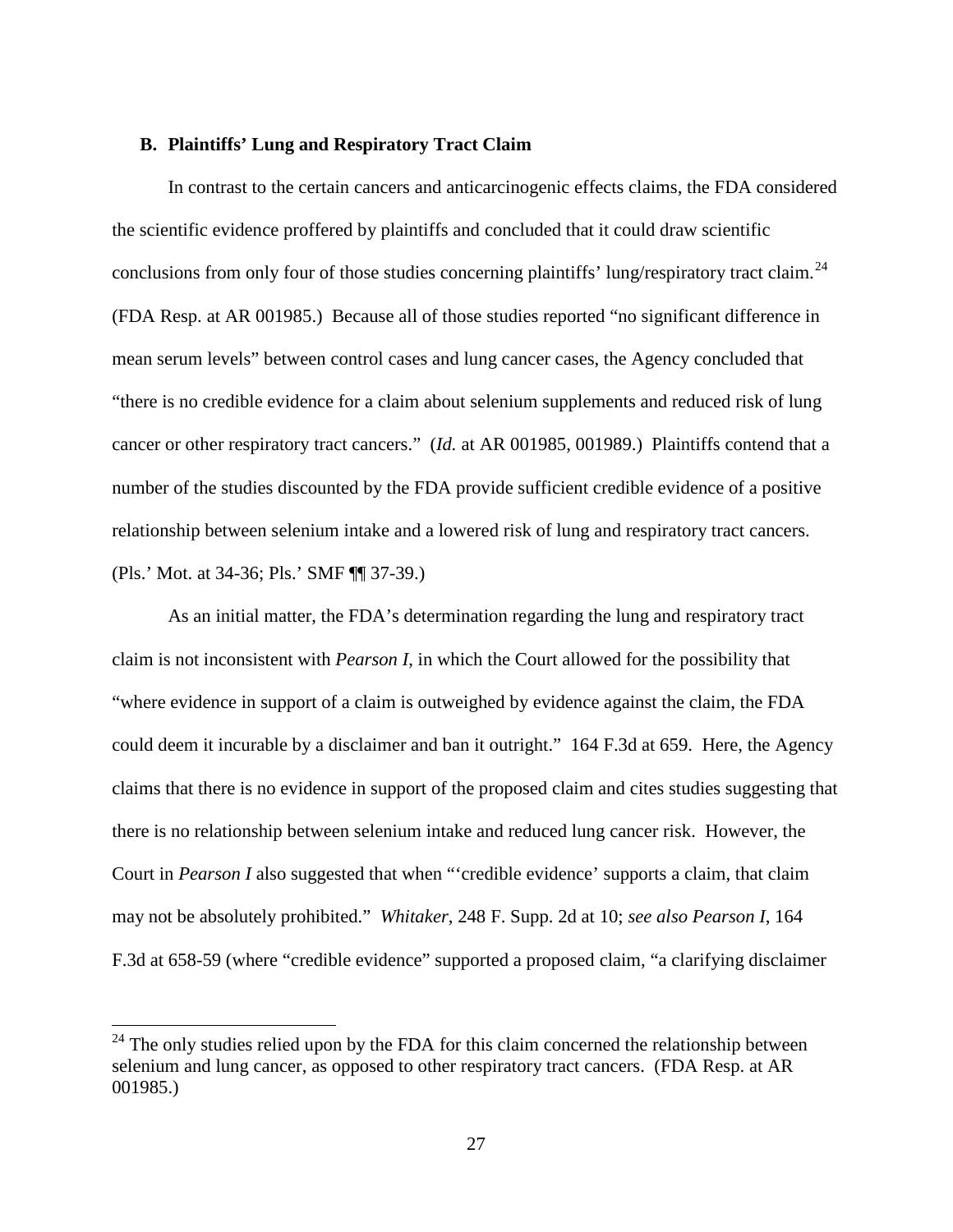could be added" to note that the evidence was inconclusive). Therefore, the proper inquiry is what qualifies as "credible evidence" and is there any such evidence to support the lung and respiratory tract claim?

In its latest Guidance Document, the FDA states that it uses an "evidence-based review system" to evaluate the strength of the evidence in support of a statement. The process

> involves a series of steps to assess scientific studies and other data, eliminate those from which no conclusions about the substance/disease relationship can be drawn, rate the remaining studies for methodological quality and evaluate the strength of the totality of scientific evidence by considering study types, methodological quality, quantity of evidence for and against the claim (taking into account the numbers of various types of studies and study sample sizes), relevance to the U.S. population or target subgroup, replication of study results supporting the proposed claim, and overall consistency of the evidence. After assessing the totality of the scientific evidence, FDA determines whether there is [significant scientific agreement] to support an authorized health claim, or *credible evidence to support a qualified health claim.*

(Guidance Document at AR 003512 (emphasis added).) While the document does not define "credible," it does set forth threshold questions and categorizations the Agency uses to prioritize certain types of evidence over others. For example, it states that "[r]andomized, controlled trials offer the best assessment of a causal relationship between a substance and a disease." (*Id.* at AR 003513.) In contrast, "research synthesis studies" and "review articles" "do not provide sufficient information on the individual studies reviewed" to determine critical elements of the studies and/or whether those elements were flawed. (*Id.* at AR 003517.) The FDA also explains the questions it considers in determining whether scientific conclusions can be drawn from an intervention or observational study, such as where the studies were conducted (*i.e.*, on what type of population); what type of information was collected; and what type of biomarker of disease risk was measured. (*Id.* at AR 003518-003522.) If the FDA concludes that the elements of a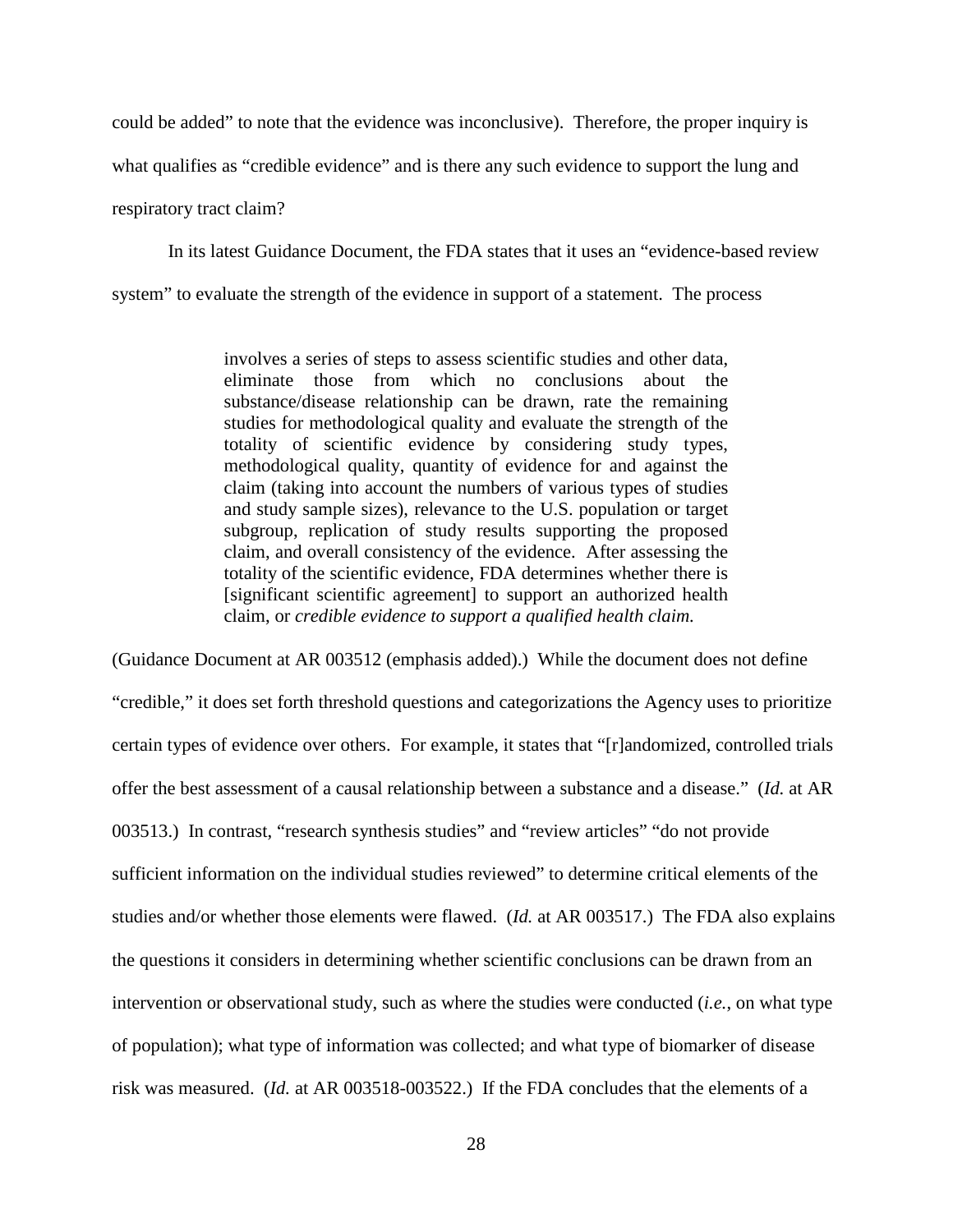study are flawed such that it is impossible to draw scientific conclusions from the study, it eliminates that study from further review. (*Id.* at AR 003518.)

Using the above procedure, the FDA disregarded the studies plaintiffs cite as "credible evidence" in support of their proposed lung/respiratory tract claim: the van den Brandt et al. study; the Knekt et al. study; the Zhuo et al. review article; and the "SU.VI.MAX" study.<sup>25</sup> (Pls.' Mot. at 34-36.) The Agency states that it eliminated the van den Brandt and Knekt studies because they were conducted on Dutch and Finnish populations whose average baseline selenium levels (53.9 to 62.5  $\mu$ g/L in blood and .5  $\mu$ g/g in toenail clippings, respectively) are significantly lower than the levels observed in the "vast majority of the U.S. population."<sup>[26](#page-28-1)</sup> (FDA Resp. at AR 001979.) Indeed, it appears that the van den Brandt and Knekt studies focused on populations whose members suffer from a selenium deficiency, since "nutritional adequacy of

<span id="page-28-0"></span><sup>&</sup>lt;sup>25</sup> Plaintiffs cite four studies as "credible evidence" supporting the lung/respiratory tract claim that were improperly discounted by the FDA. (Pls.' Mot. at 34-36.) However, plaintiffs maintain that this is not a "comprehensive list of articles" they submitted in support of this claim and urge the Court to review the Administrative Record for all such materials. (*Id.* at 34 n.47.) In reviewing the nearly 4,000-page record, the Court encountered multiple articles that evaluated or discussed a possible relationship between selenium and lung cancer. But the Court is not in the position, nor is it the Court's role, to independently assess whether these publications, many of which are highly technical and discuss interactions at a bio-molecular level (*see*, *e.g.*, AR 001844 (Poerschke et al., *Modulation of redox status in human lung cell lines by organoselenocompounds: Selenazolidines, selenomethionine, and methylseleninic acid*, 22 Toxicology in Vitro 1761-1767 (2008)), constitute "credible evidence" in support of plaintiffs' claim. As such, the Court will limit its consideration to the four articles relied on by plaintiffs to assess whether the Agency's evaluation is inconsistent with the standards outlined in its current Guidance Document, irrational, and/or arbitrary and capricious. *See Whitaker*, 248 F. Supp. 2d at 11 (reviewing FDA's evaluation of scientific evidence to ensure Agency conducted a "process of reasoned decision-making" and that decision was not arbitrary and capricious).

<span id="page-28-1"></span> $^{26}$  By comparison, according to a 2003 study, blood serum selenium concentrations in the U.S. population range from 91  $\mu$ g/L (1<sup>st</sup> percentile) to 168  $\mu$ g/L (99<sup>th</sup> percentile). (FDA Resp. at AR 001977.) From this, the FDA concluded that "populations [with] blood selenium concentrations of less than 90 µg/L are not applicable to the general U.S. population." (*Id.*) Similarly, studies from 1995 and 1998 indicate that toenail selenium concentration in the U.S. population is around .86 µg/g, with the lowest quintile ranging from .66 to .72 µg/g. (*Id.* at AR 001978.)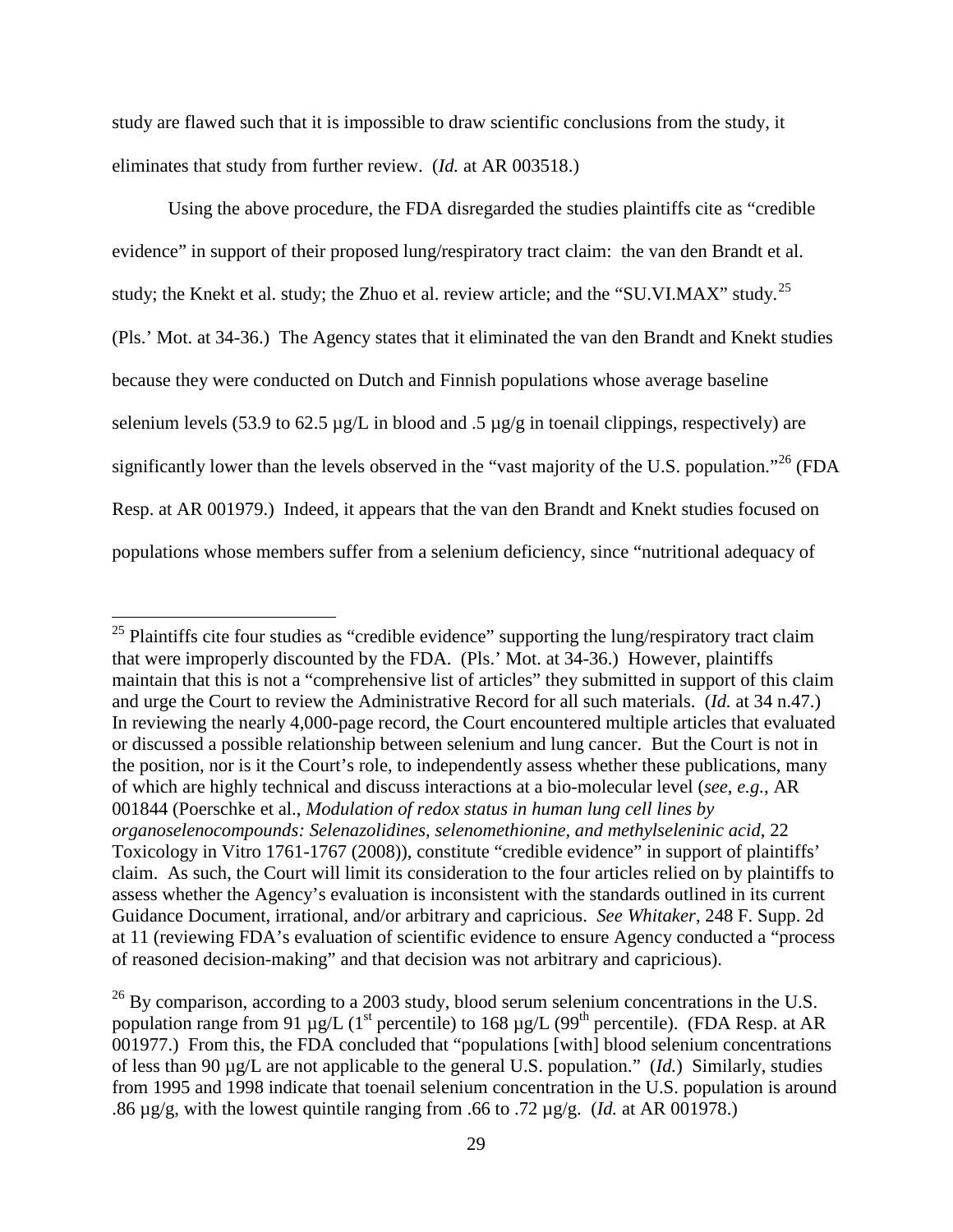selenium is defined as the amount of selenium that is needed to saturate selenium enzyme activities; this occurs at blood selenium concentrations of 70-90 µg/L." (*Id.* at AR 001977.) The Agency's elimination of the van den Brandt and Knekt studies is thus consistent with the 2009 Guidance Document, which states that "[s]cientific conclusions cannot be drawn from studies conducted in countries or regions where inadequate intake of the substance is common since a response to the intake of the substance may be due to the correction of a nutrient deficiency for which health claims are not intended." (Guidance Document at AR 3521.) In fact, the Knekt study noted that "the serum selenium level of the present population was about 60 percent of the levels generally observed in other Western countries" and found only that "individuals with a low serum selenium concentration had an elevated risk of lung cancer." (AR 001569-001570.) The study further noted that "[h]igher serum selenium was associated with a reduced risk only at low alphatocopherol levels." (AR 001570.) Similarly, the van den Brandt found an inverse association between toenail selenium content and the risk of lung cancer, but it noted that selenium levels in the Netherlands are "intermediate between those reported from New Zealand and the United States." (AR 003170.) As such, the FDA's decision not to extrapolate from these studies to the U.S. population is both rational based on the studies' conclusions and consistent with the Agency's evaluation criteria.

The FDA contends that it eliminated the Zhuo publication from its evaluation because the article "only reviewed lung cancer studies" and did not purport to provide "scientific evidence" in support of plaintiffs' claim. (Defs.' Mot. at 41.) Moreover, the Agency generally excludes such review articles because they "'do not contain sufficient information on the individual studies reviewed' from which scientific conclusions can be drawn." (*Id.* (quoting FDA Resp. at AR 001968).) Based on its review of the article, the Court concludes that the Agency's decision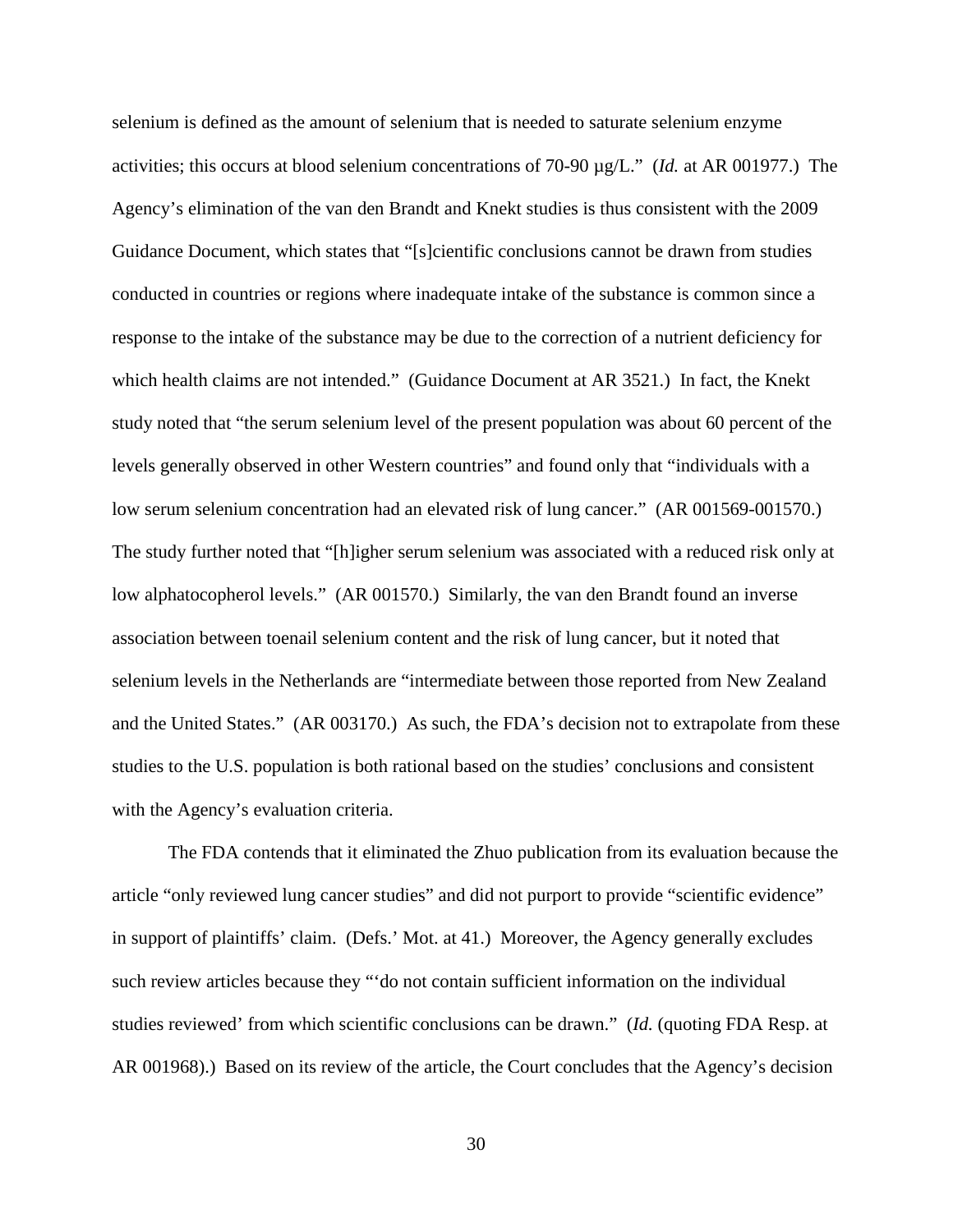to exclude the article from its evaluation was not arbitrary and capricious. While the article discusses 16 studies (some of which are also included in the record), it is not apparent from the article that the Agency had sufficient information from the Zhuo article to determine whether these studies contained design flaws. Moreover, many of the populations studied have low selenium levels that may not be the case in the U.S. population. (AR 003799.) Indeed, the article concludes that "[w] e found evidence that selenium could have protective effects; however, based on this analysis and other evidence, these effects apparently occur primarily in populations where overall selenium levels are low." (AR 003803.) The FDA's findings regarding the van den Brandt and Knekt studies suggest that even had the Agency considered the Zhuo article as providing scientific evidence, that evidence is not sufficiently credible to support plaintiffs' claim.

Finally, the Agency rejected the SU.VI.MAX study because the study "did not confirm that all subjects were free of the cancers of interest prior to the intervention" and therefore may have involved subjects who already had cancer at the time the study began. (FDA Resp. at AR 001971.) Because of this omission, the FDA stated that it could not draw scientific conclusions from the study. (*Id.*) However, the SU.VI.MAX study states that one of the criteria for participation in the study was "lack of disease likely to hinder active participation or threatened [sic] 5-year survival." (AR 001660.) The study participants were intermittently examined, and participants were asked to report any health events monthly. (*Id.*) Whenever a possible adverse event, including "cancer of any kind," was reported from whatever source, records were collected and included in study data. (*Id.*) The Agency also appears to have overlooked a later report on the SU.VI.MAX study population concerning prostate cancer, which noted that three participants were excluded at the start of the study *because* they had prostate cancer, indicating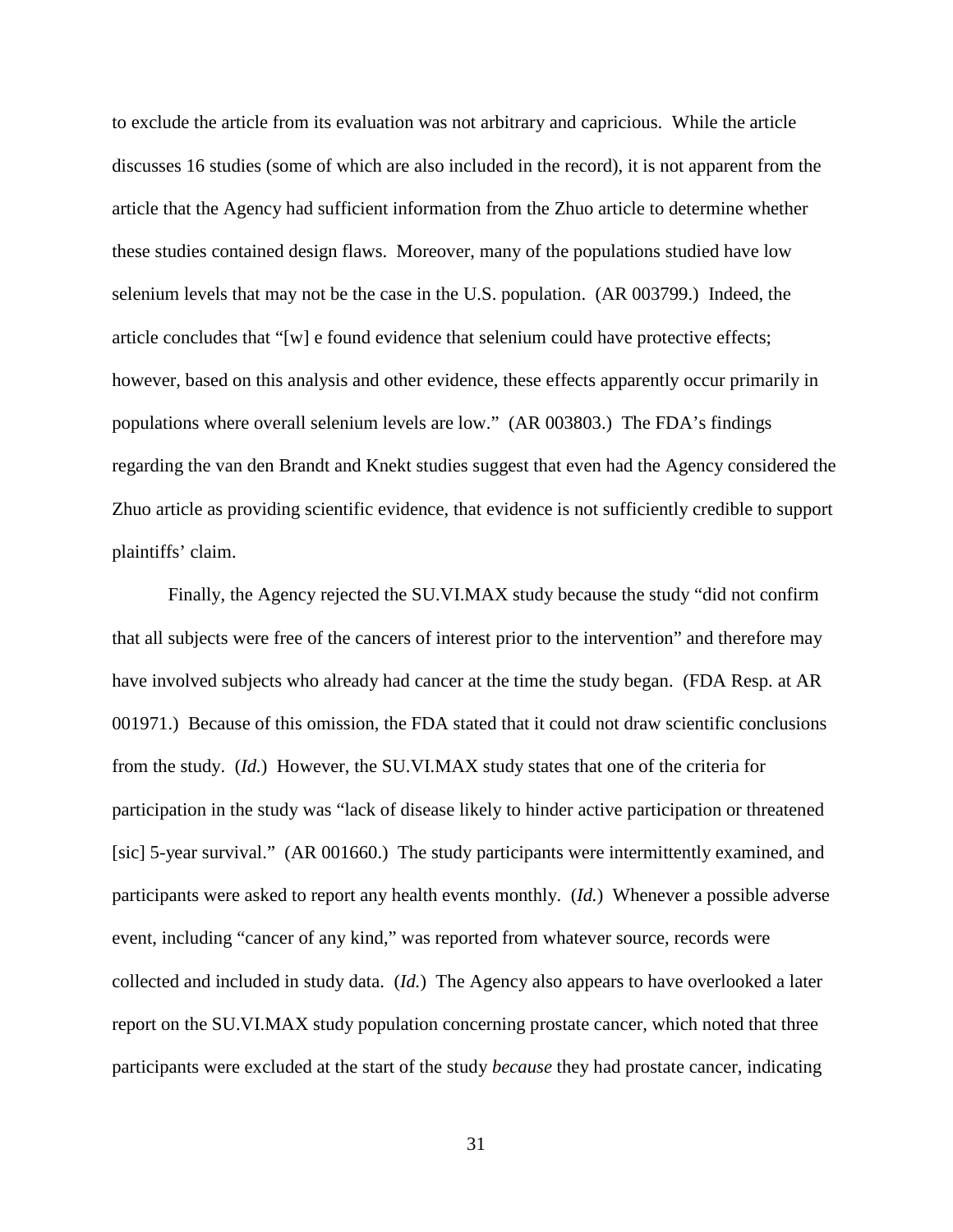that some sort of cancer screening process was conducted at the study's outset. (AR 001669.) As such, the Agency's stated reason for its disregard of the study is unsupported by the record. And the FDA provided no response to the plaintiffs' argument regarding the results of the study, namely that "in men, the incidence of respiratory cancers was reduced from 88 per 100,000 for the control group to 37 per 100,000 for the supplemented group," while in women, the "incidence of respiratory tract cancers was reduced from 21 per 100,000 in the control group to only 12 per 100,000 in the supplemented group." (Pls.' Mot. at 31; AR 01665.)

In sum, while the Court concludes that the Agency's exclusion of the van den Brandt, Knekt, and Zhuo publications on the basis of its Guidance Document was not irrational or arbitrary and capricious, the exclusion of the SU.VI.MAX study on the basis that it did not screen participants for cancer is not supported by the record. To the extent that the FDA is concerned about possible limitations of the SU.VI.MAX study protocol and/or results, it must remedy such limitations with disclaimers. *See Pearson I*, 164 F.3d at 658 (suggesting disclaimer for antioxidant claim to address Agency's concerns about study limitations). Accordingly, the Court remands the lung/respiratory tract claim to the Agency to determine an appropriate disclaimer in light of the SU.VI.MAX study.

# **C. Plaintiffs' Colon and Digestive Tract Claim**

As with the lung/respiratory tract claim, the FDA concluded that there is no credible evidence for a claim about selenium supplements and reduced risk of colon or other digestive tract cancers. (FDA Resp. at AR 001989; Defs.' Mot. at 43.) After eliminating various studies from which it determined no scientific conclusions could be drawn, including studies it relied upon in the evaluation of other of plaintiffs' claims, the FDA reviewed three prospective observational studies that it found reported no significant relationship between selenium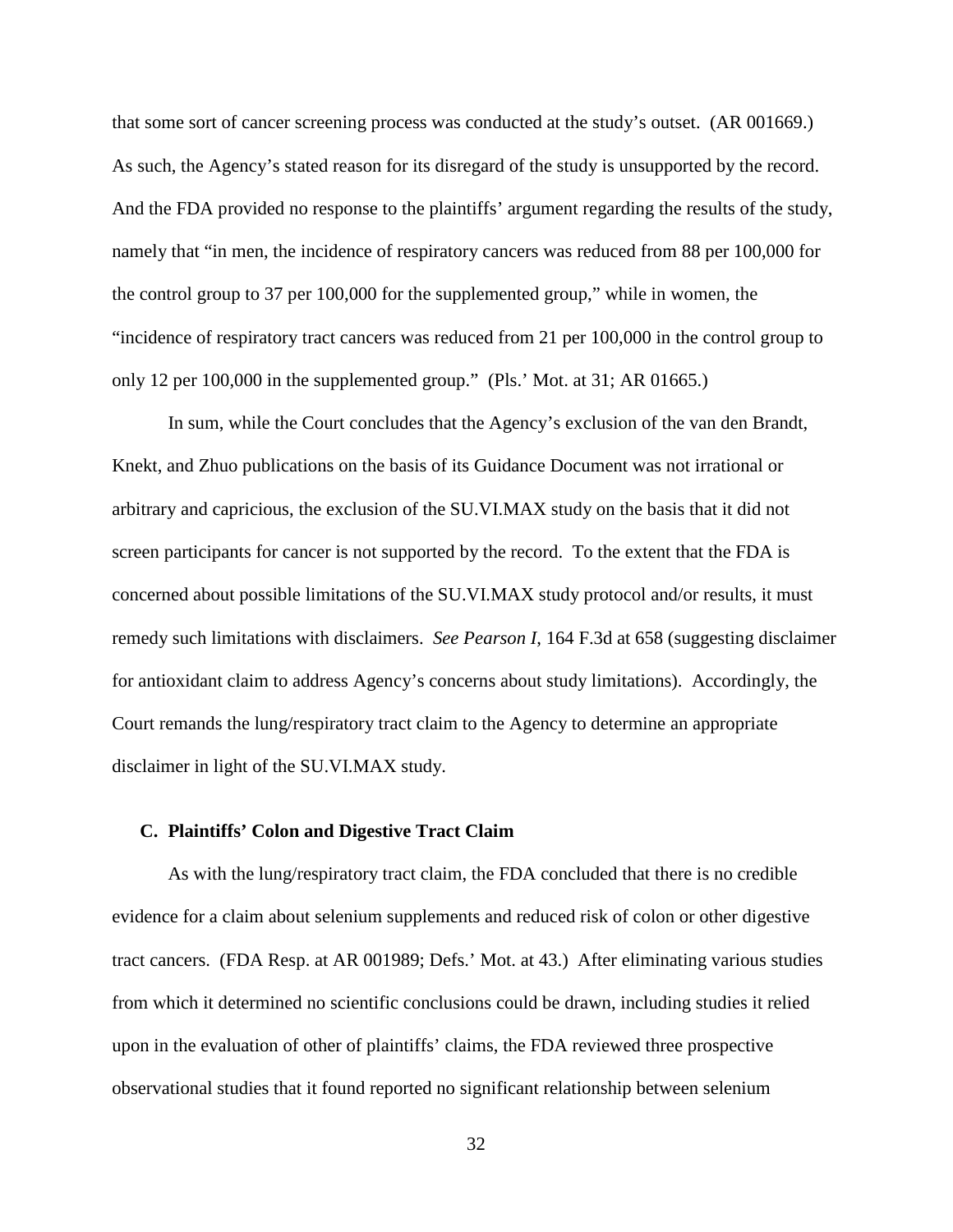concentration and the risk of colorectal cancer. (FDA Resp. at AR 001983-001985.) Plaintiffs challenge the FDA's conclusions regarding one of these studies (the Peters et al. study) and cite additional publications they contend were wrongly excluded from the FDA's evaluation of their colon and digestive tract claim: the Clark et al. study; the Ghadirian et al. study; the Fernandez-Banares et al. study; the Jaskiewicz et al. study; the Das et al. review article; the Schrauzer et al. study; and the Wei et al. study. (Pls.' Mot. at 36-38.)

In its response to plaintiffs' petition, the Agency stated that the Peters study was of "high methodological quality" (FDA Resp. at AR 001984), which is the highest ranking the FDA gives to human intervention and observational studies, which in turn are the two types of studies the Agency considers most reliable. (*Id.* at AR 001961; *see also* AR 003523-003526.) However, the Agency concluded that because "[t]here was no significant difference in the overall incidence of adenomatous colorectal polyps (a surrogate endpoint for colorectal cancer) between the five quintiles of serum selenium [levels]," the study did not provide evidence of a relationship between selenium and a reduced risk of colorectal cancer. (FDA Resp. at AR 001984.) Upon review of this study, the Court concludes that the FDA's determination that this study does not constitute credible evidence in support of plaintiffs' claim is unreasonable and unsupported by the findings of the study. The study concluded that "[o]verall, higher serum selenium levels were inversely associated with reduced risk of advanced colorectal adenoma." (AR 002910.) In particular, the authors noted that men in "the highest quintile of selenium had 43% lower risk for advanced colorectal adenoma compared with men in the lowest quintile." (AR 002909.) The authors later stated that "[f]indings from our study [and another study] particularly support inverse association [between selenium and] advanced adenoma." (AR 002912.) These findings are squarely at odds with the FDA's conclusion that the study showed no significant difference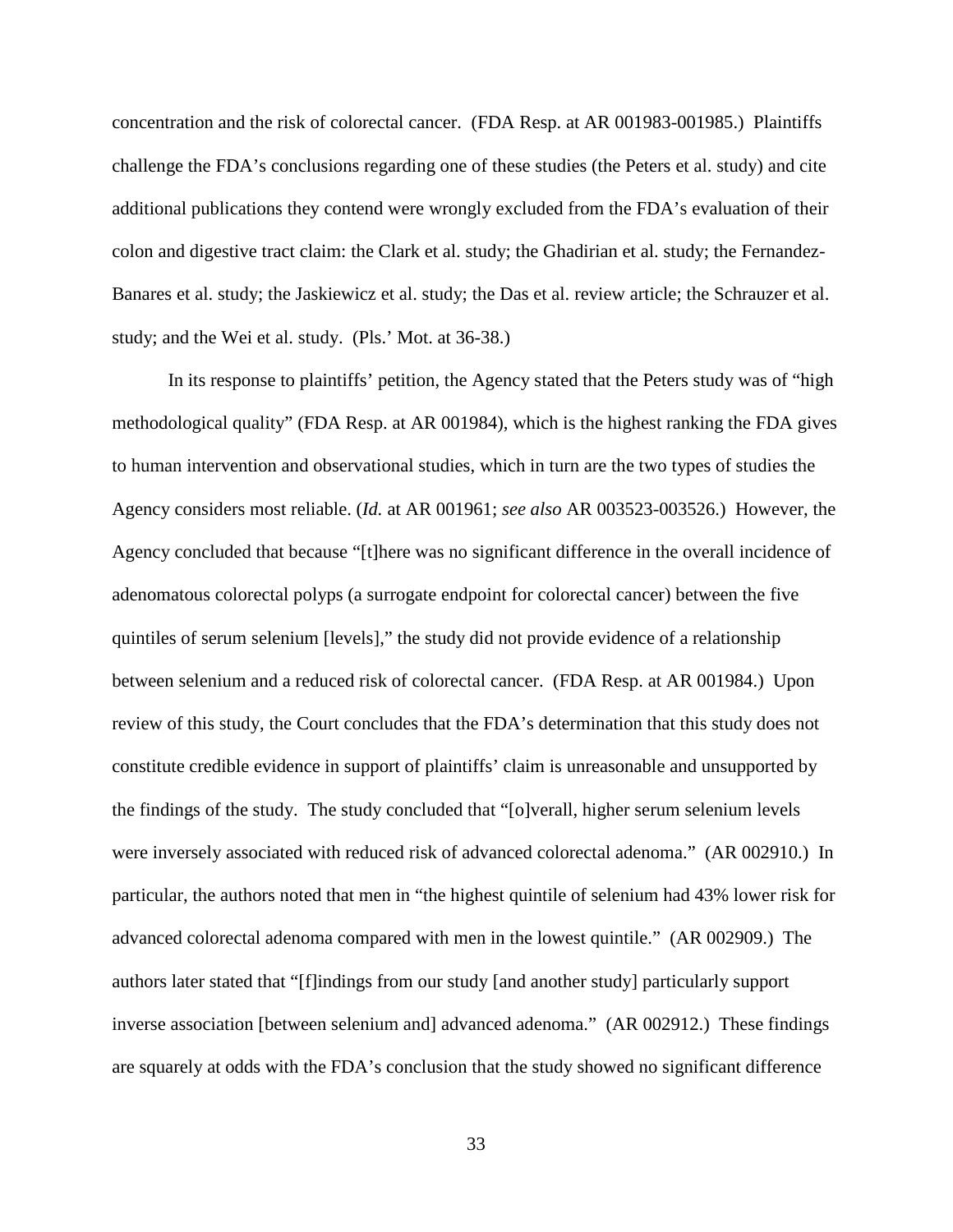in adenomas across the various levels of selenium. Therefore, the Court finds that the Peters study was unreasonably discounted as credible evidence.

The Agency excluded several studies because they are "retrospective," meaning that they measured selenium intake after the subjects "had already been diagnosed with the disease." (Defs.' Mot. at 43.) Because the health status of subjects can have an effect on selenium measurements, the FDA concluded that it could not determine whether the lowered selenium levels observed in these studies were caused by the cancer or by the participants' nutrient intake. (*Id.*) The Court defers to the FDA's position with respect to retrospective studies generally and its determinations regarding the Clark, Fernandez-Barnares, and Jasckiwicz studies, which appear reasonable and consistent with the Agency's Guidance Document. However, the Agency's explanation for exclusion is inapposite with respect to the Ghadrian study. There, the authors measured toenail selenium because it is "the best measure of assessing long-term dietary selenium." (AR 003844.) They then noted that in their study, "toenail selenium represents the dietary selenium intake *prior to the diagnosis* of cancer, as toenails were collected mainly before the final diagnosis or major treatment." (*Id.* (emphasis added).) The study found a "significant inverse association . . . between toenail selenium levels and the risk of colon cancer." (AR 003841.) The Court concludes that the FDA's exclusion of this study from its evaluation of plaintiffs' claim because it is retrospective was unreasonable, given the clear representations in the study as to the nature of the selenium intake observed.

The FDA's rejection of the Schrauzer, Das, and Wei publications is consistent with the Agency's guidance, discussed previously, regarding review articles and studies of nutritionallydeficient populations. However, it is difficult to discern the logic in the FDA's decision to exclude from its evaluation of plaintiffs' digestive tract claim studies the Agency relied on for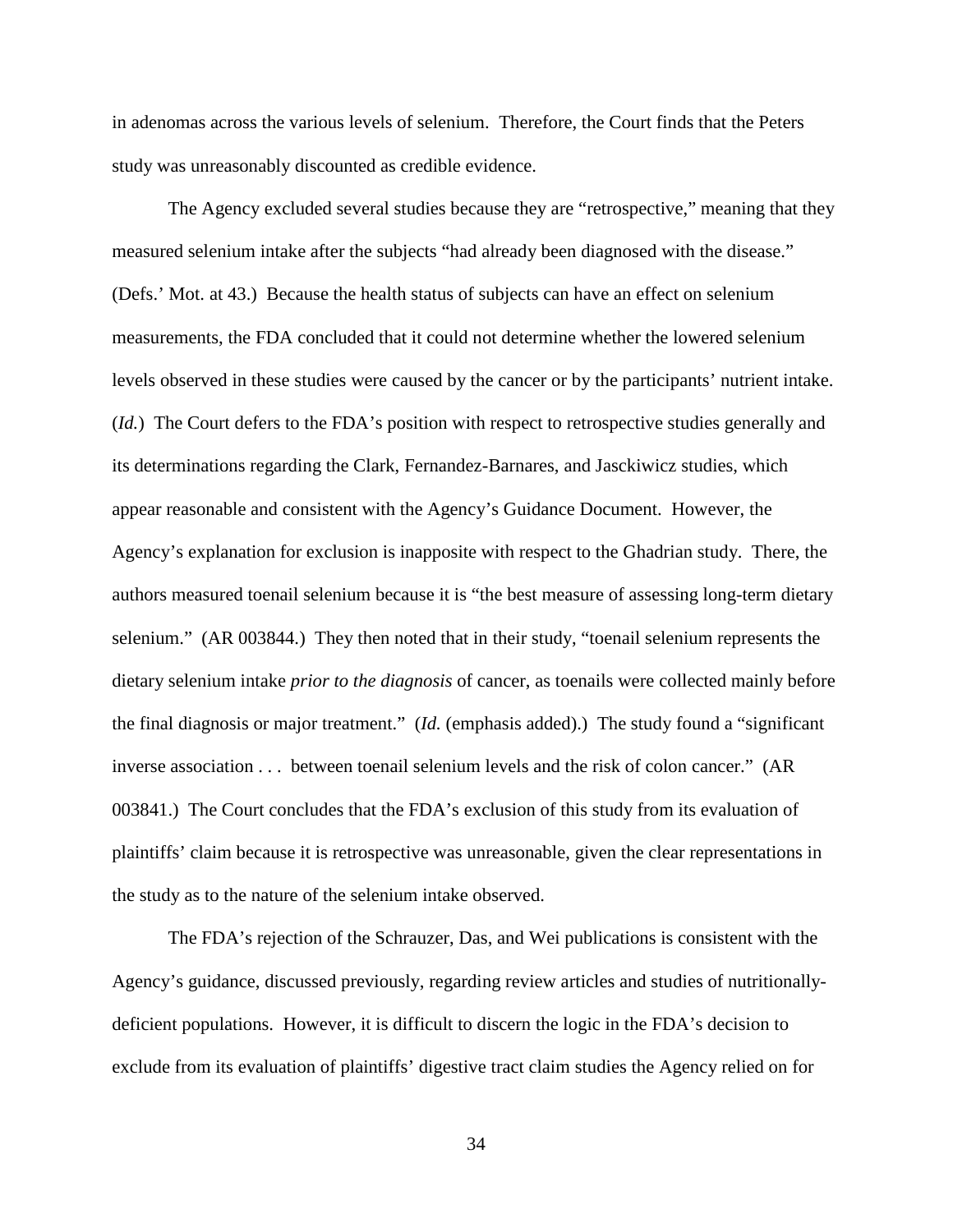scientific conclusions concerning other of plaintiffs' claims (*e.g.*, the Criqui et al. study; the Ringstad et al. study, and the Willet et al. study). (FDA Resp. at AR 001983-001985.) Although the Criqui and Willet studies showed an inverse relationship between selenium and gastrointestinal cancer (AR 002248, 003278), the FDA excluded them from consideration of plaintiffs' claim because they do not include information about the site-specific gastrointestinal cancers measured. (FDA Resp. at AR 001983-001984.) "Gastrointestinal" cancers are "digestive tract" cancers, at least according to the National Institutes of Health's National Cancer Institute (NCI), on which the FDA relies heavily in defining and categorizing cancers. (*See id.* at AR 001962 ("Cancer is categorized into different types based on specific organ and tissue sites (National Cancer Institute).") NCI defines "digestive tract" as "[t]he organs through which food and liquids pass when they are swallowed, digested, and eliminated. These organs are the mouth, esophagus, stomach, small and large intestines, and rectum and anus."<sup>[27](#page-34-0)</sup> NCI's definition of gastrointestinal ("[r]efers to the stomach and intestines")<sup>[28](#page-34-1)</sup> thus suggests that gastrointestinal cancers are a subset of digestive tract cancers, meaning that a reduced risk of gastrointestinal cancers necessarily constitutes a reduced risk of digestive tract cancers. Therefore, the failure of the Criqui and Willet studies to specify the gastrointestinal cancers observed is irrelevant to whether they are credible evidence in support of plaintiffs' claim.<sup>[29](#page-34-2)</sup> The Court therefore finds that the FDA erred when it excluded these studies.

<span id="page-34-0"></span> <sup>27</sup> National Cancer Institute, Dictionary of Cancer Terms, *available at*  <http://www.cancer.gov/dictionary/?CdrID=46447> (last visited May 26, 2010).

<span id="page-34-1"></span><sup>28</sup> National Cancer Institute, Dictionary of Cancer Terms, *available at*  <http://www.cancer.gov/dictionary/?CdrID=45692> (last visited May 26, 2010).

<span id="page-34-2"></span> $^{29}$  To the extent the Agency fears that consumers hoping to prevent a type of digestive tract cancer other than a gastrointestinal cancer will be misled by the claim, qualifying language can be used to limit the claim's scope. *See Pearson I*, 164 F.3d at 659 (government's interest in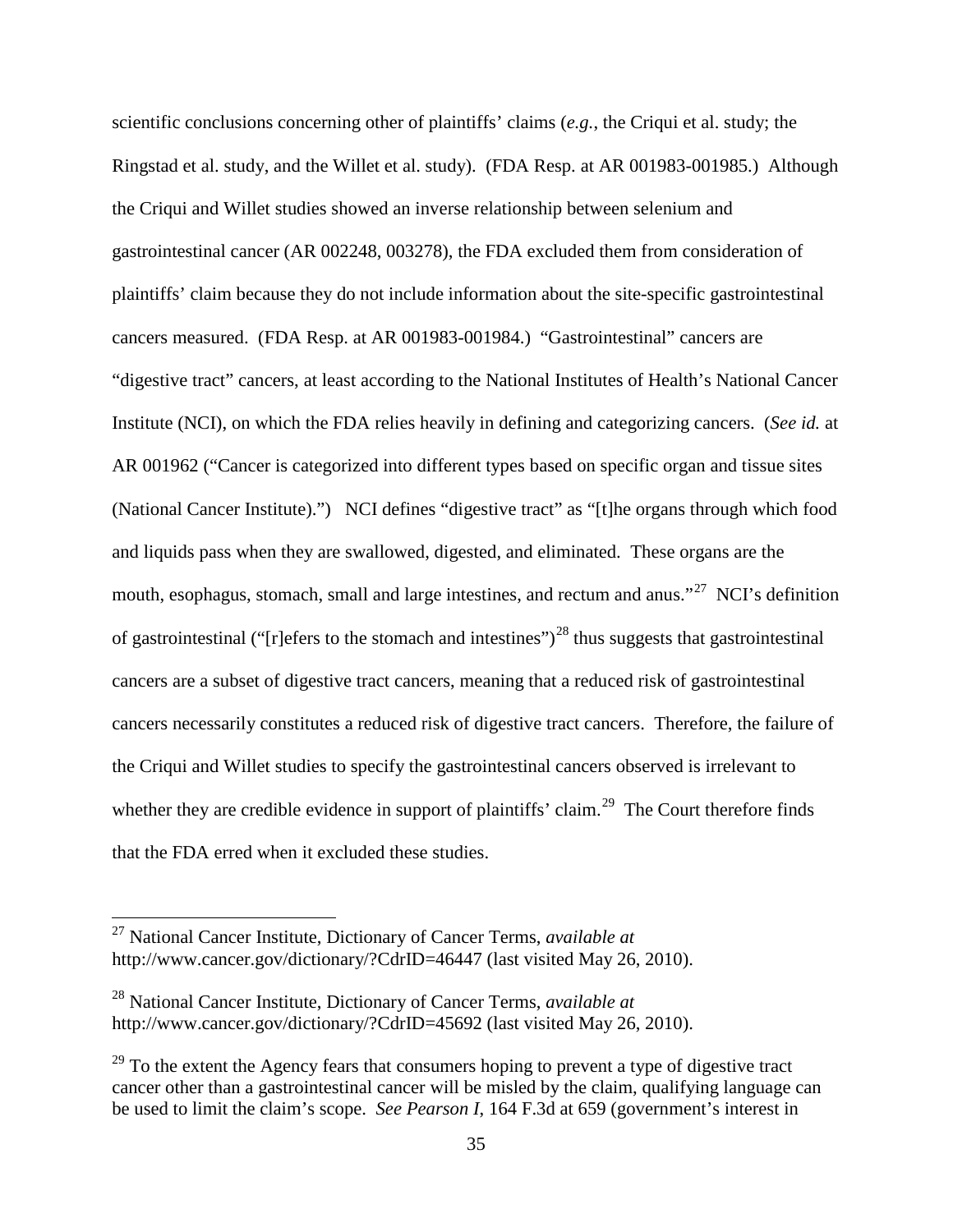In sum, based on its examination of the scientific literature and the FDA's response to plaintiffs' petition, the Court finds that the FDA's decision to ban plaintiffs' colon and digestive tract claim because there is no credible evidence in support of it "is unreasonable because it is not supported by a review of the available evidence or the FDA's own Guidance Report." *See Whitaker*, 248 F. Supp. 2d at 13. Indeed, it appears that credible evidence (*e.g.*, the Peters, Ghadrian, Criqui, and Willet studies) does support this claim. As such, complete suppression of the claim is unwarranted. *See Whitaker*, 248 F. Supp. 2d at 10; *see also Pearson I*, 164 F.3d at 658-59; *Pearson II*, 130 F. Supp. 2d at 114. The Court will remand this claim to the Agency for reconsideration and, if needed, appropriate qualifying language.

#### **III. FDA'S QUALIFICATION OF PLAINTIFFS' PROSTATE CLAIM**

After reviewing the scientific literature submitted with plaintiffs' petition, the FDA concluded that it could draw scientific conclusions regarding plaintiffs' prostate claim from eight observational studies and one intervention study. (FDA Resp. at AR 001989.) Of these, the Agency determined that two nested case-control studies suggested that selenium may reduce the risk of prostate cancer. (*Id.* at AR 001989-001990.) However, the FDA rejected plaintiffs' proposed claim because it found the characterization of the evidence in support of the claim as "convincing but not yet conclusive" to be false and misleading. (*Id.* at AR 001993.) Instead, the Agency stated that it would exercise enforcement discretion with respect to the following qualified health claim: "Two weak studies suggest that selenium intake may reduce the risk of prostate cancer. However, four stronger studies and three weak studies showed no reduction in

 $\overline{a}$ 

preventing labels that do not include material information "would seem to be satisfied-at least ordinarily-by inclusion of a prominent disclaimer").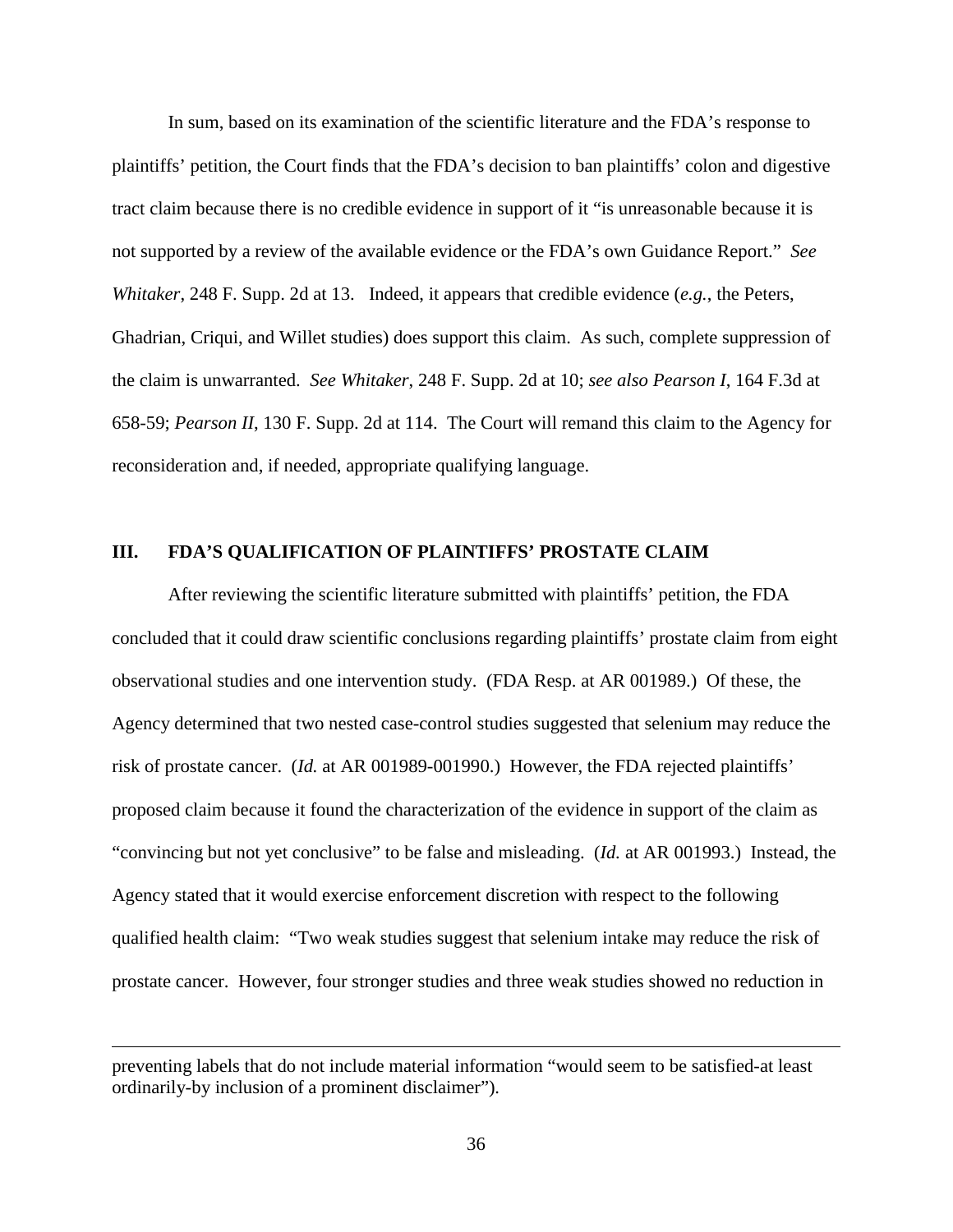risk. Based on these studies, FDA concludes that it is highly unlikely that selenium supplements reduce the risk of prostate cancer." (*Id.*)

The Court agrees with plaintiffs' contention that the FDA's proposed claim is at odds with the Supreme Court's mandate that there be a "reasonable fit" between the government's goal and the restrictions it imposes on commercial speech. *See Pearson I*, 164 F.3d at 656 n.5 (quoting *State University of New York v. Fox*, 492 U.S. 469, 480 (1989)). The Agency has not drafted a "precise disclaimer" designed to qualify plaintiffs' claim while adhering to the "First Amendment preference for disclosure over suppression," as mandated. *Pearson I*, 164 F.3d at 658-59. Rather, it has replaced plaintiffs' claim entirely. And the Agency's "qualification" effectively negates any relationship between prostate cancer risk and selenium intake. Indeed, the FDA's language is an example of a "disclaimer" that "contradict[s] the claim and defeats the purpose of making [it] in the first place." (Defs.' Reply at 11.) While such language might be appropriate were there no credible evidence in support of a positive relationship between prostate cancer risk and selenium intake, the Agency concedes that there is such evidence. (FDA Resp. at AR 001986, 001990.) As such, the FDA is obligated to at least consider the possibility of approving plaintiffs' proposed language with the addition of "short, succinct, and accurate disclaimers." *Pearson II*, 130 F. Supp. 2d at 120.Here, the FDA has completely eviscerated plaintiffs' claim, with no explanation as to why a less restrictive approach would not be effective. For instance, to the extent that the FDA takes issue with the proposed "convincing but not yet conclusive" claim, the Agency makes no attempt to demonstrate that this concern would not be accommodated by altering this portion of the claim with language that more accurately reflects the strength of the scientific evidence at issue. Such qualification would be a "far less restrictive means" than negation of plaintiffs' claim. *Pearson I*, 164 F.3d at 658.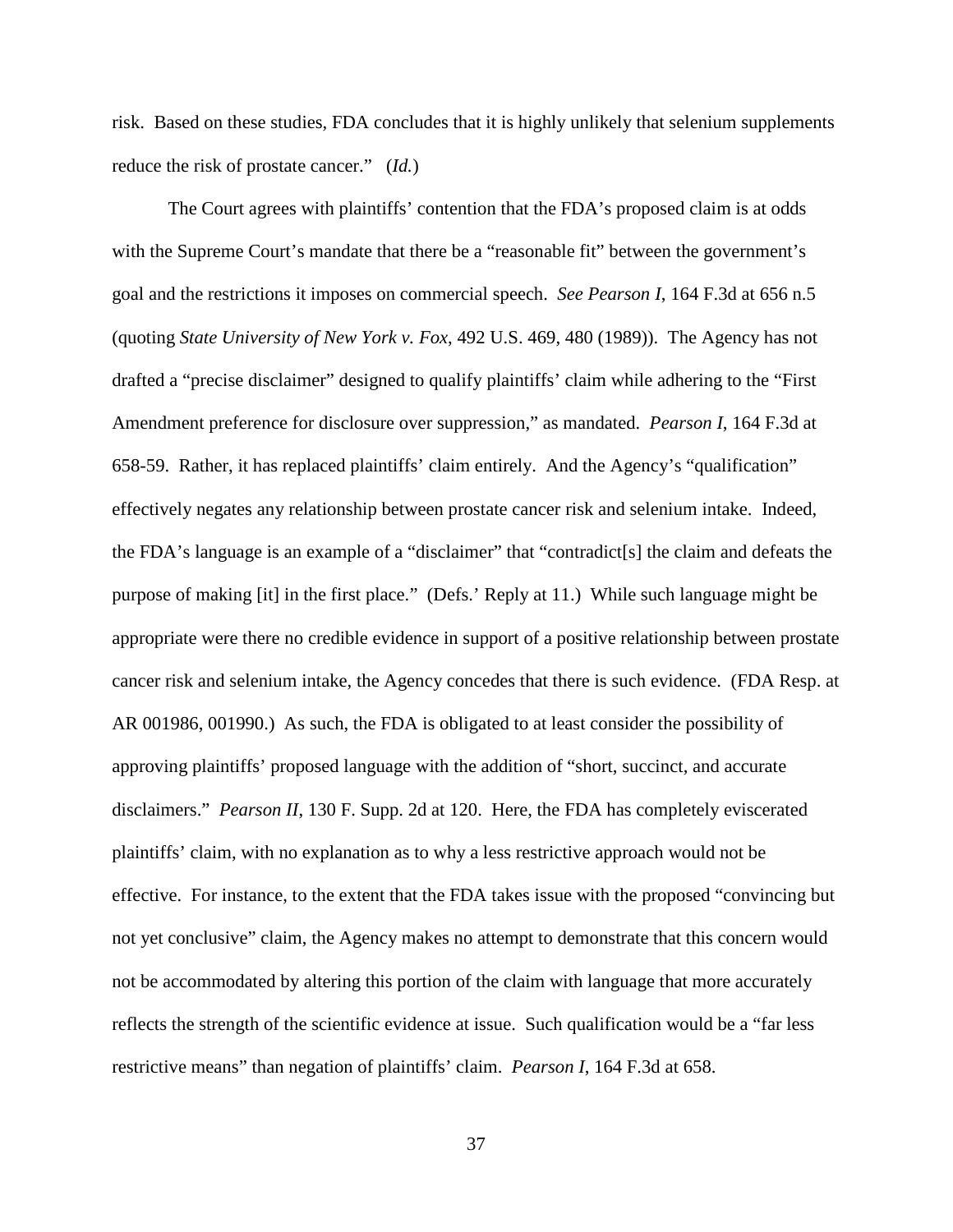Moreover, in light of its review of the scientific literature, the Court finds that the Agency's "disclaimer" is inaccurate. For example, the FDA concluded that the Li et al. study showed "no significant difference in plasma selenium levels between cancer-free controls . . . and prostate cancer cases" and "no significant relationship between plasma selenium levels and prostate cancer risk." (FDA Resp. at AR 001986.) Yet, the studies' authors stated that they "found a statistically significant inverse association between pre-diagnostic plasma selenium levels and the risk of advanced prostate cancer." (AR 001697.) Further, among men with "increased PSA levels at baseline," the authors found that "higher levels of selenium were associated with a reduced risk of all prostate cancer." (*Id.*) The FDA argues that the Li study does not support plaintiffs' claim because the statistically significant relationship between selenium and cancer risk appeared only when the investigators "stratified the subjects into five groups based on the pre-diagnostic plasma selenium levels and compared the highest group to the lowest." (Defs.' Mot. at 38.) Yet, the purported absence of a significant difference in cancer risk "between the five quintiles of serum selenium" was the very reason the Agency excluded a study in the evaluation of plaintiffs' colon and digestive tract claim. (FDA Resp. at AR 001984.) Such inconsistency is unreasonable. Even if the FDA determines the study evidences only a limited reduction in risk in certain subgroups (Defs.' Mot. at 38), the Court concludes that the Agency erred in finding that the study "show[s] no reduction in [prostate cancer] risk."

In short, the FDA's replacement of plaintiffs' claim with different and contradictory language is inconsistent with the spirit, if not the letter, of *Pearson I*. The FDA has failed to justify the complete substitution of new language for plaintiffs' proposed claim, especially since it appears that the Agency's central objection to the claim concerns the nature of the qualifying language, not the underlying relationship claim. Additionally, although the Court has not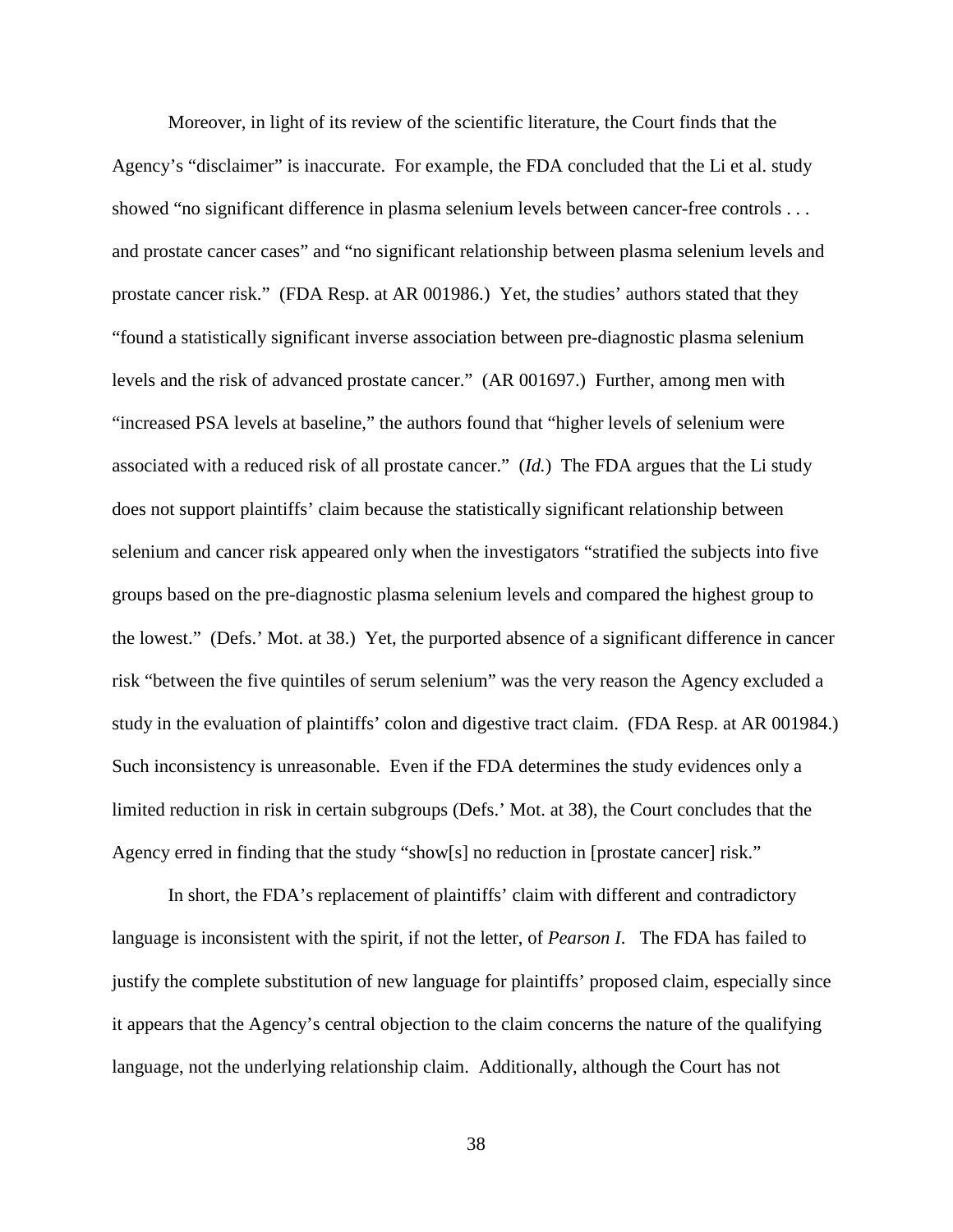conducted a complete review of the Agency's analysis of the scientific evidence submitted in support of this claim,  $30$  the Agency's replacement claim mischaracterizes at least one study (Li et al), suggesting that the FDA's proposed claim is inaccurate. As such, the Court will remand plaintiffs' prostate claim to the FDA for the purpose of reconsidering the scientific literature and drafting one or more short, succinct, and accurate disclaimers in light of that review.

# **CONCLUSION**

Plaintiffs' motion for summary judgment is granted in part and denied in part, and defendants' cross-motion for summary judgment is denied. This case is remanded to the FDA for the purpose of 1) drafting one or more disclaimers to accompany plaintiffs' certain cancers, anticarcinogenic, and prostate claims, or, alternatively, setting forth empirical evidence that any disclaimer would fail to correct the claims' purported misleadingness; 2) determining an appropriate disclaimer to accompany plaintiffs' lung and respiratory tract claim in light of the SU.VI.MAX study; and 3) reevaluating plaintiffs' colon and digestive tract claim and drafting one or more disclaimers.

The Court denies plaintiffs' motion to the extent it seeks an order enjoining the FDA from precluding plaintiffs from placing their proposed health claims on dietary supplement labeling. (Pls.' Mot. at 43.) It is not for this Court to pass judgment on the validity of plaintiffs' proposed qualifying language in the first instance, *see Pearson I*, 164 F.3d at 659, nor can the Court rule out the possibility that "the government could demonstrate with empirical evidence that disclaimers . . . would bewilder consumers and fail to correct for deceptiveness." *Id.* at 659- 60. To that end, the Court remands the claims at issue to the Agency for further review and

<span id="page-38-0"></span> $30$  Because the Court remands this claim to the FDA on the basis of the Agency's complete substitution of plaintiffs' proposed claim, it did not need to review all of the studies excluded or relied on by the FDA in evaluating plaintiffs' claim.